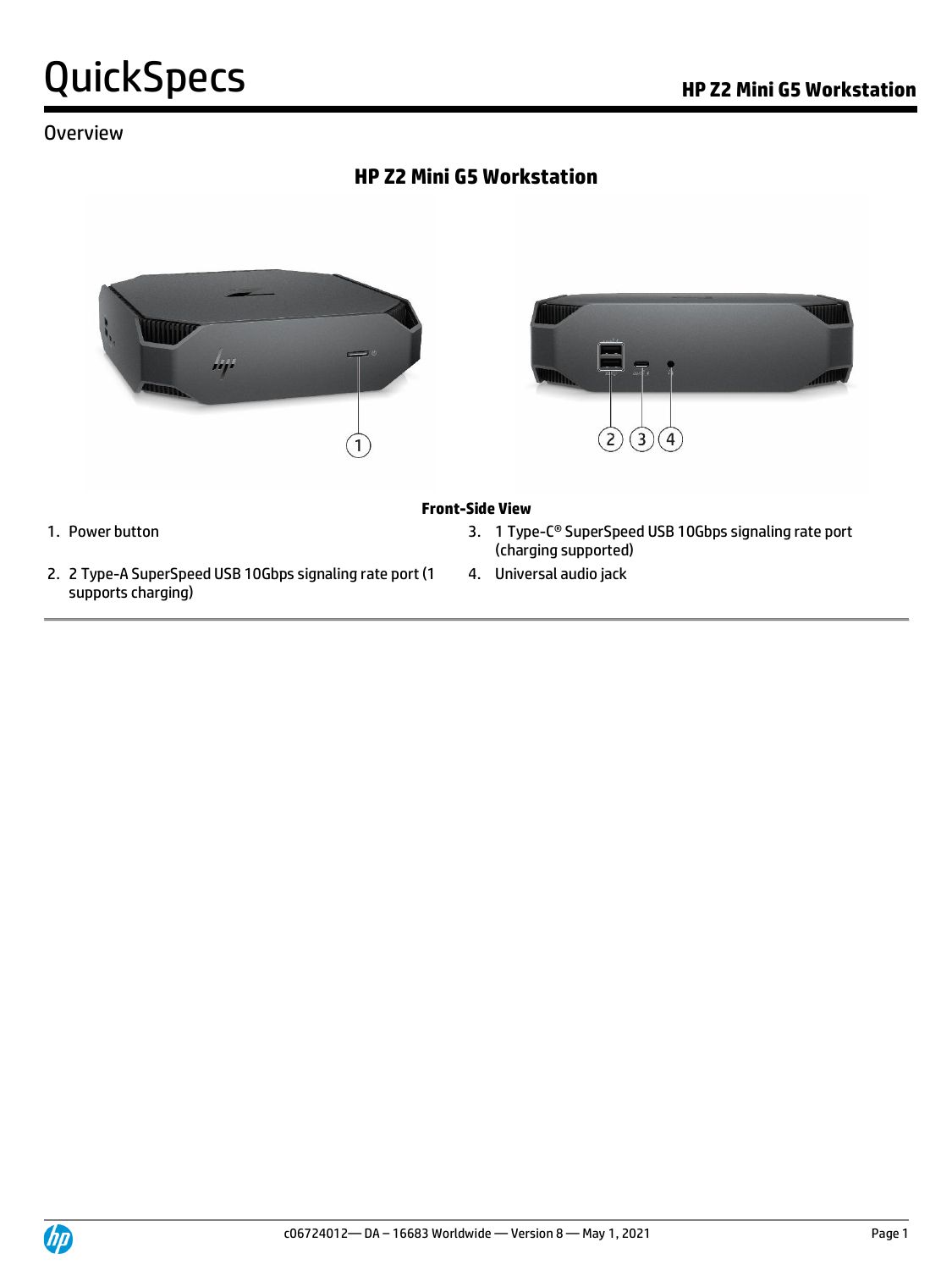#### Overview



#### **Rear View**

- 
- 2. Power connector
- 3. 1 DisplayPort™ (left down) <sup>4</sup> 1 DisplayPort™ (left upper, optional) 1,3,4 1 DisplayPort™ (right upper, optional)<sup>1,2,4</sup>
- 4. Standard cable lock slot 9. RJ-45
- 
- 6. 1 Type-C® SuperSpeed USB 10Gbps signaling rate port (charging supported) (optional)<sup>2</sup>
- 7. Flex IO modules, choice of: Dual Type-A SuperSpeed USB 5Gbps signaling rate port, serial port $1$

#### <sup>1</sup> Available on selected configurations only.

<sup>2</sup>Entry Base Unit: Always not available; Performance Base Unit: Only available when a discrete graphic card is installed on. <sup>3</sup> Entry Base Unit : Always available; Performance Base Unit : Only available when a discrete graphic card is installed on. <sup>4</sup>All DisplayPort™ support DP1.4/HBR2 when video output is via Intel Graphics.

#### **Total DisplayPort**

|                                                                         | <b>Mini Entry</b> | Mini Performance – no<br><b>NVIDIA/AMD graphics</b> | <b>Mini Performance -</b><br><b>NVIDIA/AMD graphics</b> |
|-------------------------------------------------------------------------|-------------------|-----------------------------------------------------|---------------------------------------------------------|
| DisplayPort™ Ports                                                      |                   |                                                     |                                                         |
| Flex IO Port Display Port™<br>Port                                      |                   |                                                     |                                                         |
| Total possible DisplayPort™<br>with Flex IO Port set as<br>DisplayPort™ |                   |                                                     | Δ                                                       |



1. HDD Activity LED 8. Flex IO modules, choice of: VGA, HDMI 2.0b, DisplayPort<sup>™</sup> 1.4<sup>4</sup>, Dual Type-A SuperSpeed USB 5Gbps signaling rate port, 2nd 1GbE LAN, Type-C® SuperSpeed USB 10Gbps signaling rate port (Alt Mode), Thunderbolt™ 3, 2.5GbE LAN<sup>2</sup>

- 
- 5. Cover release latch 10. 2 Type-A SuperSpeed USB 10Gbps signaling rate port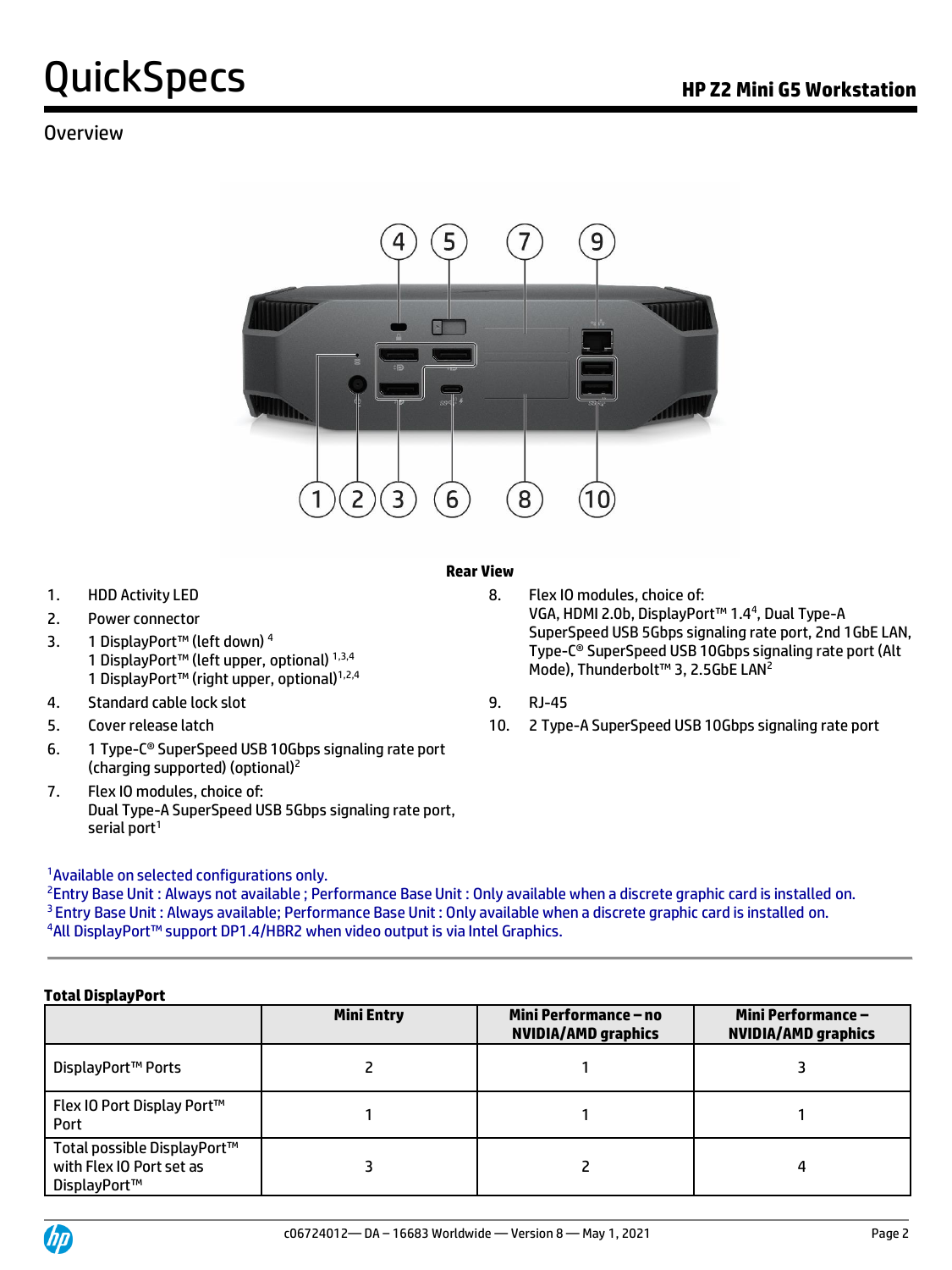#### Overview

#### **When DisplayPort are driven by different GPUs:**

|                                          | <b>Mini Entry</b> | Mini Performance – no<br><b>NVIDIA/AMD graphics</b> | <b>Mini Performance –</b><br><b>NVIDIA/AMD graphics</b> |
|------------------------------------------|-------------------|-----------------------------------------------------|---------------------------------------------------------|
| <b>DP#1</b>                              | Intel Graphics    | Intel Graphics                                      | dGPU by default*                                        |
| DP#2                                     | Intel Graphics    | N/A                                                 | dGPU                                                    |
| <b>DP#3</b><br>(Flex IO for Entry)       | Intel Graphics    | N/A                                                 | dGPU                                                    |
| <b>DP#4</b><br>(Flex IO for Performance) | N/A               | <b>Intel Graphics</b>                               | dGPU by default*                                        |

\*DP#1/DP#4 of Mini Performance with NVIDIA/AMD graphics can be driven by discrete graphics (as default) or integrated Graphics, user can change the option in BIOS Advanced Settings (F10).

- Intel "F" series processors are without integrated graphics.

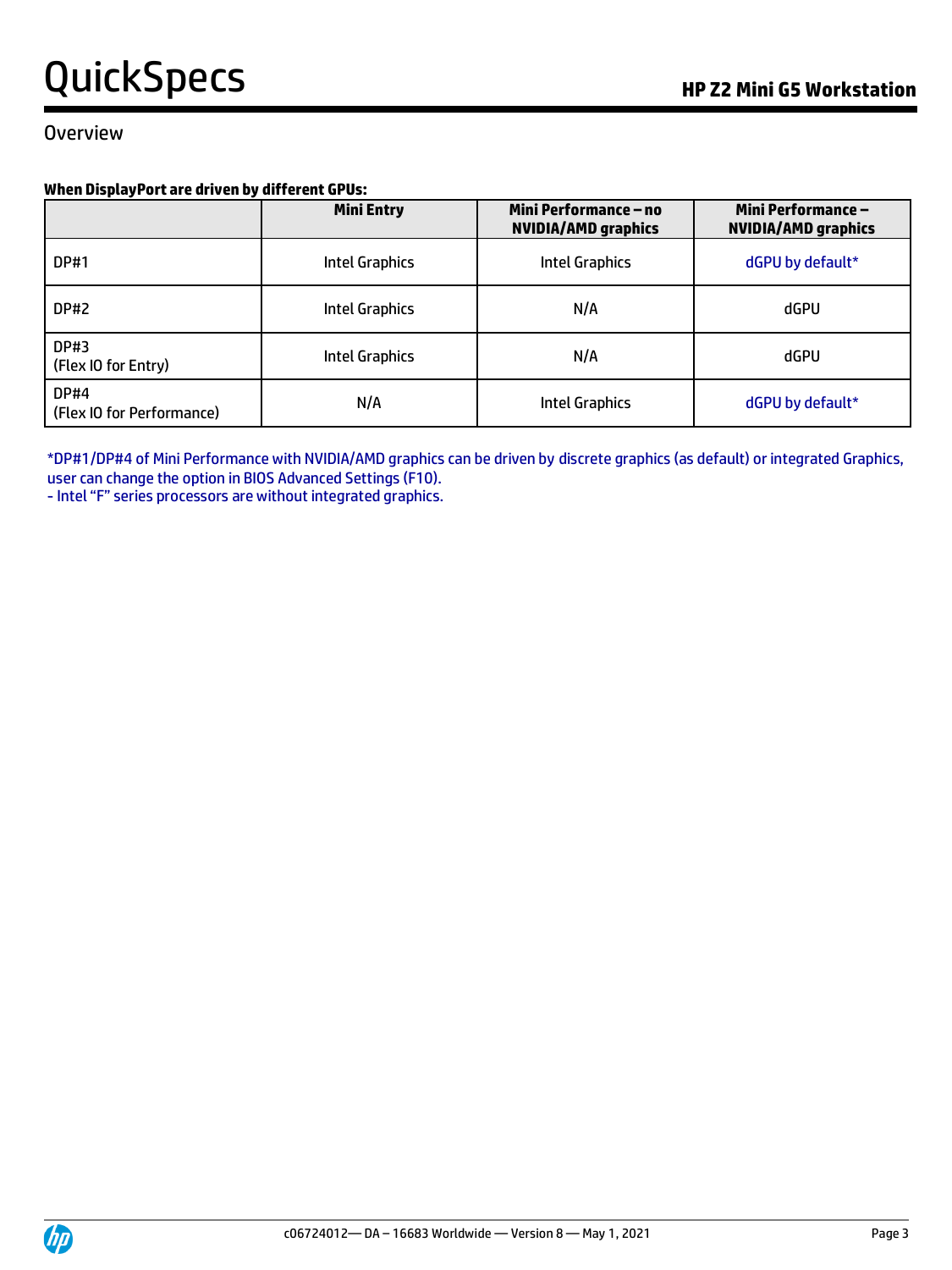#### Overview

**Form Factor** Mini **Operating Systems** Preinstalled:

- Windows<sup>®</sup> 10 Pro 64<sup>1</sup>
- Windows® 10 Pro for Workstations 64<sup>1</sup>
- Windows® 10 Home  $64^1$
- Ubuntu 20.04  $LTS<sup>2</sup>$
- Linux<sup>®</sup>-ready<sup>3</sup>
- Red Hat® Enterprise Linux® Desktop Workstation (Paper license with 1-year support; no preinstalled OS)

Web-Supported only:

Windows® 10 Enterprise 64<sup>1</sup>

Supported Version:

- HP tested Windows 10, version 1809 on this platform. For testing information on newer versions of Windows 10, please see[: https://support.hp.com/document/c05195282.](https://support.hp.com/document/c05195282)
- Red Hat® Enterprise Linux® Workstation 8
- SUSE Linux® Enterprise Desktop 15

<sup>1</sup>Not all features are available in all editions or versions of Windows. Systems may require upgraded and/or separately purchased hardware, drivers, software or BIOS update to take full advantage of Windows functionality. Windows 10 is automatically updated, which is always enabled. ISP fees may apply, and additional requirements may apply over time for updates. See [http://www.windows.com](http://www.windows.com/)

**NOTE:** Your product does not support Windows 8 or Windows 7. In accordance with Microsoft's support policy, HP does not support the Windows® 8 or Windows 7 operating system on products configured with Intel® and AMD® 7th generation and forward processors or provide any Windows® 8 or Windows 7 drivers o[n http://www.support.hp.com.](http://www.support.hp.com/) A full list of HP products and the Windows 10 versions tested is available on the HP support website[. https://support.hp.com/us](https://support.hp.com/us-en/document/c05195282)[en/document/c05195282](https://support.hp.com/us-en/document/c05195282)

<sup>2</sup> Not all features are available in all editions or versions of Ubuntu. Systems may require upgraded and/or separately purchased hardware, drivers, software or BIOS to take full advantage of Ubuntu functionality. Ubuntu may be automatically updated. ISP fees may apply, and additional requirements may apply over time for updates.

<sup>3</sup> For detailed Linux® OS/hardware support information, see: [http://www.hp.com/support/linux\\_hardware\\_matrix](http://www.hp.com/support/linux_hardware_matrix)

**NOTE:** In accordance with Microsoft's support policy, HP does not support the Windows® 7 operating system on products configured with Intel® 7th Generation and forward processors.

| <b>Name</b>                                      | <b>Cores</b> | <b>Clock</b><br><b>Speed</b><br>(GHz) | Cache<br>(MB) | <b>Memory</b><br><b>Speed</b><br>(MT/s) | Hyper-<br>Threading | <b>Integrated</b><br><b>Graphics</b>   | Intel <sup>®</sup> Turbo<br><b>Boost</b><br>Technology <sup>2</sup> | <b>Featuring</b><br>Intel <sup>®</sup> vPro™<br>Technology <sup>3</sup> | 16GB Intel <sup>®</sup><br>Optane™<br>memory | <b>TDP</b><br>(W) |
|--------------------------------------------------|--------------|---------------------------------------|---------------|-----------------------------------------|---------------------|----------------------------------------|---------------------------------------------------------------------|-------------------------------------------------------------------------|----------------------------------------------|-------------------|
| Intel® Core™ i9-10900K<br>Processor <sup>5</sup> | 10           | 3.7                                   | 20            | 2933                                    | γ                   | Intel <sup>®</sup> UHD<br>Graphics 630 | 5.2                                                                 | ν                                                                       | γ                                            | 125               |
| Intel® Core™ i9-10900<br>Processor               | 10           | 2.8                                   | 20            | 2933                                    | γ                   | Intel <sup>®</sup> UHD<br>Graphics 630 | 5.1                                                                 | ν                                                                       | γ                                            | 65                |
| Intel® Core™ i9-10900F<br>Processor <sup>4</sup> | 10           | 2.8                                   | 20            | 2933                                    | γ                   | N/A                                    | 5.1                                                                 | N/A                                                                     | ٧                                            | 65                |
| $\ $ Intel® Core™ i9-10850K $\ $<br>Processor    | 10           | 3.6                                   | 20            | 2933                                    | γ                   | Intel <sup>®</sup> UHD<br>Graphics 630 | 5.2                                                                 | N/A                                                                     | γ                                            | 125               |

#### **Processors\***

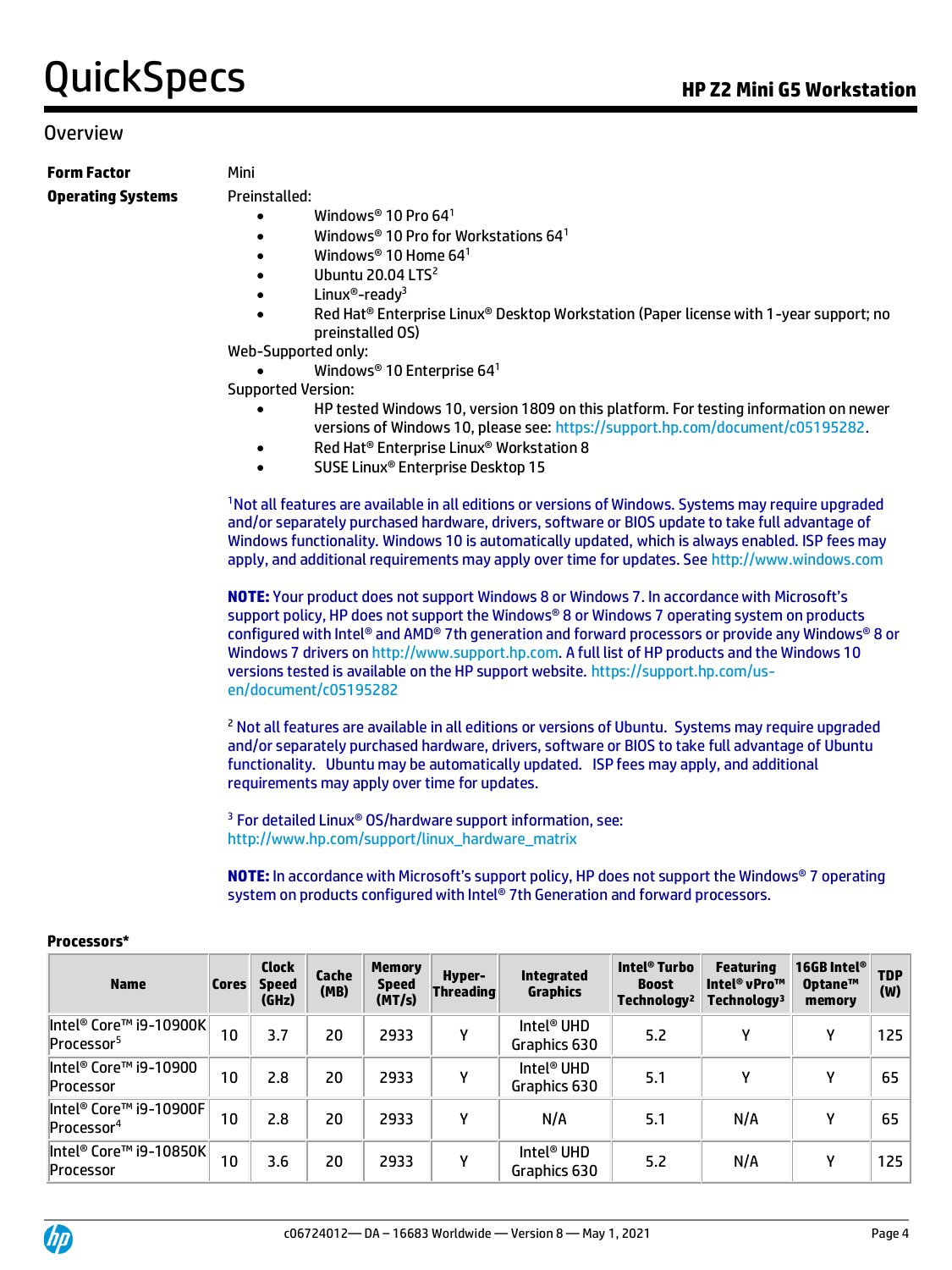#### **Overview**

| Intel® Core™ i7-10700K<br>Processor <sup>5</sup> | 8  | 3.8  | 16 | 2933 | Υ | Intel <sup>®</sup> UHD<br>Graphics 630  | 5.1 | Y   | Υ | 125 |
|--------------------------------------------------|----|------|----|------|---|-----------------------------------------|-----|-----|---|-----|
| Intel® Core™ i7-10700<br>processor               | 8  | 2.9  | 16 | 2933 | Υ | Intel <sup>®</sup> UHD<br>Graphics 630  | 4.8 | Y   | Y | 65  |
| Intel® Core™ i5-10600K<br>processor <sup>5</sup> | 6  | 4.1  | 12 | 2666 | Υ | Intel <sup>®</sup> UHD<br>Graphics 630  | 4.8 | Y   | Υ | 125 |
| Intel® Core™ i5-10600<br>processor               | 6  | 3.3  | 12 | 2666 | Υ | Intel <sup>®</sup> UHD<br>Graphics 630  | 4.8 | Y   | Υ | 65  |
| Intel® Core™ i5-10500<br>processor               | 6  | 3.1  | 12 | 2666 | Υ | Intel <sup>®</sup> UHD<br>Graphics 630  | 4.5 | Y   | Υ | 65  |
| Intel® Core™ i5-10400<br>processor               | 6  | 2.9  | 12 | 2666 | Υ | Intel <sup>®</sup> UHD<br>Graphics 630  | 4.3 | N/A | Y | 65  |
| Intel® Core™ i5-10400F<br>Processor <sup>4</sup> | 6  | 2.9  | 12 | 2666 | Υ | N/A                                     | 4.3 | N/A | Υ | 65  |
| Intel® Core™ i3-10320<br>processor <sup>4</sup>  | 4  | 3.8  | 8  | 2666 | Υ | Intel <sup>®</sup> UHD<br>Graphics 630  | 4.6 | N/A | Υ | 65  |
| Intel® Core™ i3-10300<br>processor <sup>4</sup>  | 4  | 3.7  | 8  | 2666 | Υ | Intel <sup>®</sup> UHD<br>Graphics 630  | 4.4 | N/A | Y | 65  |
| Intel® Core™ i3-10100<br>processor               | 4  | 3.60 | 6  | 2666 | Υ | Intel <sup>®</sup> UHD<br>Graphics 630  | 4.3 | N/A | Υ | 65  |
| Intel® Xeon® W-1290P<br>processor <sup>5</sup>   | 10 | 3.7  | 20 | 2933 | Υ | Intel <sup>®</sup> UHD<br>Graphics P630 | 5.2 | Y   | Υ | 125 |
| Intel® Xeon® W-1290<br>processor <sup>4</sup>    | 10 | 3.2  | 20 | 2933 | Υ | Intel <sup>®</sup> UHD<br>Graphics P630 | 5.1 | Y   | Y | 80  |
| Intel <sup>®</sup> Xeon® W-1270P<br>processor4,5 | 8  | 3.8  | 16 | 2933 | Υ | Intel <sup>®</sup> UHD<br>Graphics P630 | 5.1 | Y   | Y | 125 |
| Intel® Xeon® W-1270<br>processor                 | 8  | 3.4  | 16 | 2933 | Υ | Intel <sup>®</sup> UHD<br>Graphics P630 | 5.0 | Υ   | Υ | 80  |
| Intel® Xeon® W-1250P<br>processor <sup>5</sup>   | 6  | 4.1  | 12 | 2666 | Υ | Intel <sup>®</sup> UHD<br>Graphics P630 | 4.8 | Y   | Υ | 125 |
| Intel <sup>®</sup> Xeon® W-1250<br>processor     | 6  | 3.3  | 12 | 2666 | Y | Intel <sup>®</sup> UHD<br>Graphics P630 | 4.7 | Y   | Y | 80  |

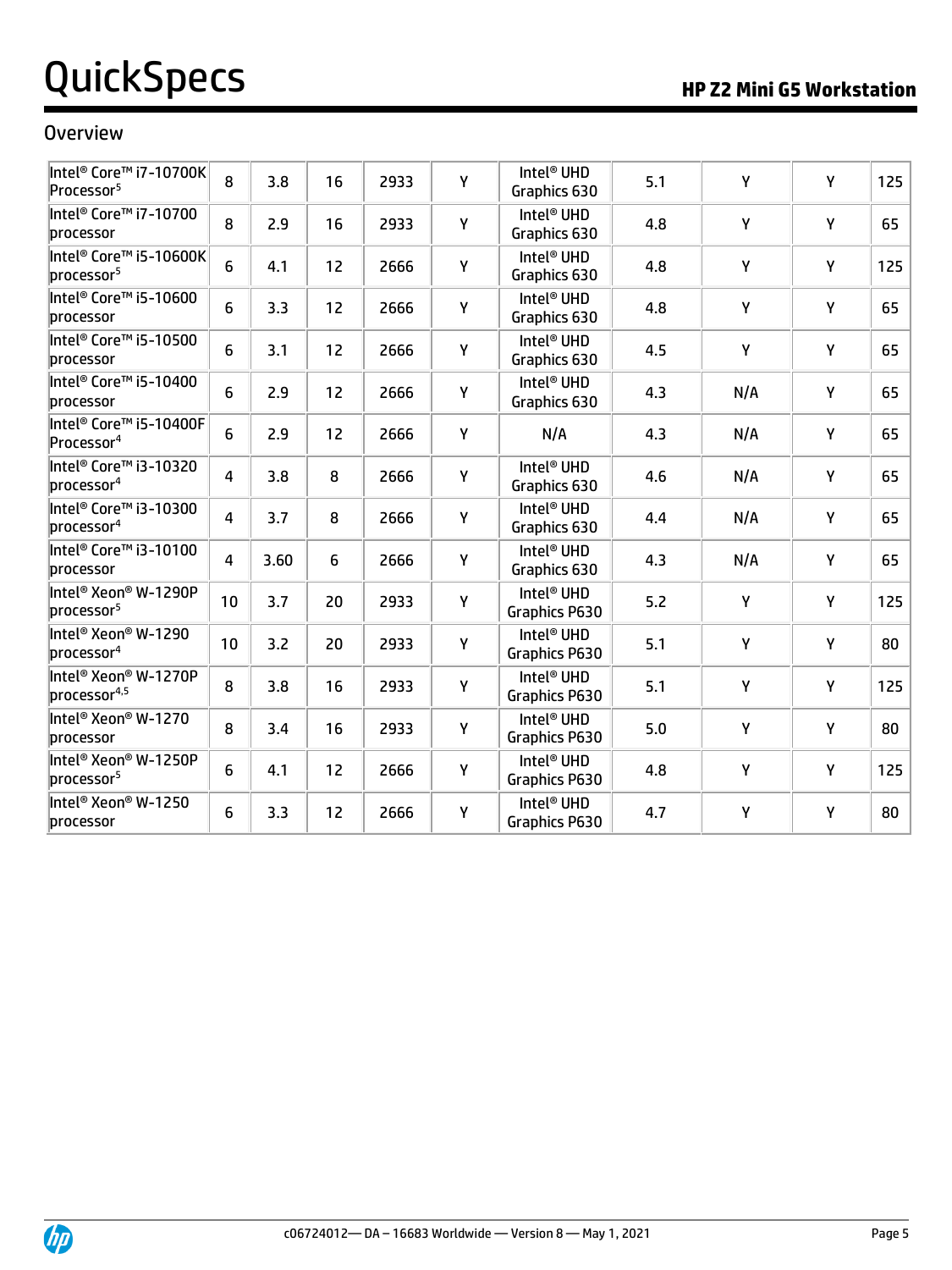#### Overview

<sup>1</sup>Multicore is designed to improve performance of certain software products. Not all customers or software applications will necessarily benefit from use of this technology. Performance and clock frequency will vary depending on application workload and your hardware and software configurations. Intel's numbering, branding and/or naming is not a measurement of higher performance.

 $^2$ The specifications shown in the Intel® Turbo Boost Technology column represent the maximum turbo frequency with one core active. Turbo boost stepping occurs in 100MHz increments. Processors that do not have turbo functionality are denoted as N/A. Intel® Turbo Boost performance varies depending on hardware, software and overall system configuration. See <http://www.intel.com/technology/turboboost> for more information.

<sup>3</sup> For full Intel® vPro™ functionality, Windows, a vPro™ supported processor, vPro™ enabled Q370 chipset or higher and vPro™ enabled WLAN card are required. Some functionality, such as Intel Active management technology and Intel Virtualization technology, requires additional 3rd party software in order to run. Availability of future "virtual appliances" applications for Intel vPro™ technology is dependent on 3rd party software providers. Compatibility of this generation of Intel vPro™ technology-based hardware with future "virtual appliances" is yet to be determined.

<sup>4</sup>Available in Q4, 2020

#### <sup>5</sup>Configurable TDP-down 95W

| <b>Convertibility</b>                                | Z2 Mini G5 can either be placed on a flat surface or mounted behind a display or under a desk.<br>(Mounting sold separately)                                                                                       |
|------------------------------------------------------|--------------------------------------------------------------------------------------------------------------------------------------------------------------------------------------------------------------------|
| <b>Expansion Slots</b><br>for more details)          | 1 MXM slot (PCIe Gen3 x16) - for discrete graphic card only<br>(see system board section 2 80mm M.2 Storage slot (PCIe Gen3 x4)<br>1 30mm M.2 WLAN slot (PCIe Gen3 x1 / Intel CNVI) - for WLAN/BT M.2 modules only |
|                                                      | NOTE: The PCIe Gen 3 x16 slot is meant for HP qualified cards, configured or after market. HP does not<br>provide warranty support for 3rd party cards.                                                            |
| Front I/O                                            |                                                                                                                                                                                                                    |
| Side I/O                                             | 2 Type-A SuperSpeed USB 10Gbps signaling rate port (upper port supports charging), 1 Type-C <sup>®</sup><br>SuperSpeed USB 10Gbps signaling rate port (charging supported), 1 Universal audio combo                |
| Rear I/O                                             | 2 DisplayPort™ 1.4 <sup>1</sup> , 1 RJ-45 port, 2 Type-A SuperSpeed USB 10Gbps signaling rate port                                                                                                                 |
|                                                      | Optional: 1 Type-C® SuperSpeed USB 10Gbps signaling rate port (optional, supports charging), 1<br>DisplayPort™ 1.4 <sup>1</sup> , 2 Flex IO modules                                                                |
| <b>On-board RAID Support</b>                         | <b>NVMe RAID 0 Striped Array</b><br><b>NVMe RAID 1 Mirrored Array</b>                                                                                                                                              |
| <b>Chassis Dimensions</b><br>$(H \times W \times D)$ | H: 2.28" [58mm] (Standard desktop orientation)<br>W: 8.5" [216mm]<br>$D: 8.5"$ [216mm]                                                                                                                             |
| <b>Packaged Dimensions</b>                           | H: 11.73" (298mm)<br>W: 6.69" (170mm)<br>D: 19.65" (499mm)                                                                                                                                                         |
| <b>Rack Dimensions</b>                               | 5U                                                                                                                                                                                                                 |
| Weight                                               | Exact weights depend upon configuration<br>Minimum: 2.1kg (4.6lbs.)<br>Maximum: 2.42kg (5.3lbs.)                                                                                                                   |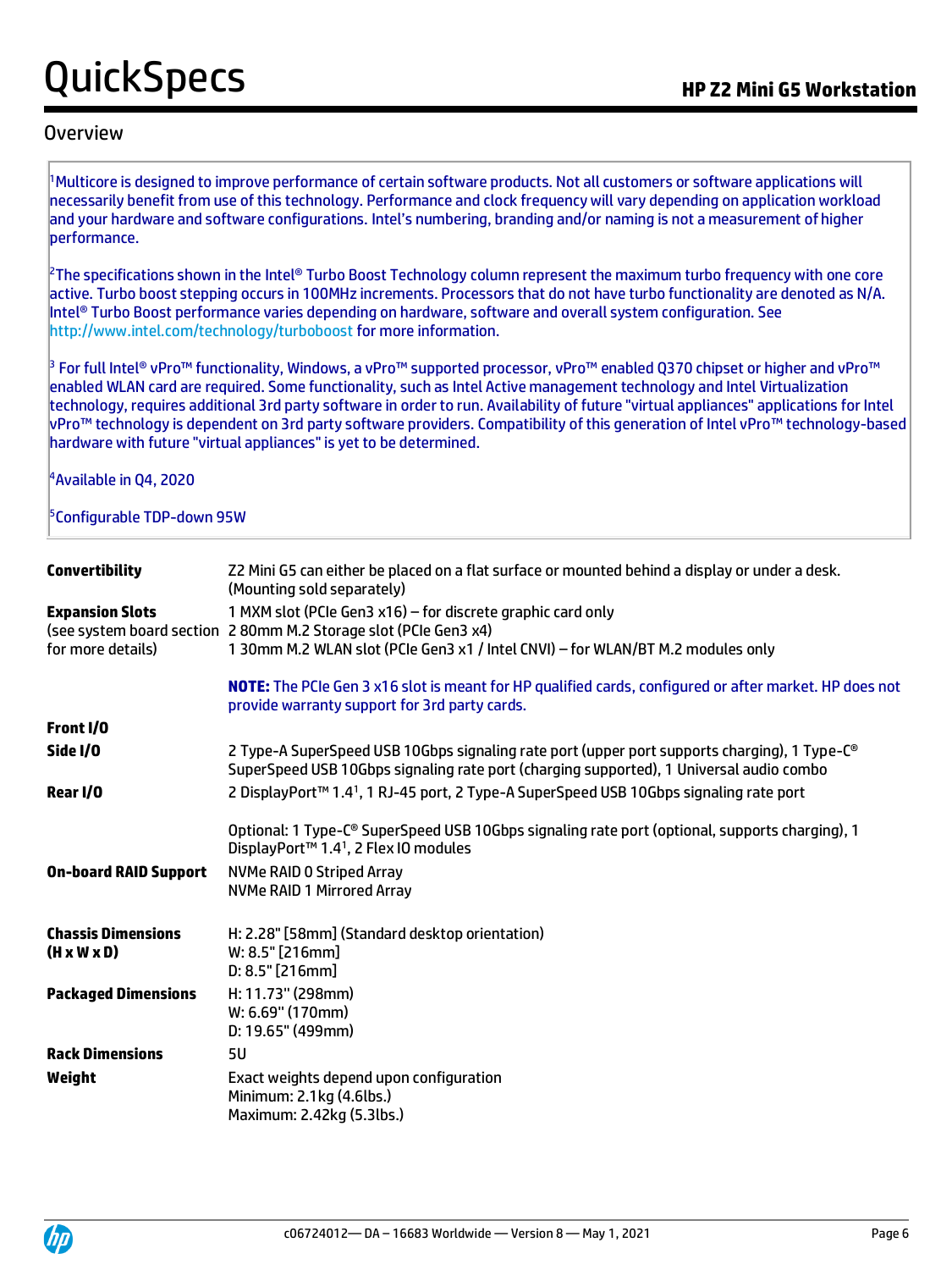#### **Overview**

| <b>Temperature</b>                                                | Operating: 5° to 35° C (40° to 95° F)<br>Above 1524 m (5,000 feet) altitude, the maximum operating temperature is reduced by 1°C (1.8°F) for<br>every 305 m (1,000 feet) increase in elevation<br>Non-operating: -40° to 60° C (-40° to 140° F)<br>Maximum rate of change: 10°C/hr |
|-------------------------------------------------------------------|------------------------------------------------------------------------------------------------------------------------------------------------------------------------------------------------------------------------------------------------------------------------------------|
| <b>Humidity</b>                                                   | Operating: 10% to 85% RH, non-condensing, 35° C maximum wet bulb<br>Non-operating: 10% to 90% RH, non-condensing, 35° C maximum wet bulb                                                                                                                                           |
| <b>Maximum Altitude (non-</b><br>pressurized)                     | Operating (with Rotational Hard Drives): 3,048 m (10,000 feet)<br>Operating (with only Solid-State Drives): 5,000 m (16,404 feet)<br>Non-operating: 12,192 m (40,000 feet)<br>Maximum operating temperature is reduced as altitude increases. See<br>Temperature for details.      |
| <b>Power Supply</b>                                               | Choice of:<br>180W 89% Average Efficiency.<br>280W 89% Average Efficiency.<br>NOTES: Customers placing their system in an enclosure should design their solution to accommodate<br>the size of the external power supply for the Z2 Mini G5                                        |
| <b>Workstation ISV</b><br><b>Certifications</b><br><b>Chipset</b> | See the latest list of certifications at<br>http://www.hp.com/united-states/campaigns/workstations/partnerships.html<br>Intel <sup>®</sup> W480 chipset                                                                                                                            |
| <b>Memory</b>                                                     | 2 SODIMM slots, supporting up to 64GB ECC/non-ECC, DDR4 2933 MT/s, speed depending on the CPU<br>selection.                                                                                                                                                                        |
|                                                                   | 1All DisplayPort™ support DP1.4/HBR2 when video output is via Intel Graphics. Discrete graphics<br>support DP1.4 / HBR3.                                                                                                                                                           |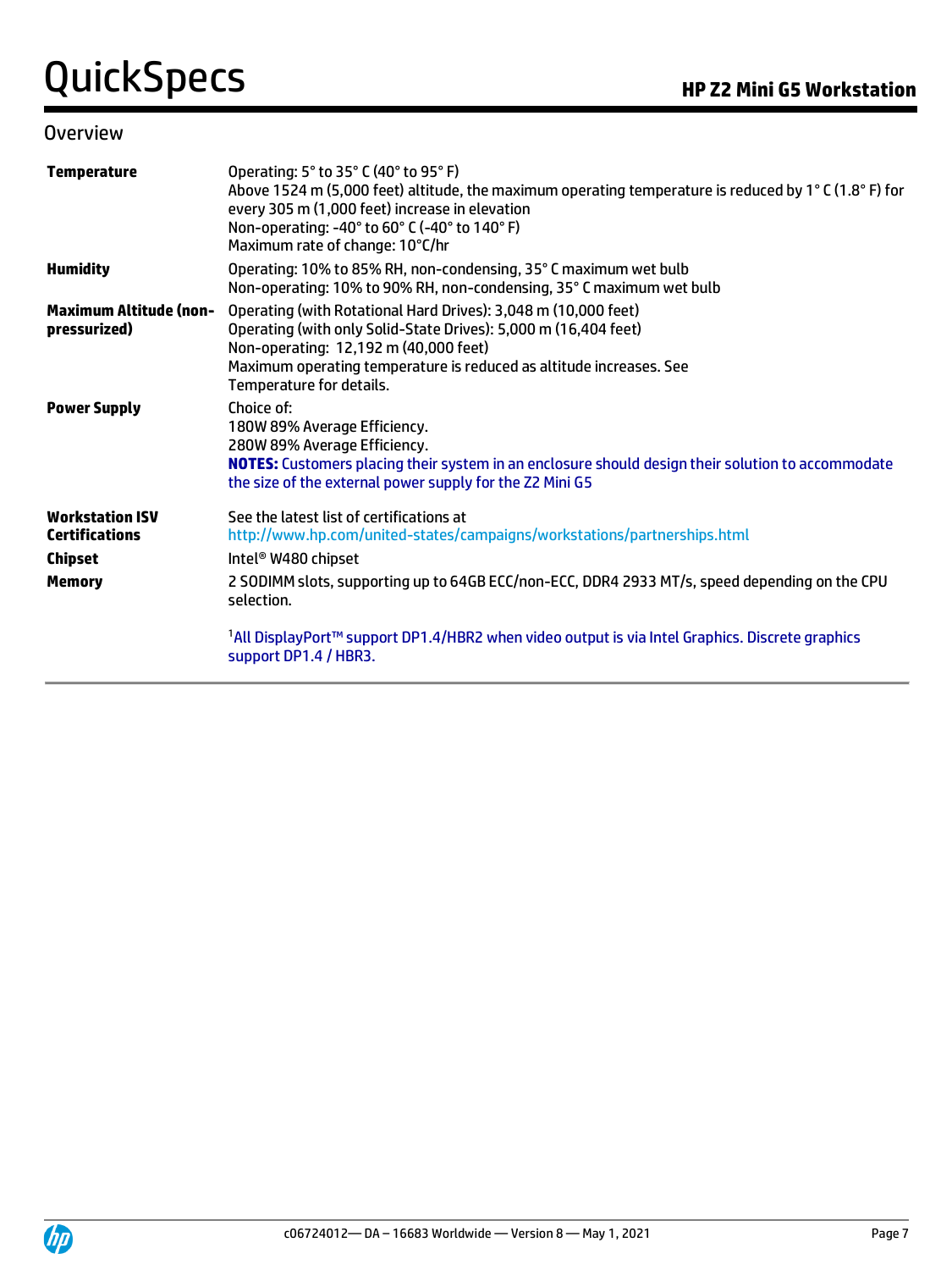## Supported Components

|  |  | <b>HP Z2 Mini G5 Workstation</b> |  |
|--|--|----------------------------------|--|
|  |  |                                  |  |

| <b>Processors</b> |                                                    | <b>Factory</b><br>Configured | <b>Option Kit</b> | <b>Option Kit Part</b><br><b>Number</b> | <b>Support</b><br><b>Notes</b> |
|-------------------|----------------------------------------------------|------------------------------|-------------------|-----------------------------------------|--------------------------------|
|                   | 10th Generation Intel Core Processors <sup>1</sup> |                              |                   |                                         |                                |
|                   | Intel® Core™ i9 10900K Processor                   | γ                            | N                 |                                         | 3                              |
|                   | Intel <sup>®</sup> Core™ i9 10900 Processor        | Y                            | N                 |                                         |                                |
|                   | Intel® Core™ i9 10900F Processor                   | γ                            | N                 |                                         |                                |
|                   | Intel <sup>®</sup> Core™ i9 10850K Processor       | γ                            | N                 |                                         |                                |
|                   | Intel <sup>®</sup> Core™ i7 10700K Processor       | γ                            | N                 |                                         | 3                              |
|                   | Intel <sup>®</sup> Core™ i7 10700 processor        | γ                            | N                 |                                         |                                |
|                   | Intel <sup>®</sup> Core™ i5 10600K processor       | γ                            | N                 |                                         | 3                              |
|                   | Intel <sup>®</sup> Core™ i5 10600 processor        | γ                            | N                 |                                         |                                |
|                   | Intel® Core™ i5 10500 processor                    | γ                            | N                 |                                         |                                |
|                   | Intel <sup>®</sup> Core™ i5 10400 processor        | Y                            | N                 |                                         |                                |
|                   | Intel <sup>®</sup> Core™ i9 10400F Processor       | γ                            | N                 |                                         | 1                              |
|                   | Intel <sup>®</sup> Core™ i3 10320 processor        | γ                            | N                 |                                         | 2                              |
|                   | Intel® Core™ i3 10300 processor                    | γ                            | N                 |                                         | 2                              |
|                   | Intel <sup>®</sup> Core™ i3 10100 processor        | γ                            | N                 |                                         |                                |
|                   | <b>Intel Xeon W Processors</b>                     |                              |                   |                                         |                                |
|                   | Intel® Xeon® W-1290P processor                     | Υ                            | N                 |                                         | 3                              |
|                   | Intel® Xeon® W-1290 processor                      | Y                            | N                 |                                         | 2                              |
|                   | Intel® Xeon® W-1270P processor                     | Υ                            | N                 |                                         | 2,3                            |
|                   | Intel® Xeon® W-1270 processor                      | γ                            | N                 |                                         |                                |
|                   | Intel® Xeon® W-1250P processor                     | γ                            | N                 |                                         | 3                              |
|                   | Intel® Xeon® W-1250 processor                      | Υ                            | N                 |                                         |                                |
|                   |                                                    |                              |                   |                                         |                                |

**<sup>1</sup>**These processors support only non-ECC memory

**NOTE 1:** No integrated graphics. A discrete graphics card must be purchased at the same time. Available in Q4, 2020 **NOTE 2:** Available in Q4, 2020

**NOTE 3:** TDP configured down to 95W.

| <b>Storage / Hard Drives*</b> |                                          | <b>Factory</b><br><b>Configured</b> | <b>Option</b><br>Kit | <b>Option Kit Part</b><br><b>Number</b> | <b>Support</b><br><b>Notes</b> |
|-------------------------------|------------------------------------------|-------------------------------------|----------------------|-----------------------------------------|--------------------------------|
|                               | <b>SATA Hard Drives</b>                  |                                     |                      |                                         |                                |
|                               | 500GB SATA 7200 rpm 6Gb/s SFF HDD (2.5") | γ                                   | Y                    | TOK73AA                                 | 4                              |
|                               | 1TB SATA 7200 rpm 6Gb/s SFF HDD (2.5")   | γ                                   | Y                    | TOK74AA/AT                              | 4                              |
|                               | 2 TB SATA 5400 rpm SFF HDD (2.5")        | γ                                   | N                    |                                         |                                |
|                               | 500GB SATA 7.2K SED SFF HDD              | γ                                   | Υ                    | D8N29AA                                 | 4                              |
|                               | <b>SATA Solid State Drives</b>           |                                     |                      |                                         |                                |
|                               | HP 256GB SATA 6Gb/s SSD                  | γ                                   | Υ                    | A3D26AA/AT                              | 4                              |
|                               | <b>HP 2TB SATA SSD</b>                   |                                     |                      | Y6P08AA/AT                              | 4                              |
|                               | <b>PCIe Solid State Drives</b>           |                                     |                      |                                         |                                |
|                               | HP ZTurbo 1TB TLC Z2 G5 Mini SSD Kit     | γ                                   | Y                    | 141L4AA/AT                              |                                |
|                               | HP ZTurbo 256GB SED Z2 G5 Mini SSD Kit   | γ                                   | Υ                    | 141L6AA/AT                              |                                |
|                               | HP ZTurbo 256GB TLC Z2 G5 Mini SSD Kit   | γ                                   | Υ                    | 141L9AA/AT                              |                                |

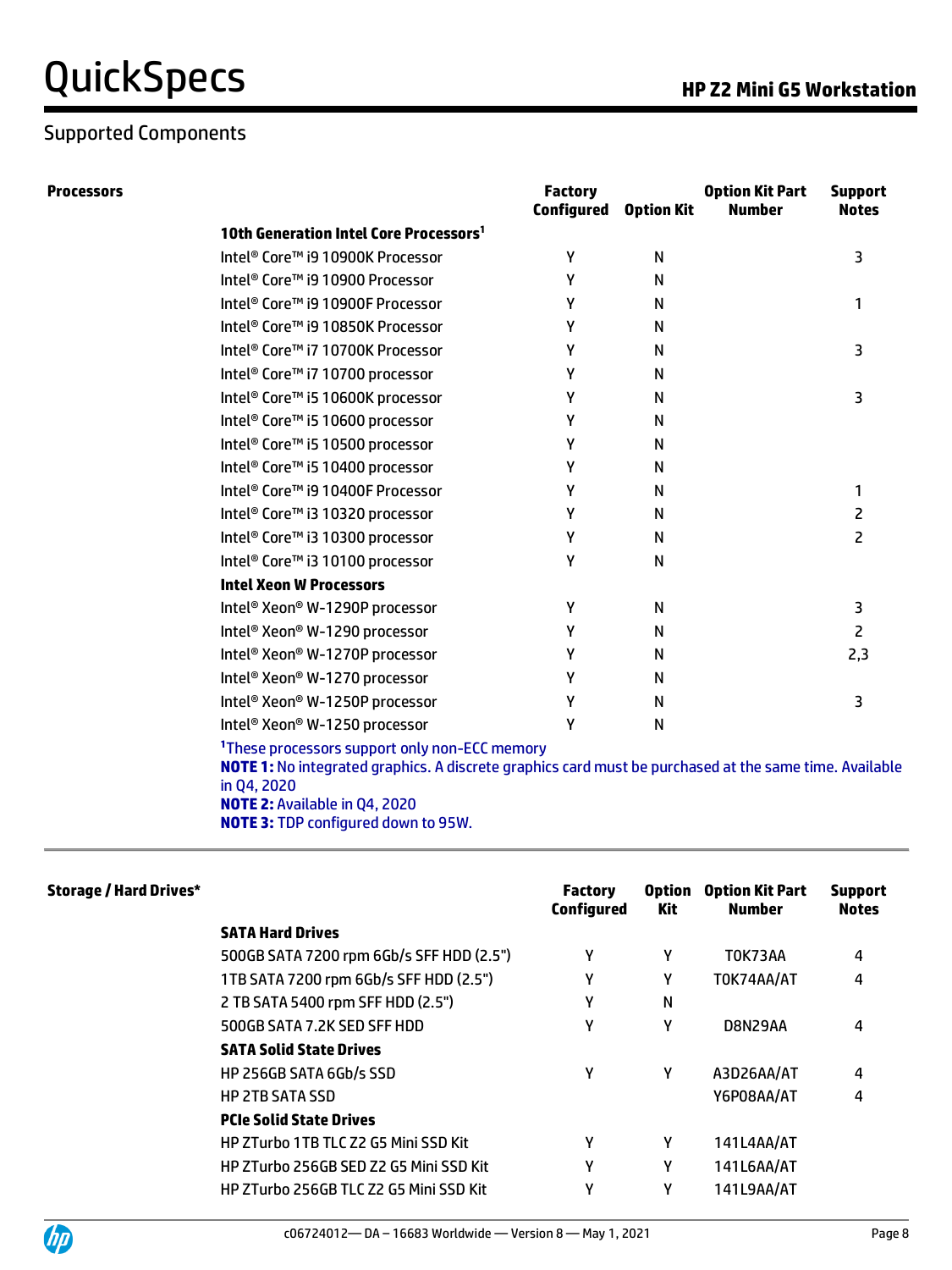QuickSpecs **HP Z2 Mini G5 Workstation**

#### Supported Components

| HP ZTurbo 2TB TLC Z2 G5 Mini SSD Kit      |   | 141M0AA/AT |
|-------------------------------------------|---|------------|
| HP ZTurbo 2TB TLC Z2 G5 TWR/SFF SSD Kit   | γ | 141M1AA/AT |
| HP ZTurbo 512GB SED Z2 G5 Mini SSD Kit    | γ | 141M2AA/AT |
| HP ZTurbo 512GB SED Z2 G5 TWR/SFF SSD Kit | ٧ | 141M3AA/AT |
| HP ZTurbo 512GB TLC Z2 G5 Mini SSD Kit    | γ | 141M4AA/AT |
| HP ZTurbo 512GB TLC Z2 G5 TWR/SFF SSD Kit | ٧ | 141M5AA/AT |
| HP 2TB PCIe NVME TLC M.2 Z2 G5 Mini SSD   |   | 35F75AA    |

**NOTE1:** SATA hardware-assisted RAID is not supported on Linux® systems. The Linux® kernel, with built-in software RAID, provides excellent functionality and performance. It is a good alternative to hardware-assisted RAID. All drives must be identical in type and capacity. Boot volume/RAID array must be less than 2 TB

**NOTE2:** 125W CPU SKU is not supported to install the SATA 2.5in HDD or SSD. **NOTE3:** 65W CPU and MXM GFX card SKU is not supported to install the SATA 2.5in HDD or SSD. **NOTE4:** Only compatible with 65W CPU

\*For hard drives and solid state drives, GB = 1 billion bytes. TB = 1 trillion bytes. Actual formatted capacity is less. Up to 36 GB (for Windows 10) of system disk is reserved for the system recovery software.

| <b>Graphics</b> |                                                                              | <b>Factory</b><br><b>Configured</b> | <b>Option</b><br>Kit | <b>Option Kit Part Support</b><br>Number | <b>Notes</b> |
|-----------------|------------------------------------------------------------------------------|-------------------------------------|----------------------|------------------------------------------|--------------|
|                 | <b>Graphics Cable Adapters</b>                                               |                                     |                      |                                          |              |
|                 | HP DisplayPort To HDMI True 4k Adapter                                       | γ                                   | γ                    | 2JA63AA                                  |              |
|                 | HP DisplayPort To DVI-D Adapter                                              | γ                                   | γ                    | FH973AA                                  |              |
|                 | HP DisplayPort To VGA Adapter                                                | γ                                   | γ                    | <b>AS615AA</b>                           |              |
|                 | HP USB-C to DisplayPort Adapter                                              | γ                                   | γ                    | 4SH08AA                                  |              |
|                 | HP USB-C to HDMI Adapter                                                     | γ                                   | γ                    | 4SH07AA                                  |              |
|                 | <b>HP USB-C to VGA Adapter</b>                                               | γ                                   | γ                    | 4SH06AA                                  |              |
|                 | <b>Entry 3D</b>                                                              |                                     |                      |                                          |              |
|                 | AMD Radeon™ Pro WX 3200 4GB MXM Graphics                                     | γ                                   | N                    |                                          |              |
|                 | NVIDIA <sup>®</sup> Quadro® P620 4GB MXM Graphics                            | γ                                   | N                    |                                          |              |
|                 | Mid-range 3D                                                                 |                                     |                      |                                          |              |
|                 | NVIDIA® Quadro® T1000 4GB MXM Graphics                                       | γ                                   |                      |                                          |              |
|                 | NVIDIA <sup>®</sup> Quadro® T2000 4GB MXM Graphics                           | γ                                   |                      |                                          |              |
|                 | NVIDIA <sup>®</sup> Quadro® RTX 3000 6GB MXM Graphics                        | γ                                   | N                    |                                          | 2            |
|                 | <b>NOTE 1: Available in Q4, 2020</b><br><b>NOTE 2:</b> Available in Q1, 2021 |                                     |                      |                                          |              |

| <b>Memory</b> |                                        | <b>Factory</b><br>Configured | Kit | <b>Option Option Kit Part Support</b><br><b>Number</b> | <b>Notes</b> |
|---------------|----------------------------------------|------------------------------|-----|--------------------------------------------------------|--------------|
|               | HP 4GB (1x4GB) DDR4-3200 nECC SO DIMM  | ٧                            |     |                                                        |              |
|               | HP 8GB (2x4GB) DDR4-3200 nECC SO DIMM  | v                            |     |                                                        |              |
|               | HP 8GB (1x8GB) DDR4-3200 nECC SO DIMM  | v                            |     |                                                        |              |
|               | HP 8GB (1x8GB) DDR4-3200 ECC SO DIMM   | v                            |     |                                                        |              |
|               | HP 16GB (2x8GB) DDR4-3200 nECC SO DIMM | v                            |     |                                                        |              |
|               |                                        |                              |     |                                                        |              |

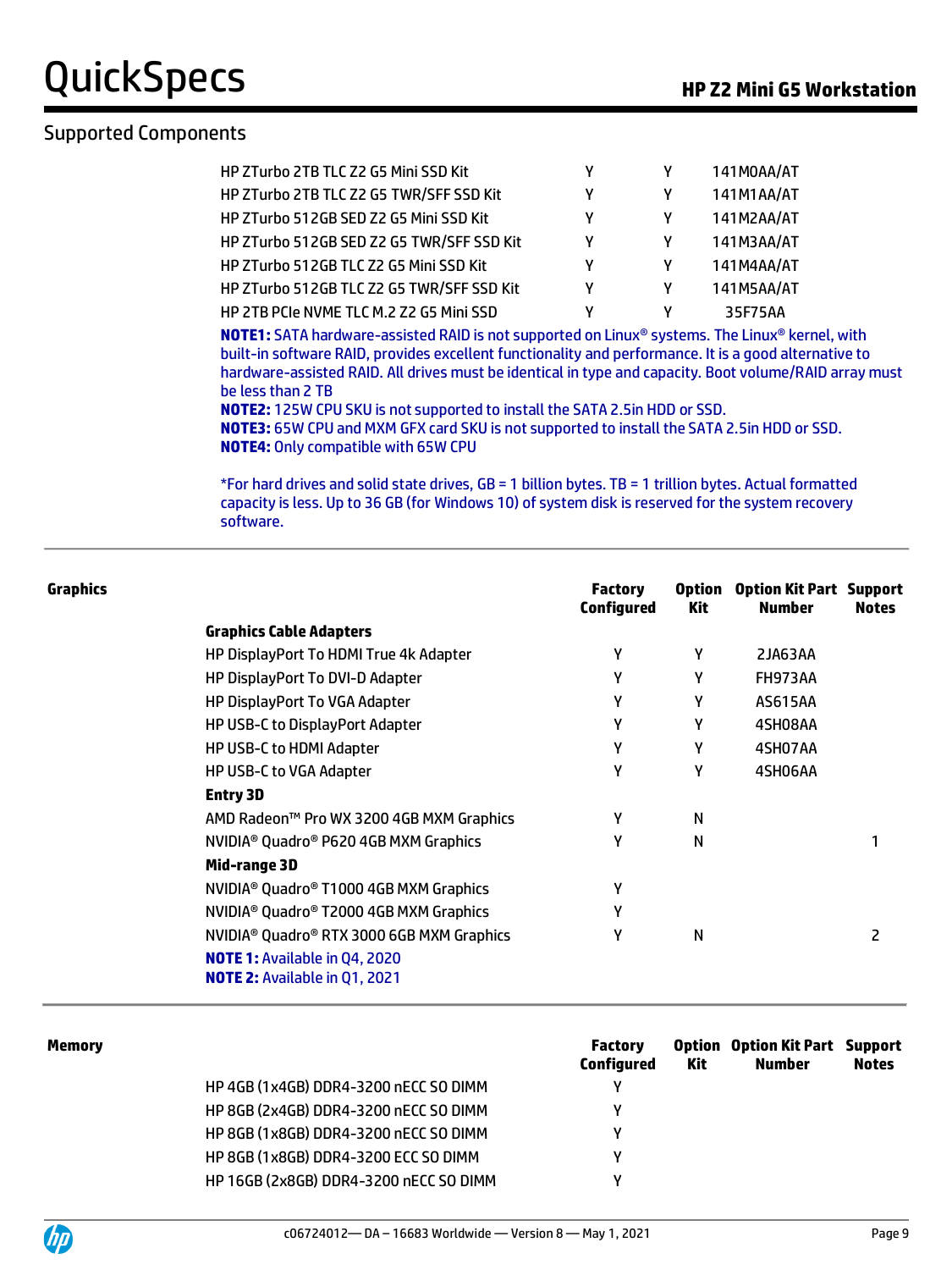QuickSpecs **HP Z2 Mini G5 Workstation**

### Supported Components

| HP 16GB (2x8GB) DDR4-3200 ECC SO DIMM   | γ |            |
|-----------------------------------------|---|------------|
| HP 16GB (1x16GB) DDR4-3200 nECC SO DIMM | Υ |            |
| HP 16GB (1x16GB) DDR4-3200 ECC SO DIMM  | γ |            |
| HP 32GB (2x16GB) DDR4-3200 nECC SO DIMM | γ |            |
| HP 32GB (2x16GB) DDR4-3200 ECC SO DIMM  | γ |            |
| HP 32GB (1x32GB) DDR4-3200 nECC SO DIMM | γ |            |
| HP 32GB (1x32GB) DDR4-3200 ECC SO DIMM  | γ |            |
| HP 64GB (2x32GB) DDR4-3200 nECC SO DIMM | γ |            |
| HP 64GB (2x32GB) DDR4-3200 ECC SO DIMM  | γ |            |
| <b>AMO</b>                              |   |            |
| HP 4GB (1x4GB) DDR4-3200 nECC SO DIMM   | N | 141J0AA/AT |
| HP 8GB (1x8GB) DDR4-3200 nECC SO DIMM   | N | 141J5AA/AT |
| HP 8GB (1x8GB) DDR4-3200 ECC SO DIMM    | N | 141J2AA/AT |
| HP 16GB (1x16GB) DDR4-3200 nECC SO DIMM | N | 141H5AA/AT |
| HP 16GB (1x16GB) DDR4-3200 ECC SO DIMM  | N | 141H4AA/AT |
| HP 32GB (1x32GB) DDR4-3200 nECC SO DIMM | N | 141H8AA/AT |
| HP 32GB (1x32GB) DDR4-3200 ECC SO DIMM  | N | 141H6AA/AT |

**NOTES:** The CPUs determine the speed at which the memory is clocked. If a 2666 MHz capable CPU is used in the system, the maximum speed the memory will run at is 2666 MHz regardless of the specified speed of the memory.

Intel® Xeon® W processors can support either ECC or non-ECC memory; Intel® Core™ i3/i5/i7 processors only support non-ECC memory.

Two channels of DDR4 memory are supported. To realize full performance at least one DIMM must be inserted into each channel.

| <b>Optical and Removable</b><br>Storage |                                                                                                                                                                                                                                                                                                                                                                                                                              | <b>Factory</b><br><b>Configured</b> | <b>Option Kit Part</b><br><b>Number</b> |                                         |  |  |  |
|-----------------------------------------|------------------------------------------------------------------------------------------------------------------------------------------------------------------------------------------------------------------------------------------------------------------------------------------------------------------------------------------------------------------------------------------------------------------------------|-------------------------------------|-----------------------------------------|-----------------------------------------|--|--|--|
|                                         | <b>HP Slim Tray Optical Drives</b>                                                                                                                                                                                                                                                                                                                                                                                           |                                     |                                         |                                         |  |  |  |
|                                         | <b>HP External Ultra-Slim DVD-RW Drive</b>                                                                                                                                                                                                                                                                                                                                                                                   | N                                   | Υ                                       | Y3T76AA                                 |  |  |  |
|                                         | Actual speeds may vary. Does not permit copying of commercially available DVD movies or other<br>copyright protected materials. Intended for creation and storage of your original material and other<br>lawful uses. Double Layer discs can store more data than single layer discs. However, double-layer<br>discs burned with this drive may not be compatible with many existing single-layer DVD drives and<br>players. |                                     |                                         |                                         |  |  |  |
| Networking and<br><b>Communications</b> |                                                                                                                                                                                                                                                                                                                                                                                                                              | <b>Factory</b><br><b>Configured</b> | Option Kit                              | <b>Option Kit Part</b><br><b>Number</b> |  |  |  |
|                                         | Integrated Intel® I219LM PCIe GbE Controller (Intel®<br>$vPro^{\mathbb{M}}$ with Intel AMT 12.0)                                                                                                                                                                                                                                                                                                                             |                                     | N                                       |                                         |  |  |  |
|                                         | Intel Wi-Fi 6 AX201 (2x2) and Bluetooth 5 combo                                                                                                                                                                                                                                                                                                                                                                              | γ                                   | N                                       |                                         |  |  |  |
|                                         | HP 1GbE LAN Flex Port 2020                                                                                                                                                                                                                                                                                                                                                                                                   | γ                                   | γ                                       | 141J6AA/AT                              |  |  |  |
|                                         | <b>HP 2.5GbE LAN Flex Port Z2 Mini</b>                                                                                                                                                                                                                                                                                                                                                                                       | γ                                   | γ                                       | 169K0AA/AT                              |  |  |  |
|                                         | HP Flex 1GbE Fiber LC Single Port                                                                                                                                                                                                                                                                                                                                                                                            | γ                                   | γ                                       | 20J15AA                                 |  |  |  |



**NOTE 1:** The integrated network connection is required to support Intel® vPro™ Technology.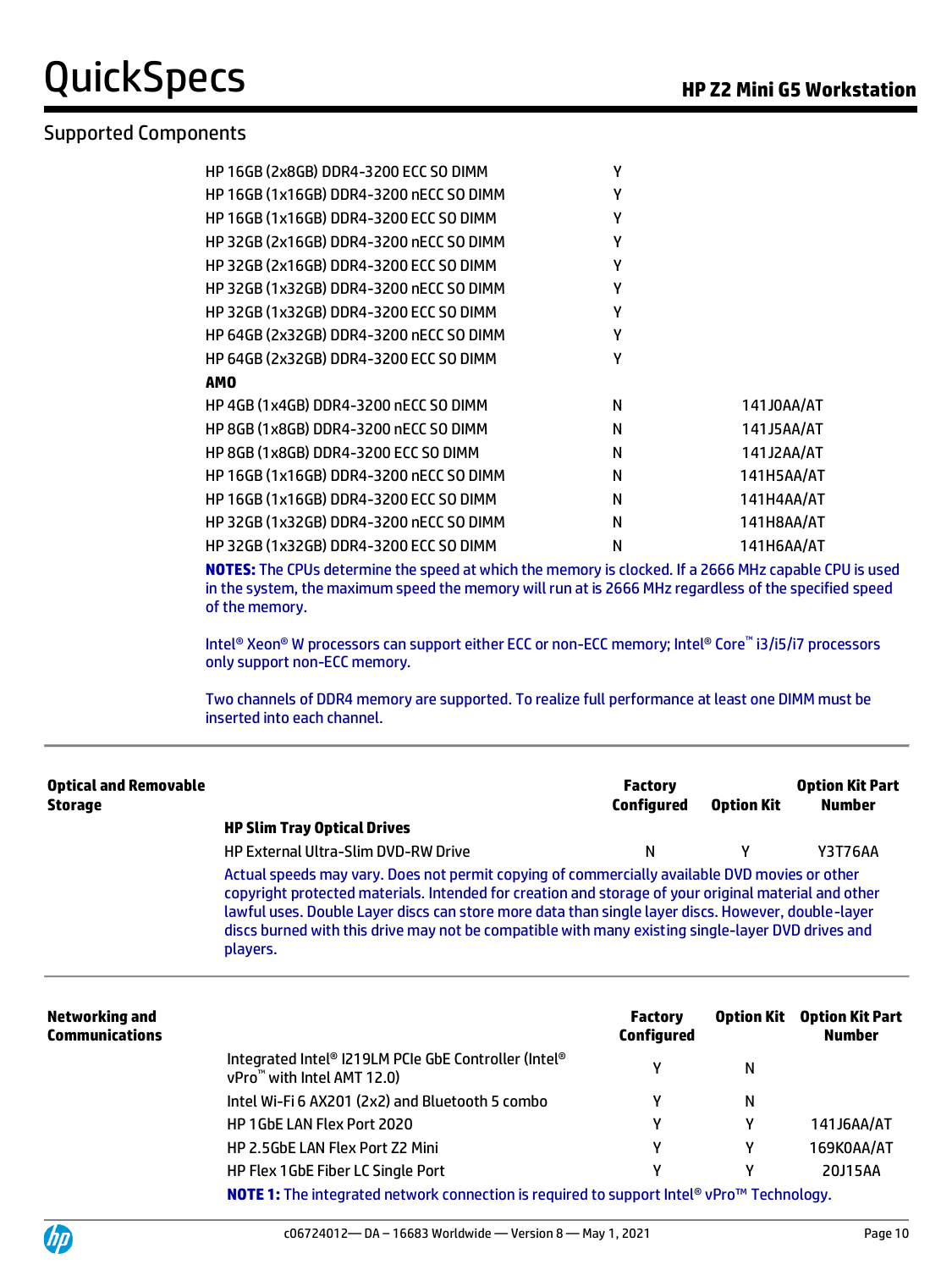### Supported Components

**NOTE 2:** If AMT is provisioned, then network teaming with the integrated LAN port is not possible. **NOTE 3:** "Gigabit" Ethernet indicates compliance with IEEE standard 802.3ab for Gigabit Ethernet, and does not connote actual operating speed of 1 Gb/sec. For high speed transmission, connection to a Gigabit Ethernet server and network infrastructure is required.

| <b>Racking and Physical</b><br>Security |                                                                            | <b>Factory</b><br><b>Configured</b> | <b>Option Kit</b> | <b>Option Kit Part</b><br><b>Number</b> |
|-----------------------------------------|----------------------------------------------------------------------------|-------------------------------------|-------------------|-----------------------------------------|
|                                         | HP Keyed Cable Lock 10mm                                                   | Ν                                   | Υ                 | T1A62AA                                 |
|                                         | Z2 Mini ePSU rack mount bracket Kit                                        | Ν                                   | γ                 | 3RW67AA                                 |
|                                         | <b>HP Z2 Mini Vertical Stand</b>                                           | N                                   | Υ                 | 3RW66AA                                 |
|                                         | <b>HP Z2 Mini VESA Sleeve</b>                                              | N                                   | γ                 | Y7B61AA                                 |
|                                         | HP Business PC Security Lock v3 Kit                                        | Ν                                   | Υ                 | 3XJ17AA                                 |
|                                         | HP Z2 Mini Rack Tray Support Kit                                           | Ν                                   | γ                 | 1A4W4AA                                 |
|                                         | HP Z2 Mini and TWR/Z4/Z6 G4 Depth Adjustable Fixed<br><b>Rail Rack Kit</b> | N                                   | γ                 | 2HW42AA/AT                              |
|                                         | Z2 G5 Mini HDD Carrier Cage                                                | Υ                                   | γ                 | 1X5Q2AA/AT                              |
|                                         |                                                                            |                                     |                   |                                         |

| <b>Input Devices</b> |                                                    | <b>Factory</b><br>Configured | <b>Option Kit</b> | <b>Option Kit Part</b><br><b>Number</b> |
|----------------------|----------------------------------------------------|------------------------------|-------------------|-----------------------------------------|
|                      | <b>HP Premium Wireless Keyboard</b>                | ν                            | γ                 | Z9N41AA/AT                              |
|                      | HP USB 320K Keyboard                               | Υ                            | ν                 | 9SR37AA                                 |
|                      | HP USB Business Slim Wired Smartcard CCID Keyboard | γ                            | N                 |                                         |
|                      | HP Wireless Business Slim Keyboard and Mouse       | Υ                            | Υ                 |                                         |
|                      | HP USB Premium Wired Keyboard                      | Υ                            | γ                 | Z9N40AT                                 |
|                      | <b>HP 320M Wired Mouse</b>                         | γ                            | γ                 | 9VA80AA                                 |
|                      | <b>HP USB Premium Mouse</b>                        | Υ                            | γ                 | 1JR32AA                                 |
|                      | <b>HP Wireless Premium Mouse</b>                   | Υ                            | γ                 | 1JR31AA                                 |
|                      | <b>3Dconnexion CAD Mouse</b>                       | Ν                            | γ                 | M5C35AA                                 |
|                      | 3DConnexion 3 Button Wired CAD Mouse Pro           | Ν                            | γ                 | 2H5H5AA                                 |
|                      | HP Wired Desktop 320MK Mouse and Keyboard          | Ν                            | γ                 | 9SR36AA                                 |

| <b>Factory</b><br>Configured | <b>Option Kit</b>                          | <b>Option Kit Part</b><br><b>Number</b> |
|------------------------------|--------------------------------------------|-----------------------------------------|
| γ                            | γ                                          | 1N1D5AA                                 |
| γ                            | Υ                                          | 141J7AA/AT                              |
| γ                            | Υ                                          | 141J8AA/AT                              |
| γ                            | Υ                                          | 141J9AA/AT                              |
| γ                            | Υ                                          | 141K6AA/AT                              |
| γ                            | γ                                          | 141K1AA/AT                              |
| γ                            | Υ                                          | 141K7AA/AT                              |
| γ                            | Υ                                          | 141K2AA/AT                              |
| Υ                            | γ                                          | 141K4AA/AT                              |
|                              | HP Dual USB-A 3.2 Gen1 Flex Port 2020 Mini |                                         |

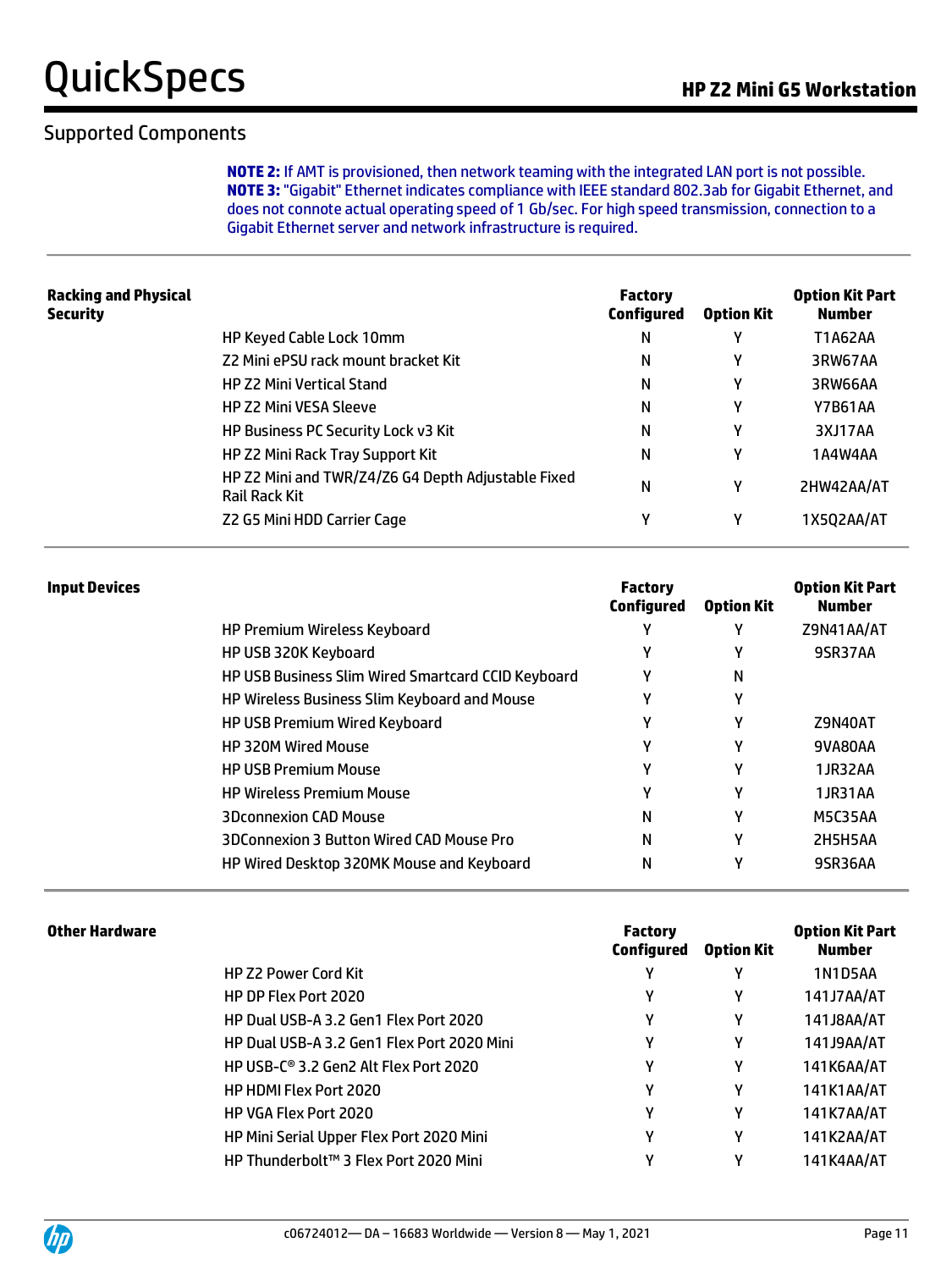### Supported Components

| Software |                                                   | <b>Factory</b><br><b>Configured</b> | <b>Option Kit</b> | <b>Support</b><br><b>Notes</b> |
|----------|---------------------------------------------------|-------------------------------------|-------------------|--------------------------------|
|          | <b>HP Performance Advisor</b>                     |                                     | Ν                 |                                |
|          | HP PC Hardware Diagnostics UEFI (Windows OS only) |                                     | Ν                 |                                |
|          | <b>HP PC Hardware Diagnostics Windows</b>         |                                     | Ν                 |                                |
|          | <b>ZCentral Remote Boost</b>                      |                                     | Ν                 |                                |
|          | <b>HP Sure Sense</b>                              |                                     | Ν                 |                                |
|          | <b>HP Notifications</b>                           |                                     | N                 |                                |
|          | <b>HP Desktop Support Utility</b>                 | v                                   | Ν                 |                                |
|          | <b>HP Documentation</b>                           | ν                                   | Ν                 |                                |
|          | <b>HP Image Assistant</b>                         | N                                   | Ν                 |                                |
|          | <b>HP Support Assistant</b>                       | N                                   | Ν                 |                                |
|          |                                                   |                                     |                   |                                |

**NOTE 1**: Supports and preinstalled with Windows 10 only. Also available as a free download from http://www.hp.com/go/performanceadvisor **NOTE 2:** Windows OS only

| <b>Operating Systems</b> | Windows 10 Pro 64<br>Windows 10 Pro for Workstation 64<br>Windows 10 Home 64<br>Ubuntu 20.04 LTS<br>Linux-Ready<br>Red Hat Enterprise Linux (RHEL) Workstation - Paper license (1 yr)                                                                                                                                                                                                                                                                                                                                                                                                                   |  |  |  |  |
|--------------------------|---------------------------------------------------------------------------------------------------------------------------------------------------------------------------------------------------------------------------------------------------------------------------------------------------------------------------------------------------------------------------------------------------------------------------------------------------------------------------------------------------------------------------------------------------------------------------------------------------------|--|--|--|--|
|                          | <b>NOTE:</b> For detailed QS/hardware support information for Linux, see:<br>http://www.hp.com/support/linux_hardware_matrix                                                                                                                                                                                                                                                                                                                                                                                                                                                                            |  |  |  |  |
| <b>HP BIOS</b>           | Key features of the HP BIOS include:<br>Deployment and manageability - HP BIOS provides several technologies that help integrate<br>$\bullet$                                                                                                                                                                                                                                                                                                                                                                                                                                                           |  |  |  |  |
|                          | the HP Z2 G5 Workstation into the enterprise, such as PXE, remote recovery, remote<br>configuration, remote control, and BIOS (F10) Setup support for 15 languages.<br>Network firmware updates - Update your BIOS via the cloud or standardize on a BIOS version<br>$\bullet$<br>hosted on an Enterprise network.<br>Stability - HP BIOS supports the HP stable product roadmap by releasing only critical BIOS<br>$\bullet$<br>changes to the factory and advanced change notification.<br>Class 3 UEFI specification version 2.7<br>$\bullet$                                                        |  |  |  |  |
|                          | Absolute Persistence agent - For tracking and tracing services, available in select countries,<br>$\bullet$<br>separate software and purchase of a subscription is required.<br>Thermal and power management - The HP BIOS provides and enables thermal and power<br>$\bullet$<br>management technologies so component temperatures are managed for high reliability and<br>to assist in operating the HP Workstation computer in any enterprise environment.                                                                                                                                           |  |  |  |  |
|                          | Acoustic performance - Industry leading acoustic emissions across the range of operating<br>$\bullet$<br>conditions.<br>Serviceability - HP BIOS provides diagnostic and detailed service information.<br>$\bullet$<br>Upgrades and recovery - HP BIOS provides numerous ways to upgrade HP Workstation<br>$\bullet$<br>computers, including BIOS updates from within Windows (HP Firmware Update and Recovery),<br>HP Client Manager, and fail-safe recovery. In addition, the HP BIOS Configuration Utility<br>enables replication of BIOS settings within Windows while the Replicated Setup feature |  |  |  |  |

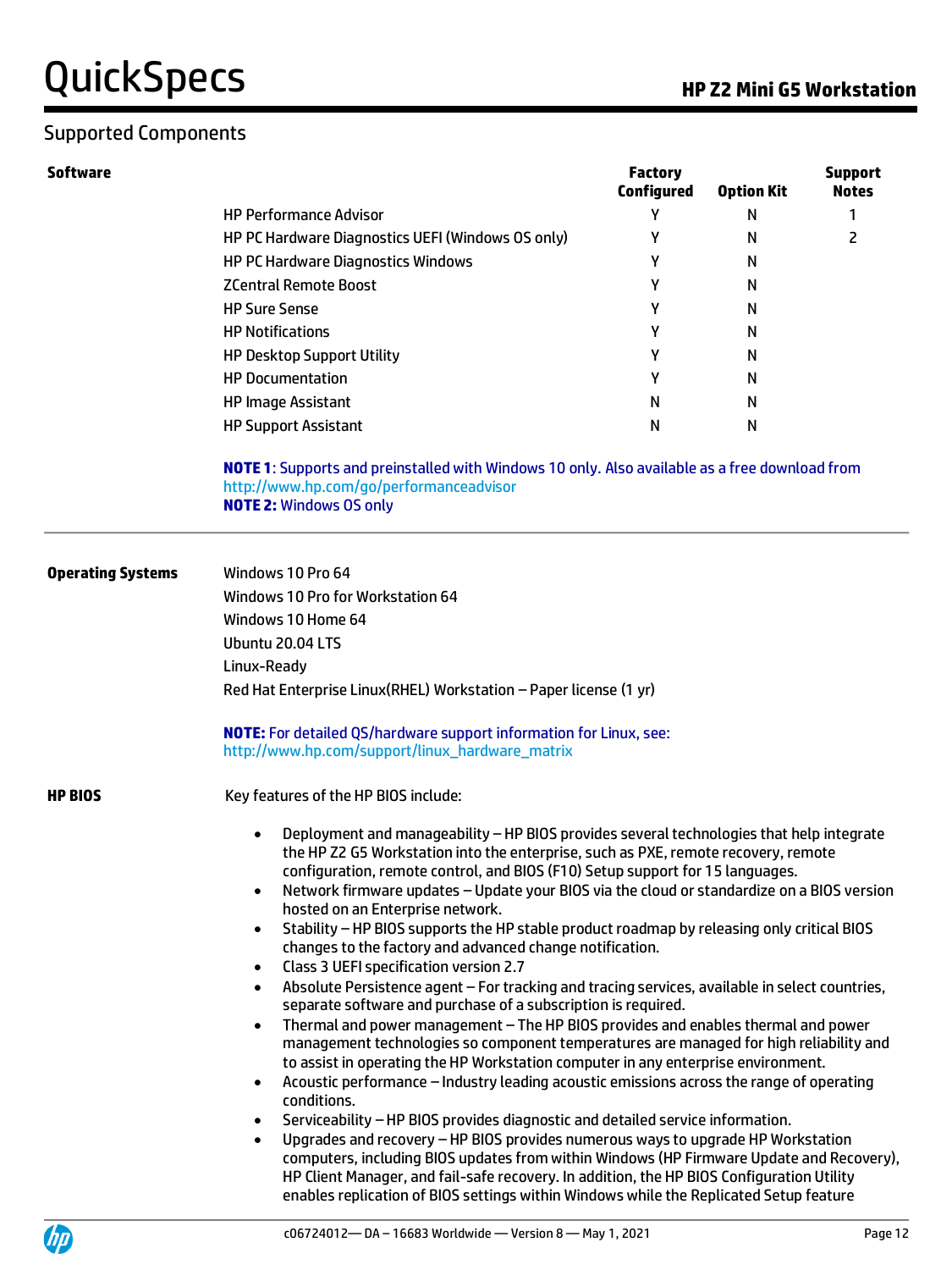### Supported Components

provides the same capability within BIOS (F10) Setup. The BIOS Configuration Utility is available from the HP support website.

• HP BIOS uses PKI signing of the BIOS for trusted BIOS upgrades and recovery.

Additional HP BIOS Features:

- Power-On password Helps prevent an unauthorized user from powering on the system.
- Administrator password Also known as the BIOS Setup password, this helps prevent unauthorized changes to the system configuration. If the administrator password is not known, the BIOS cannot be updated and changes cannot be made to BIOS settings using BIOS Setup or under the OS.
- S4/S5 Maximum Power Savings setting supports EU Lot6 requirement and allows the computer to power down below 0.5W in S4/S5 (when turned off). When S4/S5 Maximum Power Savings feature is enabled below features are turned off:
- -Power to expansion connectors / slots
- -Wake events other than power buttons (such as wake on LAN)
- -USB charging ports

HP Sure Start Gen6 Start

- BIOS Integrity checking Sure Start protection ensures that only trusted BIOS code is executed and not rootkits, viruses and malware. Verification is done upon boot up, shutdown and while the system is on.
- Sure Start is set by default to automatically repair the BIOS if corrupted or compromised but is policy driven for better manageability. Start is set by default to automatically repair the BIOS if corrupted or compromised but is policy driven for better manageability.
- Protecting beyond BIOS Integrity checking and repair is extended to other data that should be protected such as network configuration parameters, platform specific information (i.e. system IDs), secure boot credentials, and other code the system needs to boot.
- Audit enabled System Audit via Sure Start Event Logs capture data such as incident, repair date and time for troubleshooting and investigating.

### **SOFTWARE COMPONENTS AND APPLICATIONS WITH WINDOWS**

#### **BIOS**

HP BIOSphere Gen6<sup>10</sup> BIOS Update via Network HP Secure Erase<sup>11</sup> Absolute Persistence Module<sup>12</sup> Pre-boot Authentication HP Wake on WLAN HP DriveLock & Automatic DriveLock

#### **Software**

HP Support Assistant<sup>13</sup> HP Desktop Support Utilities HP Notifications HP PC Hardware Diagnostics UEFI

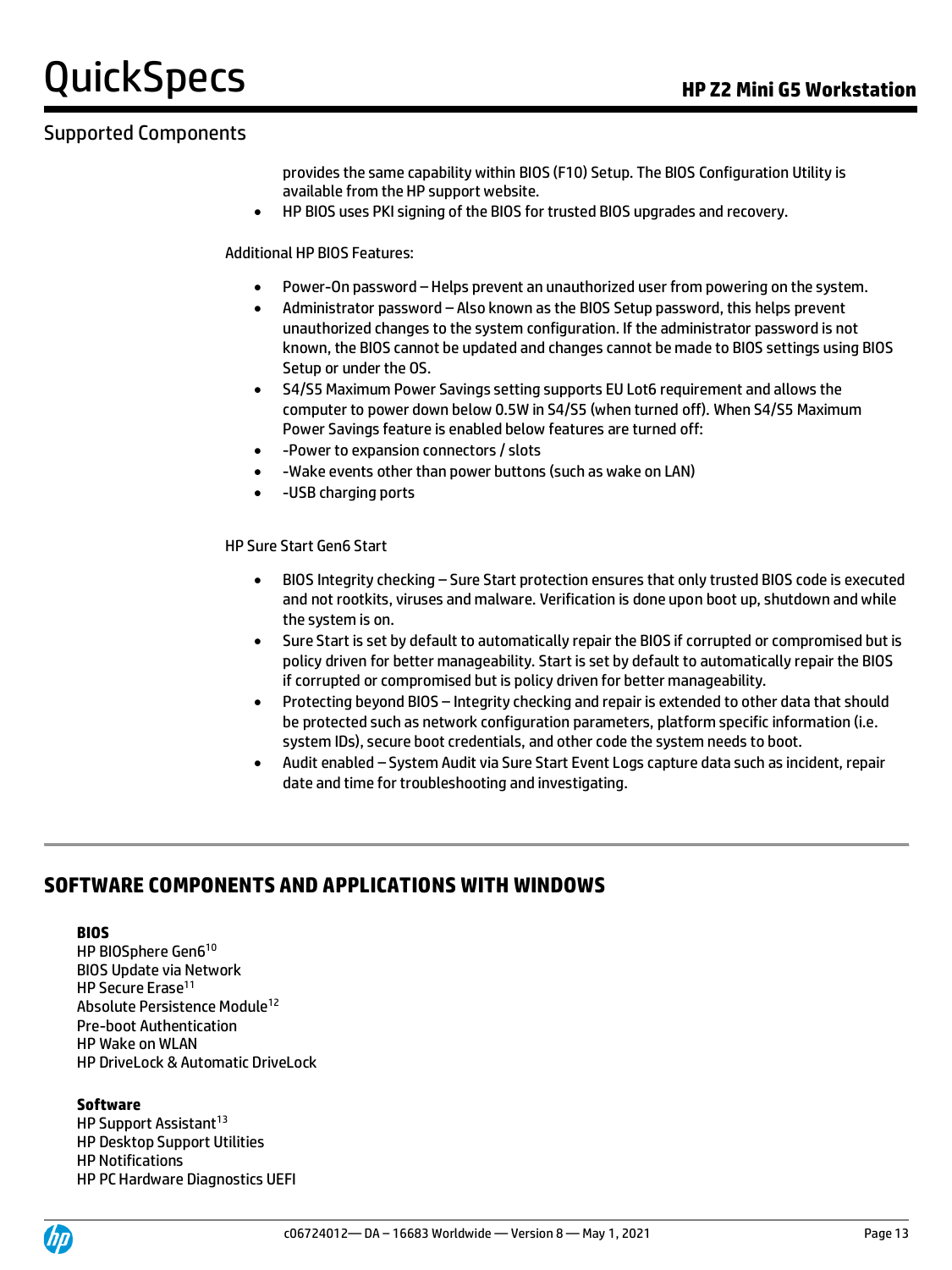### Supported Components

HP PC Hardware Diagnostics Windows HP Performance Advisor<sup>14</sup> HP ZCentral Remote Boost<sup>15</sup> HP Setup Integrated OOBE HSA Fusion for Commercial HSA Telemetry for Commercial Buy Office (sold separately)

#### **Manageability Features**

HP Driver Packs (download)<sup>16</sup> HP System Software Manager (SSM) (download) HP BIOS Config Utility (BCU) (download) HP Manageability Integration Kit Gen4 (download)<sup>17</sup> HP Image Assistant Gen5 (download) HP Client Catalog (download) HP Client Management Script Library (download)

#### **Client Security Software**

HP Client Security Manager Gen6<sup>18</sup> HP Security Manager (including Credential Manager, HP Password Manager, HP Spare Key) HP Sure Run Gen3<sup>22</sup> HP Power On Authentication Windows Defender<sup>19</sup>

#### **Security Management**

HP Sure Click<sup>20</sup> HP Sure Start Gen6<sup>21</sup> HP Sure Sense<sup>23</sup> HP Sure Recover Gen3<sup>24</sup>

10. HP BIOSphere Gen6 features may vary depending on configuration.

11. HP Secure Erase for the methods outlined in the National Institute of Standards and Technology Special Publication 800-88 "Clear" sanitation method. HP Secure Erase does not support platforms with Intel® Optane™.

12. Absolute firmware module is shipped turned off and can only be activated with the purchase a license subscription and full activation of the software agent. License subscriptions can be purchased for terms ranging multiple years. Service is limited, check with Absolute for availability outside the U.S. Certain conditions apply. For full details visit:

https://www.absolute.com/about/legal/agreements/absolute/

13. HP Support Assistant requires Windows and internet access

14. HP Performance Advisor Software - HP Performance Advisor is ready and waiting to help you get the most out of your HP Workstation from day one—and every day after. Learn more or download at:

https://www8.hp.com/us/en/workstations/performance-advisor.html

15. HP Z Central Remote Boost Software does not come preinstalled on Z Workstations but can be downloaded and run on all Z desktop and laptops without license purchase. With non-Z sender devices, purchase of perpetual individual license or perpetual floating license per simultaneously executing versions and purchase of ZCentral Remote Boost Software Support is required. RGS requires Windows, RHEL (7 or 8), UBUNTU 18.04 LTS, or HP ThinPro 7 operating systems. MacOS (10.13 or newer) operating system is only supported on the receiver side. Requires network access. The software is available for download at hp.com/ZCentralRemoteBoost.

16. HP Driver Packs not preinstalled, however available for download at http://www.hp.com/go/clientmanagement

17. HP Manageability Integration Kit can be downloaded from

<http://www8.hp.com/us/en/ads/clientmanagement/overview.html>

18. HP Client Security Manager Gen6 requires Windows and is available on select HP Pro and Elite PCs

19. Windows Defender Opt in and internet connection required for updates.

20. HP Sure Click requires Windows 10 Pro or Enterprise. Se[e https://bit.ly/2PrLT6A\\_SureClick](https://bit.ly/2PrLT6A_SureClick) for complete details

21. HP Sure Start Gen6 is available on select HP PCs.

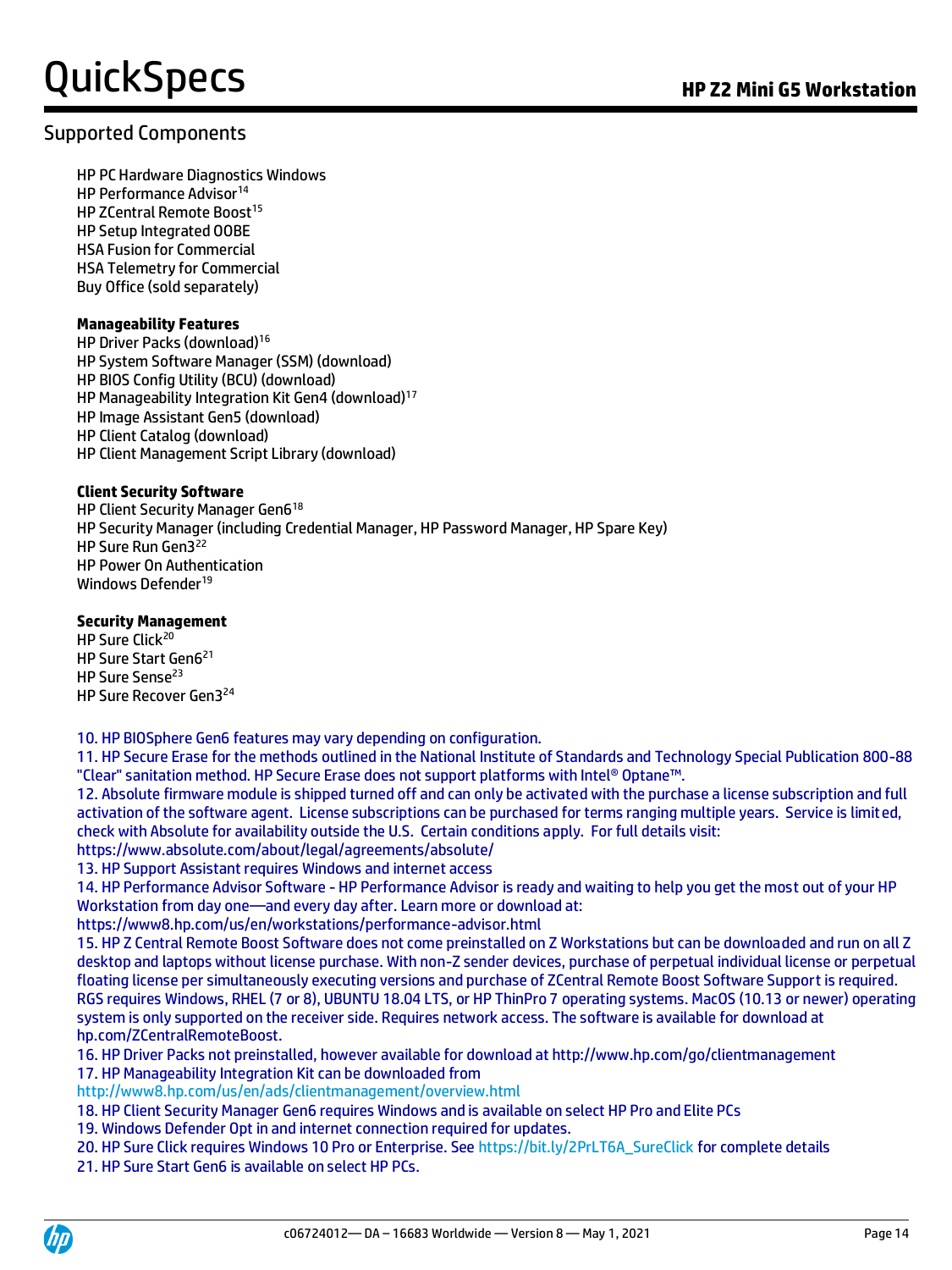### Supported Components

22. HP Sure Run Gen3 is available on select Windows 10 based HP Pro, Elite and Workstation PCs with select Intel® or AMD processors.

23. HP Sure Sense requires Windows 10

24. HP Sure Recover Gen3 HP Sure Recover Gen3 is available on select HP PCs and requires an open network connection. Not available on platforms with multiple internal storage drives. You must back up important files, data, photos, videos, etc. before using HP Sure Recover to avoid loss of data. Network based recovery using Wi-Fi is only available on PC's with Intel Wi-Fi Module.

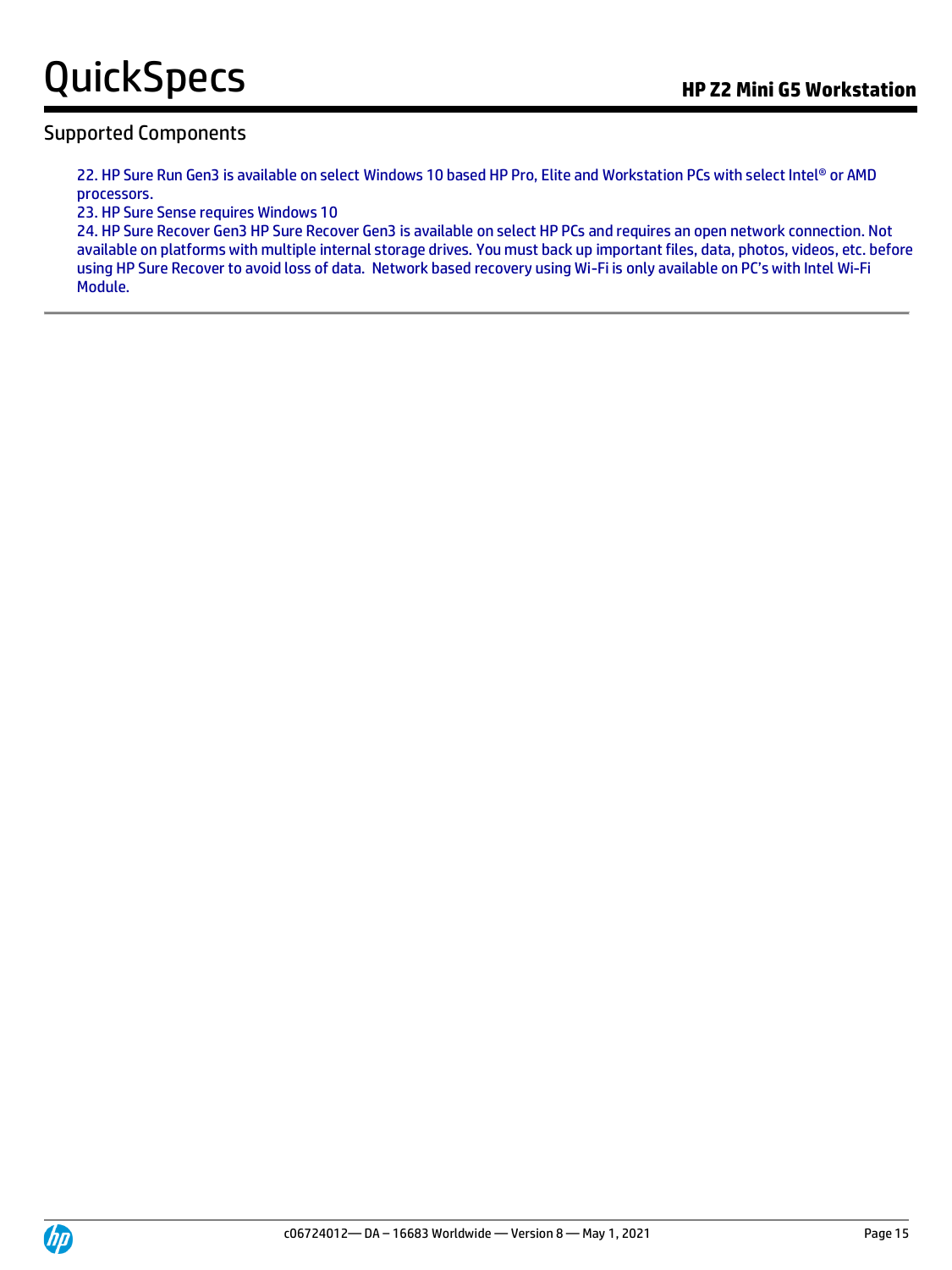| <b>System Board Form</b><br><b>Factor</b>                                        | 202.2 x 198.5 mm (7.96 x 7.815 inch)                                                                          |                                                                                                                                                                                                                                    |  |  |  |
|----------------------------------------------------------------------------------|---------------------------------------------------------------------------------------------------------------|------------------------------------------------------------------------------------------------------------------------------------------------------------------------------------------------------------------------------------|--|--|--|
| <b>Processor Socket</b>                                                          | Single LGA-1200                                                                                               |                                                                                                                                                                                                                                    |  |  |  |
| <b>CPU Bus Speed</b>                                                             | DMI                                                                                                           |                                                                                                                                                                                                                                    |  |  |  |
| <b>Chipset</b>                                                                   | Intel <sup>®</sup> PCH W480                                                                                   |                                                                                                                                                                                                                                    |  |  |  |
| <b>Super I/O Controller</b><br><b>Memory Expansion Slots</b> 2 DDR4 memory slots | Nuvoton SI018                                                                                                 |                                                                                                                                                                                                                                    |  |  |  |
|                                                                                  | Memory Type Supported DDR4, SODIMM ECC & non-ECC                                                              |                                                                                                                                                                                                                                    |  |  |  |
| <b>Memory Modes</b>                                                              |                                                                                                               | Non-Interleaved for single channel. Interleaved when both channels are populated.                                                                                                                                                  |  |  |  |
| <b>Memory Speed Supported 2933MT/s DDR4</b>                                      |                                                                                                               |                                                                                                                                                                                                                                    |  |  |  |
| <b>Memory Protection</b>                                                         | ECC available on data                                                                                         |                                                                                                                                                                                                                                    |  |  |  |
| <b>Maximum Memory</b>                                                            | 64GB                                                                                                          |                                                                                                                                                                                                                                    |  |  |  |
| <b>Memory Configuration</b><br>(Supported)                                       |                                                                                                               | 4GB, 8GB 16GB and 32GB non-ECC and 8GB, 16GB and 32GB ECC SO DIMMs are supported. ECC and<br>non-ECC memory DIMMs cannot be mixed in the same system                                                                               |  |  |  |
| <b>PCI Express Connectors</b>                                                    | . 1 MXM PCI Express Gen3 slot x1<br>• 2 M.2 Storage (PCIe Gen3 x4)<br>. 1 M.2 WLAN (PCIe Gen3 x1+ Intel CNVi) |                                                                                                                                                                                                                                    |  |  |  |
| <b>Supported Drive</b><br><b>Interfaces</b>                                      | <b>SATA</b>                                                                                                   | Integrated (1) Serial ATA interfaces (6Gb/s SATA).                                                                                                                                                                                 |  |  |  |
|                                                                                  | <b>Network Controller</b>                                                                                     | Integrated Ethernet PHY Connection I219LM. Management capabilities:<br>WOL, PXE 2.1 and AMT 12                                                                                                                                     |  |  |  |
|                                                                                  | <b>Serial</b>                                                                                                 | 1 rear port (requires optional Serial Port Adapter Kit)                                                                                                                                                                            |  |  |  |
|                                                                                  | <b>HD Integrated Audio</b>                                                                                    | Yes                                                                                                                                                                                                                                |  |  |  |
| <b>USB Connector(s)</b>                                                          | Front                                                                                                         | 2 Type-A SuperSpeed USB 10Gbps signaling rate port (1 charge supports<br>up to 5V/2.1A); 1 Type-C <sup>®</sup> SuperSpeed USB 10Gbps signaling rate port<br>(charge supports up to 5V/3A)                                          |  |  |  |
|                                                                                  | Rear                                                                                                          | 2 Type-A SuperSpeed USB 10Gbps signaling rate port; 1 Type-C <sup>®</sup><br>SuperSpeed USB 10Gbps signaling rate port (optional); 1 Type-C <sup>®</sup><br>SuperSpeed USB 10Gbps signaling rate Alt mode port (optional via Flex) |  |  |  |
|                                                                                  | <b>Internal</b>                                                                                               | 2 Type-A SuperSpeed USB 5Gbps signaling rate port                                                                                                                                                                                  |  |  |  |
| <b>HD Integrated Audio</b>                                                       | <b>Yes</b>                                                                                                    |                                                                                                                                                                                                                                    |  |  |  |
| <b>Flash ROM</b>                                                                 | Yes                                                                                                           |                                                                                                                                                                                                                                    |  |  |  |
| <b>CPU Fan Header</b>                                                            | Yes                                                                                                           |                                                                                                                                                                                                                                    |  |  |  |
| <b>Memory Fan Header</b>                                                         | None                                                                                                          |                                                                                                                                                                                                                                    |  |  |  |
| <b>Chassis Fan Header</b>                                                        | None                                                                                                          |                                                                                                                                                                                                                                    |  |  |  |
| <b>Front PCI Fan Header</b>                                                      | 1 GPU Fan (most)                                                                                              |                                                                                                                                                                                                                                    |  |  |  |

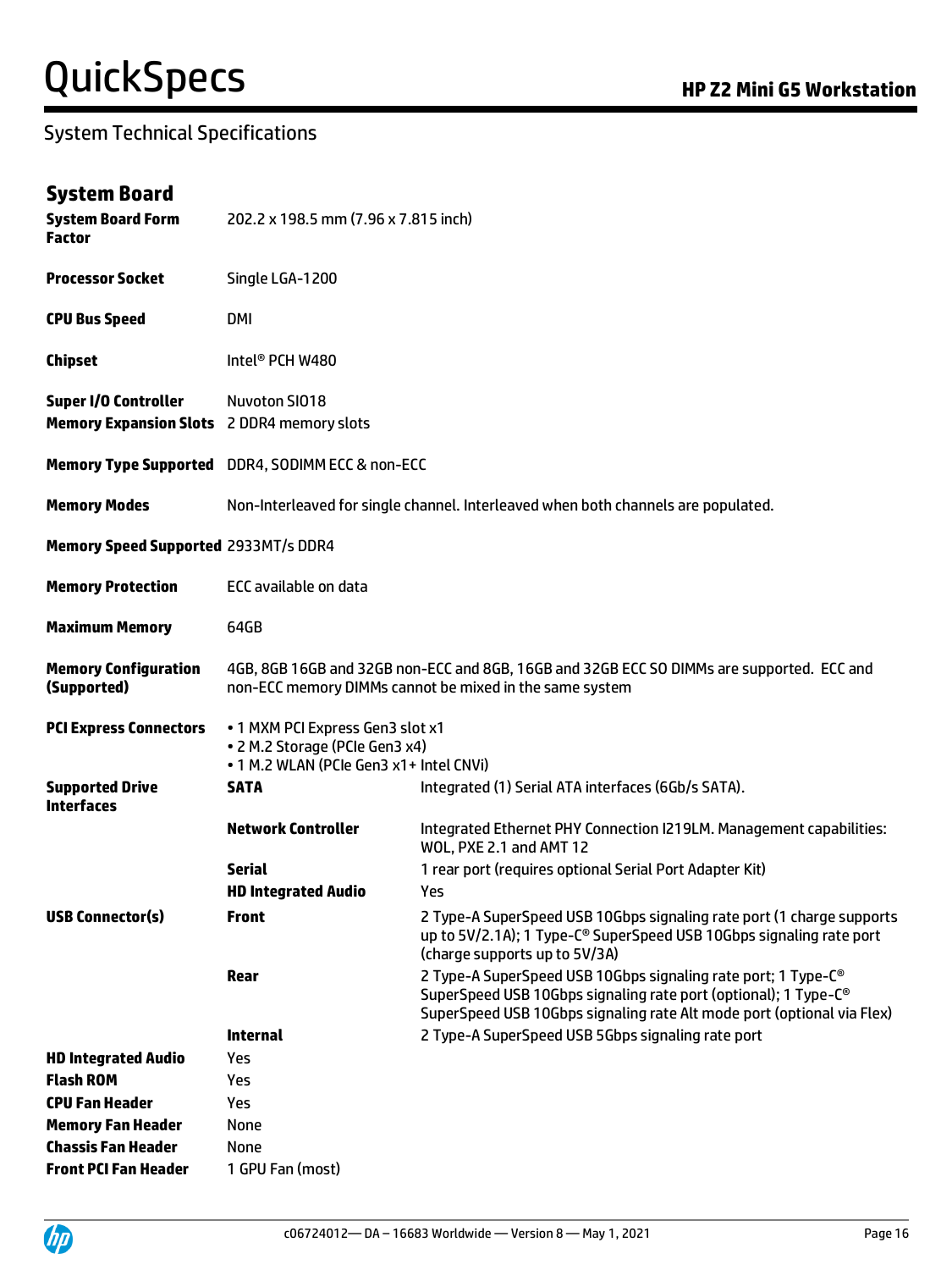| <b>Front Control</b><br><b>Panel/Speaker Header</b>                                                   | Yes                                                                                                                                                    |
|-------------------------------------------------------------------------------------------------------|--------------------------------------------------------------------------------------------------------------------------------------------------------|
| <b>CMOS Battery Holder -</b><br>Lithium                                                               | Yes                                                                                                                                                    |
| <b>Integrated Trusted</b><br><b>Platform Module</b>                                                   | Integrated TPM 2.0<br>Convertible to FIPS 140-2 Certified mode through firmware v7.85<br>The TPM module disabled where restricted by law, i.e. Russia. |
| <b>Power Supply Headers</b>                                                                           | DC Jack for adapter                                                                                                                                    |
| <b>Power Switch, Power LED Yes</b><br>& Hard Drive LED Header                                         |                                                                                                                                                        |
| <b>Clear Password Jumper</b>                                                                          | None                                                                                                                                                   |
| <b>Keyboard/Mouse</b>                                                                                 | <b>USB</b>                                                                                                                                             |
| <b>Operating Voltage Range 90-269 VAC</b>                                                             |                                                                                                                                                        |
| <b>Rated Voltage Range</b>                                                                            | 100-240 VAC                                                                                                                                            |
| <b>Rated Line Frequency</b>                                                                           | 50-60 Hz                                                                                                                                               |
| Operating Line Frequency 47-66 Hz<br>Range                                                            |                                                                                                                                                        |
| <b>Rated Input Current</b>                                                                            | 6A@100-240V                                                                                                                                            |
| <b>Heat Dissipation</b>                                                                               | Typical: 444 btu/hr (112 kcal/hr)<br>Maximum: 1484 btu/hr (374 kcal/hr)                                                                                |
| <b>ENERGY STAR® certified</b><br>(Config Dependent)                                                   | Yes                                                                                                                                                    |
| <b>CECP Compliant @ 220V</b><br><b>FEMP Standby Power</b><br><b>Compliant</b>                         | Yes<br>Yes, with Wake-on-LAN disabled: < 2W in S5- Power Off                                                                                           |
| <b>Built-in Self Test (BIST)</b><br><b>LED</b>                                                        | No                                                                                                                                                     |
| <b>Surge Tolerant Full</b><br><b>Ranging Power Supply</b><br>(withstands power<br>surges up to 2000V) | Yes                                                                                                                                                    |

#### **System Configurations**

| <b>Z2 Mini G5 Configuration</b><br>#1 | Processor Info<br>Memory Info        | CPU I Core i5-10400 2.9GHz 6C65W<br>8GB (1x 8GB) 2666 MHz DDR4 non-ECC |                |                |  |
|---------------------------------------|--------------------------------------|------------------------------------------------------------------------|----------------|----------------|--|
| <b>ENERGY STAR CERTIFIED</b>          | Graphics Info                        | Intel® UHD Integrated Graphics 630                                     |                |                |  |
|                                       | Disks/Optical/Floppy<br>Power Supply | 1x SATA 1TB 7.2k rpm<br>180W                                           |                |                |  |
| <b>Energy Consumption</b>             |                                      | <b>115 VAC</b>                                                         | <b>230 VAC</b> | <b>100 VAC</b> |  |

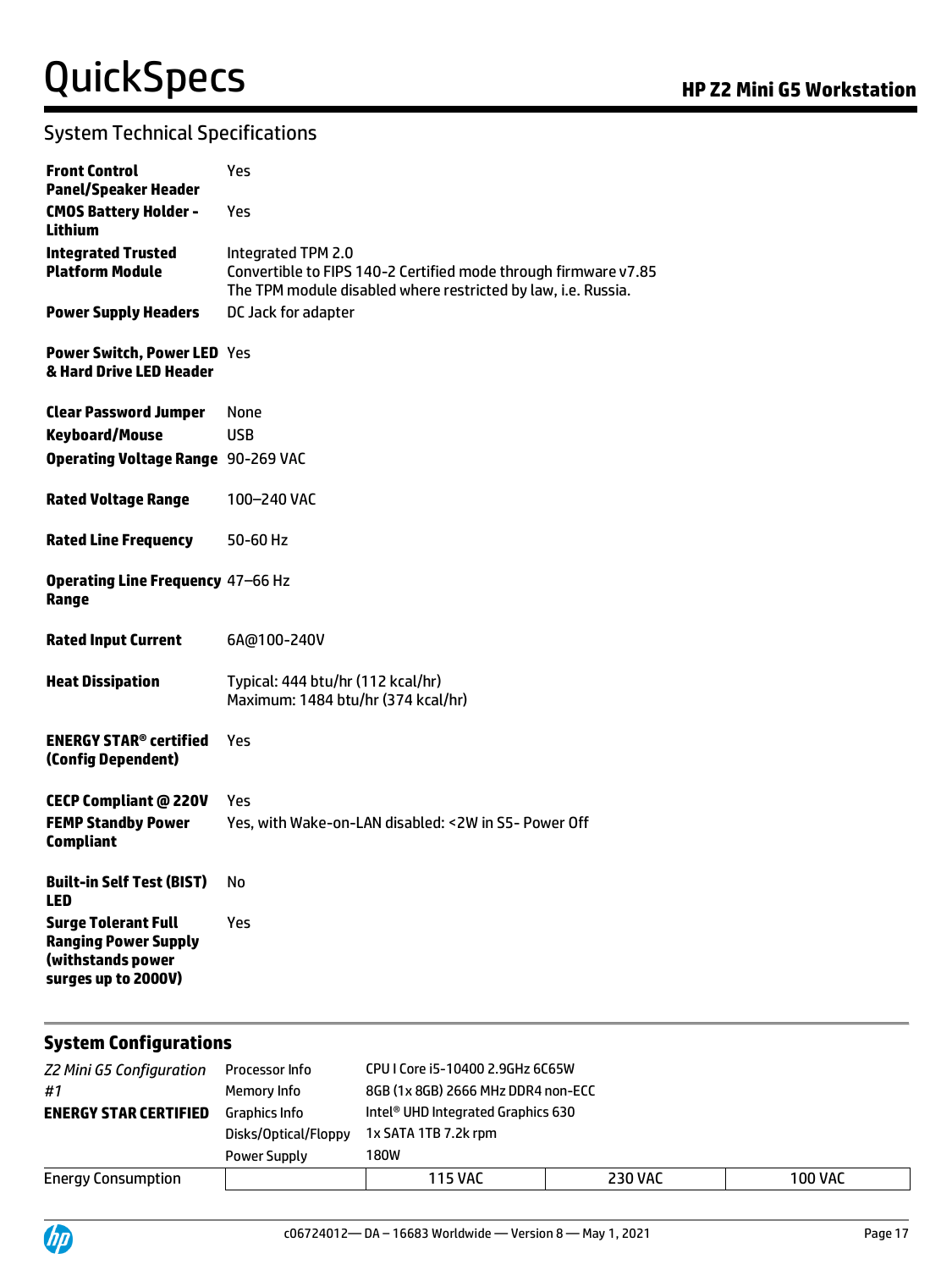| (Watts)                               |                                                                                                      | <b>LAN Enabled</b>                                                                                  | <b>LAN Disabled</b> | <b>LAN Enabled</b> | <b>LAN Disabled</b> | <b>LAN Enabled</b>  | <b>LAN Disabled</b> |  |
|---------------------------------------|------------------------------------------------------------------------------------------------------|-----------------------------------------------------------------------------------------------------|---------------------|--------------------|---------------------|---------------------|---------------------|--|
|                                       | Windows long Idle (S0)                                                                               | 7.38                                                                                                |                     | 8.76               |                     | 7.03                |                     |  |
|                                       | Windows short Idle (SO)                                                                              |                                                                                                     | 10.74               | 12.02              |                     | 9.96                |                     |  |
|                                       | Windows Busy Typ (S0)                                                                                |                                                                                                     | 90.37               |                    | 99.52               |                     | 88.23               |  |
|                                       | Windows Busy Max (S0)                                                                                | 95.11                                                                                               |                     | 102.78             |                     | 93.86               |                     |  |
|                                       | Sleep (S3)                                                                                           | 0.78                                                                                                | 0.45                | 0.82               | 0.51                | 0.73                | 0.41                |  |
|                                       | Off (S5)                                                                                             | 0.59                                                                                                | 0.57                | 0.61               | 0.59                | 0.57                | 0.56                |  |
|                                       | Zero Power Mode (ErP)                                                                                |                                                                                                     | 0.21                |                    | 0.22                |                     | 0.2                 |  |
| <b>Heat Dissipation</b>               |                                                                                                      |                                                                                                     | <b>115 VAC</b>      |                    | <b>230 VAC</b>      |                     | <b>100 VAC</b>      |  |
| (Btu/hr)                              |                                                                                                      | <b>LAN Enabled</b>                                                                                  | <b>LAN Disabled</b> | <b>LAN Enabled</b> | <b>LAN Enabled</b>  | <b>LAN Disabled</b> | <b>LAN Enabled</b>  |  |
|                                       | Windows long Idle (SO)                                                                               |                                                                                                     | 25.181              |                    | 29.889              |                     | 23.986              |  |
|                                       | Windows short Idle (S0)                                                                              |                                                                                                     | 36.645              |                    | 41.012              |                     | 33.984              |  |
|                                       | Windows Busy Typ (S0)                                                                                |                                                                                                     | 308.342             |                    | 339.562             |                     | 301.041             |  |
|                                       | Windows Busy Max (S0)                                                                                |                                                                                                     | 324.515             |                    | 350.685             |                     | 320.25              |  |
|                                       | Sleep (S3)                                                                                           | 2.661                                                                                               | 1.535               | 2.798              | 1.74                | 2.491               | 1.399               |  |
|                                       | Off (S5)                                                                                             | 2.013                                                                                               | 1.945               | 2.081              | 2.013               | 1.945               | 1.911               |  |
|                                       | Zero Power Mode (ErP)                                                                                |                                                                                                     | 0.717               | 0.751              |                     |                     | 0.682               |  |
|                                       |                                                                                                      |                                                                                                     |                     |                    |                     |                     |                     |  |
| <b>Z2 Mini G5 Configuration</b><br>#2 | Processor Info<br>Memory Info<br><b>Graphics Info</b><br>Disks/Optical/Floppy<br><b>Power Supply</b> | 16GB (2x 8GB) 2666 MHz DDR4 non-ECC<br>T1000 Graphics<br>1x SATA 256GB SSD<br><b>280W</b>           |                     |                    |                     |                     |                     |  |
| <b>Energy Consumption</b>             |                                                                                                      |                                                                                                     | <b>115 VAC</b>      |                    | <b>230 VAC</b>      |                     | <b>100 VAC</b>      |  |
| (Watts)                               |                                                                                                      | <b>LAN Enabled</b>                                                                                  | <b>LAN Disabled</b> | <b>LAN Enabled</b> | <b>LAN Disabled</b> | <b>LAN Enabled</b>  | <b>LAN Disabled</b> |  |
|                                       | Windows long Idle (S0)                                                                               |                                                                                                     | 15.23               | 15.63              |                     |                     | 15.01               |  |
|                                       | Windows short Idle (S0)                                                                              | 18.35                                                                                               |                     |                    | 18.82               |                     | 17.98               |  |
|                                       | Windows Busy Typ (S0)                                                                                |                                                                                                     | 109.47              |                    | 109.88              | 107.36              |                     |  |
|                                       | Windows Busy Max (S0)                                                                                |                                                                                                     | 140.9               |                    | 142.95              | 138.56              |                     |  |
|                                       | Sleep (S3)                                                                                           | 1.13                                                                                                | 0.73                | 1.15               | 0.78                | 1.1                 | 0.69                |  |
|                                       | Off (S5)                                                                                             | 0.62                                                                                                | 0.61                | 0.63               | 0.61                | 0.61                | 0.6                 |  |
|                                       | Zero Power Mode (ErP)                                                                                |                                                                                                     | 0.21                |                    | 0.23                | 0.2                 |                     |  |
| <b>Heat Dissipation</b>               |                                                                                                      |                                                                                                     |                     |                    |                     |                     | <b>100 VAC</b>      |  |
| (Btu/hr)                              |                                                                                                      | <b>115 VAC</b><br><b>230 VAC</b><br><b>LAN Disabled</b><br><b>LAN Enabled</b><br><b>LAN Enabled</b> |                     | <b>LAN Enabled</b> | <b>LAN Disabled</b> | <b>LAN Enabled</b>  |                     |  |
|                                       | Windows long Idle (SO)                                                                               |                                                                                                     | 51.965              | 53.33              |                     |                     | 51.214              |  |
|                                       | Windows short Idle (S0)                                                                              |                                                                                                     | 62.61               | 64.214             |                     | 61.348              |                     |  |
|                                       | Windows Busy Typ (S0)                                                                                |                                                                                                     | 373.512             | 374.911            |                     | 366.312             |                     |  |
|                                       | Windows Busy Max (S0)                                                                                |                                                                                                     | 480.751             |                    | 487.745             |                     | 472.767             |  |
|                                       | Sleep (S3)                                                                                           | 3.856                                                                                               | 2.491               | 3.924              | 2.661               | 3.753               | 2.354               |  |
|                                       | Off (S5)                                                                                             | 2.115                                                                                               | 2.081               | 2.15               | 2.081               | 2.081               | 2.047               |  |
|                                       | Zero Power Mode (ErP)                                                                                | 0.785<br>0.717                                                                                      |                     |                    | 0.682               |                     |                     |  |
|                                       |                                                                                                      |                                                                                                     |                     |                    |                     |                     |                     |  |
| Z2 Mini G5 Configuration              | Processor Info                                                                                       | CPU I Core i9-10900K 3.7GHz 10C125W                                                                 |                     |                    |                     |                     |                     |  |
| #3                                    | Memory Info                                                                                          | 64GB (2x 32GB) 2666 MHz DDR4 ECC                                                                    |                     |                    |                     |                     |                     |  |
| <b>ENERGY STAR CERTIFIED</b>          | <b>Graphics Info</b>                                                                                 | T1000 Graphics                                                                                      |                     |                    |                     |                     |                     |  |

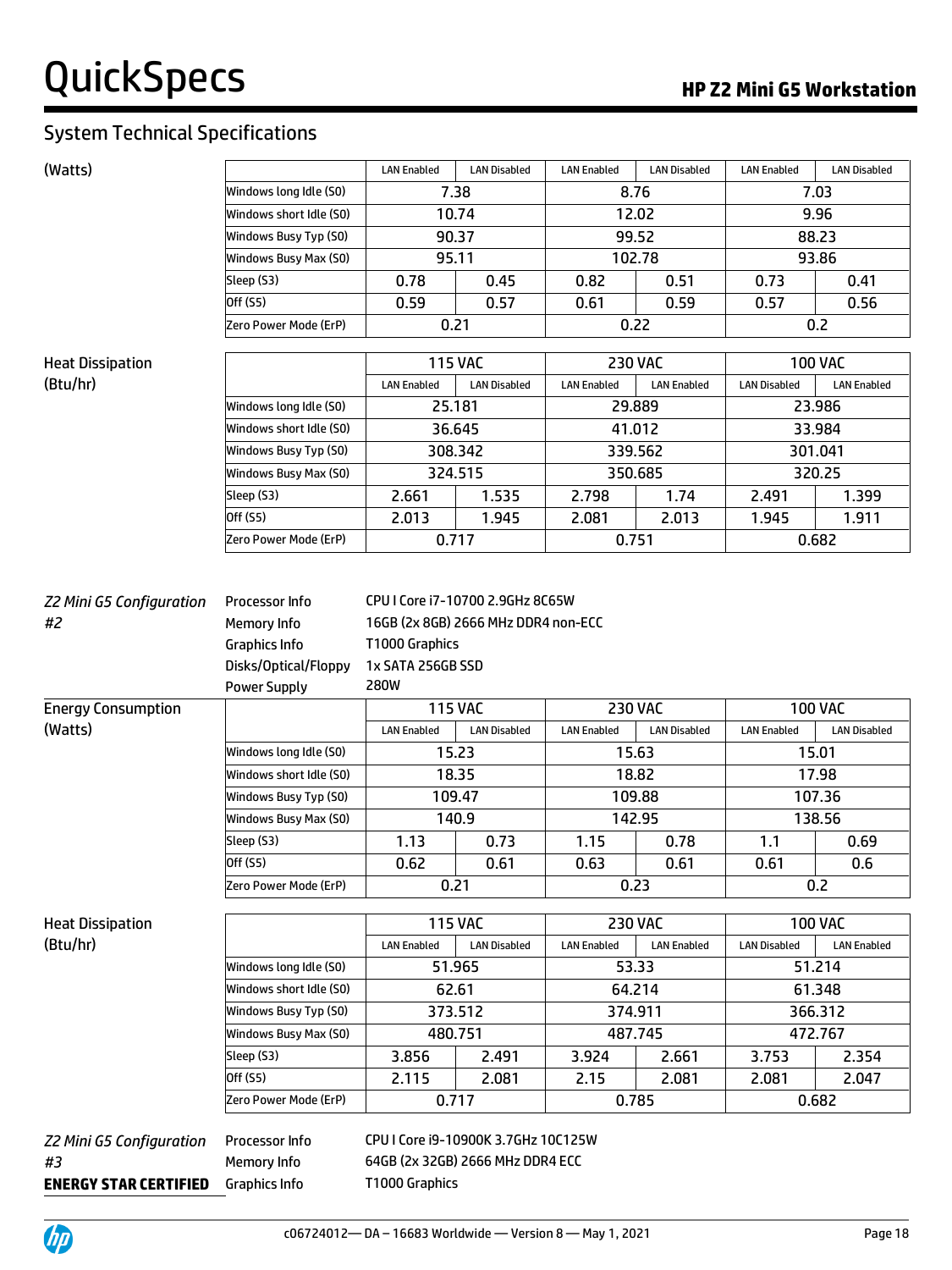|                                    | Disks/Optical/Floppy                                                               | 1x SATA 512GB SSD                                        |                                 |                    |                     |                     |                     |
|------------------------------------|------------------------------------------------------------------------------------|----------------------------------------------------------|---------------------------------|--------------------|---------------------|---------------------|---------------------|
|                                    | <b>Power Supply</b>                                                                | <b>280W</b>                                              |                                 |                    |                     |                     |                     |
| <b>Energy Consumption</b>          |                                                                                    | <b>115 VAC</b><br><b>230 VAC</b>                         |                                 |                    | <b>100 VAC</b>      |                     |                     |
| (Watts)                            |                                                                                    | <b>LAN Enabled</b>                                       | <b>LAN Disabled</b>             | <b>LAN Enabled</b> | <b>LAN Disabled</b> | <b>LAN Enabled</b>  | <b>LAN Disabled</b> |
|                                    | Windows long Idle (S0)                                                             |                                                          | 15.31                           |                    | 16.52               |                     | 15.06               |
|                                    | Windows short Idle (SO)                                                            |                                                          | 18.74                           |                    | 19.04               |                     | 18.32               |
|                                    | Windows Busy Typ (S0)                                                              |                                                          | 152.66                          |                    | 153.69              |                     | 150.02              |
|                                    | Windows Busy Max (S0)                                                              |                                                          | 191.14                          | 197.91             |                     |                     | 189.96              |
|                                    | Sleep (S3)                                                                         | 1.94                                                     | 1.5                             | 2.07               | 1.64                | 1.91                | 1.45                |
|                                    | Off (S5)                                                                           | 0.62                                                     | 0.6                             | 0.63               | 0.61                | 0.61                | 0.6                 |
|                                    | Zero Power Mode (ErP)                                                              |                                                          | 0.23                            |                    | 0.24                |                     | 0.22                |
| <b>Heat Dissipation</b>            |                                                                                    |                                                          | <b>115 VAC</b>                  |                    | <b>230 VAC</b>      |                     | <b>100 VAC</b>      |
| (Btu/hr)                           |                                                                                    | <b>LAN Enabled</b>                                       | <b>LAN Disabled</b>             | <b>LAN Enabled</b> | <b>LAN Enabled</b>  | <b>LAN Disabled</b> | <b>LAN Enabled</b>  |
|                                    | Windows long Idle (S0)                                                             |                                                          | 52.238                          |                    | 56.366              |                     | 51.385              |
|                                    | Windows short Idle (SO)                                                            |                                                          | 63.941                          |                    | 64.964              |                     | 62.508              |
|                                    | Windows Busy Typ (S0)                                                              |                                                          | 520.876                         |                    | 524.39              |                     | 511.868             |
|                                    | Windows Busy Max (S0)                                                              |                                                          | 652.17                          |                    | 675.269             | 648.144             |                     |
|                                    | Sleep (S3)                                                                         | 6.619                                                    | 5.118                           | 7.063              | 5.596               | 6.517               | 4.947               |
|                                    | Off (S5)                                                                           | 2.115                                                    | 2.047                           | 2.15               | 2.081               | 2.081               | 2.047               |
|                                    | Zero Power Mode (ErP)                                                              |                                                          | 0.785                           |                    | 0.819               |                     | 0.751               |
| #4<br><b>ENERGY STAR CERTIFIED</b> | Memory Info<br><b>Graphics Info</b><br>Disks/Optical/Floppy<br><b>Power Supply</b> | T2000 Graphics<br>1x SATA 1TB SSD Z Turbo<br><b>280W</b> | 16GB (2x 8GB) 2666 MHz DDR4 ECC |                    |                     |                     |                     |
| <b>Energy Consumption</b>          |                                                                                    |                                                          | <b>115 VAC</b>                  |                    | <b>230 VAC</b>      |                     | <b>100 VAC</b>      |
| (Watts)                            |                                                                                    | <b>LAN Enabled</b>                                       | <b>LAN Disabled</b>             | <b>LAN Enabled</b> | <b>LAN Disabled</b> | <b>LAN Enabled</b>  | <b>LAN Disabled</b> |
|                                    | Windows long Idle (S0)                                                             |                                                          | 15.48                           |                    | 15.94               |                     | 15.25               |
|                                    | Windows short Idle (SO)                                                            |                                                          | 19.47                           |                    | 19.5                |                     | 19.13               |
|                                    | Windows Busy Typ (S0)                                                              |                                                          | 120.03                          |                    | 123.49              |                     | 118.69              |
|                                    | Windows Busy Max (S0)                                                              |                                                          | 175.99                          |                    | 176.23              |                     | 172.33              |
|                                    | Sleep(S3)                                                                          | 1.21                                                     | 1.09                            | 1.23               | 1.11                | 1.18                | 1.06                |
|                                    | Off (S5)                                                                           | 0.64                                                     | 0.63                            | 0.66               | 0.64                | 0.6                 | 0.59                |
|                                    | Zero Power Mode (ErP)                                                              |                                                          | 0.22                            |                    | 0.24                |                     | 0.21                |
| <b>Heat Dissipation</b>            |                                                                                    |                                                          | <b>115 VAC</b>                  |                    | <b>230 VAC</b>      |                     | <b>100 VAC</b>      |
| (Btu/hr)                           |                                                                                    | <b>LAN Enabled</b>                                       | <b>LAN Disabled</b>             | <b>LAN Enabled</b> | <b>LAN Enabled</b>  | <b>LAN Disabled</b> | <b>LAN Enabled</b>  |
|                                    | Windows long Idle (S0)                                                             |                                                          | 52.818                          |                    | 54.387              |                     | 52.033              |
|                                    | Windows short Idle (S0)                                                            |                                                          | 66.432                          |                    | 66.534              |                     | 65.272              |
|                                    | Windows Busy Typ (S0)                                                              |                                                          | 409.542                         |                    | 421.348             |                     | 404.97              |
|                                    | Windows Busy Max (S0)                                                              |                                                          | 600.478                         |                    | 601.297<br>587.99   |                     |                     |
|                                    | Sleep (S3)                                                                         | 4.129                                                    | 3.719                           | 4.197              | 3.787               | 4.026               | 3.617               |
|                                    | Off (S5)                                                                           | 2.184                                                    | 2.15                            | 2.252              | 2.184               | 2.047               | 2.013               |
|                                    | Zero Power Mode (ErP)                                                              |                                                          | 0.751                           |                    | 0.819               |                     | 0.717               |

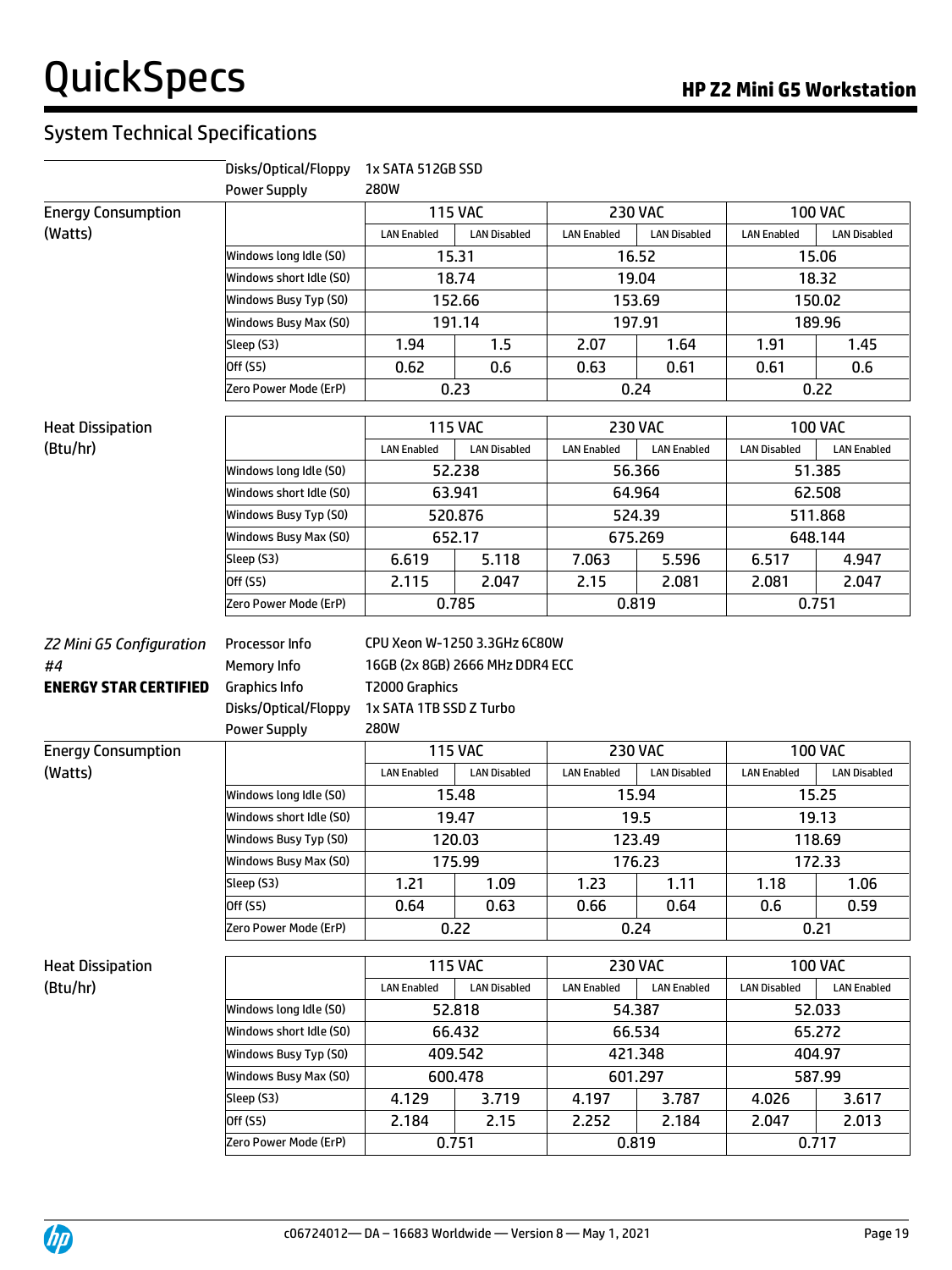### **Declared Noise Emissions**

| <b>System Configuration</b><br>(Entry level)                                     | <b>Processor Info</b>                         | W-1250P COMET LAKE WS P-1 6c LGA 125W WE1P 6(f)+2 vPro™ QSS / W-<br>1250P COMET LAKE WS Q-0 6c LGA 4.1 GHz 125W QULG vPro™         |                                                    |  |  |
|----------------------------------------------------------------------------------|-----------------------------------------------|------------------------------------------------------------------------------------------------------------------------------------|----------------------------------------------------|--|--|
|                                                                                  |                                               | Supplemental QS                                                                                                                    |                                                    |  |  |
|                                                                                  | <b>Memory Info</b>                            | Hynix (TG)<br>8GB 3200 DDR4 SODIMM ECC x2                                                                                          |                                                    |  |  |
|                                                                                  | <b>Graphics Info</b>                          | T2000                                                                                                                              |                                                    |  |  |
|                                                                                  | <b>Disks/Optical/Floppy</b>                   | SSD Z Turbo Drive 256GB 2280 PCIe NVMe Self Encrypted OPAL2 Three<br>Layer Cell SS                                                 |                                                    |  |  |
|                                                                                  | <b>Power Supply</b>                           | <b>280W</b>                                                                                                                        |                                                    |  |  |
| <b>Declared Noise Emissions</b><br>(in accordance with ISO                       |                                               | <b>Sound Power</b><br>(LWAd, bels)                                                                                                 | <b>Deskside Sound Pressure</b><br>(LpAm, decibels) |  |  |
| 7779 and ISO 9296)                                                               | <b>Idle</b>                                   | <b>TBD</b>                                                                                                                         | <b>TBD</b>                                         |  |  |
|                                                                                  | <b>Hard drive Operating</b><br>(random reads) | SSD 512GB M.2 2280 PCIe NVMe<br>Three Layer Cell 3rd                                                                               |                                                    |  |  |
| <b>System Configuration</b><br>(Mid-level)                                       | <b>Processor Info</b>                         | W-1290 COMET LAKE WS P-1 10c LGA 80W WE3 vPro™ QSK QS / W-1290<br>COMET LAKE WS Q-0 10c LGA 3.2 GHz 80W QUTJ vPro™ Supplemental QS |                                                    |  |  |
|                                                                                  | <b>Memory Info</b>                            | Samsung (TH)<br>8GB 3200 DDR4 SODIMM ECC x1                                                                                        |                                                    |  |  |
|                                                                                  | <b>Graphics Info</b>                          | T1000                                                                                                                              |                                                    |  |  |
|                                                                                  | <b>Disks/Optical/Floppy</b>                   | NA                                                                                                                                 |                                                    |  |  |
|                                                                                  | <b>Power Supply</b>                           | <b>280W</b>                                                                                                                        |                                                    |  |  |
| <b>Declared Noise Emissions</b><br>(in accordance with ISO<br>7779 and ISO 9296) |                                               | <b>Sound Power</b><br>(LWAd, bels)                                                                                                 | <b>Deskside Sound Pressure</b><br>(LpAm, decibels) |  |  |
|                                                                                  | <b>Idle</b>                                   | <b>TBD</b>                                                                                                                         | <b>TBD</b>                                         |  |  |
|                                                                                  | <b>Hard drive Operating</b><br>(random reads) | HDD 500GB 7200RPM SATA SFF Self<br><b>Encrypted Drive OPAL2</b>                                                                    |                                                    |  |  |
| <b>System Configuration</b>                                                      | <b>Processor Info</b>                         |                                                                                                                                    | 15-10400 COMET LAKE G-0 6c LGA 65W MSO QS          |  |  |
| (High-end)                                                                       | <b>Memory Info</b>                            | Hynix (TG)<br>8GB 3200 DDR4 SODIMM ECC x1                                                                                          |                                                    |  |  |
|                                                                                  | <b>Graphics Info</b>                          | Intel UHD Graphics                                                                                                                 |                                                    |  |  |
|                                                                                  | <b>Disks/Optical/Floppy</b>                   | SSD Z Turbo Drive 512GB 2280 Three Layer Cell 2nd                                                                                  |                                                    |  |  |
|                                                                                  | <b>Power Supply</b>                           | 280W                                                                                                                               |                                                    |  |  |
| <b>Declared Noise Emissions</b><br>(in accordance with ISO                       |                                               | <b>Sound Power</b><br>(LWAd, bels)                                                                                                 | <b>Deskside Sound Pressure</b><br>(LpAm, decibels) |  |  |
| 7779 and ISO 9296)                                                               | <b>Idle</b>                                   | <b>TBD</b>                                                                                                                         | <b>TBD</b>                                         |  |  |
|                                                                                  | <b>Hard drive Operating</b><br>(random reads) | HDD 1TB 7200RPM 7mm SATA 2.5in                                                                                                     |                                                    |  |  |
| <b>System Configuration</b>                                                      | <b>Processor Info</b>                         | 13-10320 COMET LAKE G-0 6c LGA 65W T3 4(f)+2 QS                                                                                    |                                                    |  |  |
| (Mid-level)                                                                      | <b>Memory Info</b>                            | Micron (TF)<br>8GB 3200 DDR4 SODIMM ECC x2                                                                                         |                                                    |  |  |
|                                                                                  | <b>Graphics Info</b>                          | Intel UHD Graphics                                                                                                                 |                                                    |  |  |
|                                                                                  | <b>Disks/Optical/Floppy</b>                   | SSD Z Turbo Drive 512GB 2280 Three Layer Cell 2nd                                                                                  |                                                    |  |  |
|                                                                                  | <b>Power Supply</b>                           | 180W                                                                                                                               |                                                    |  |  |

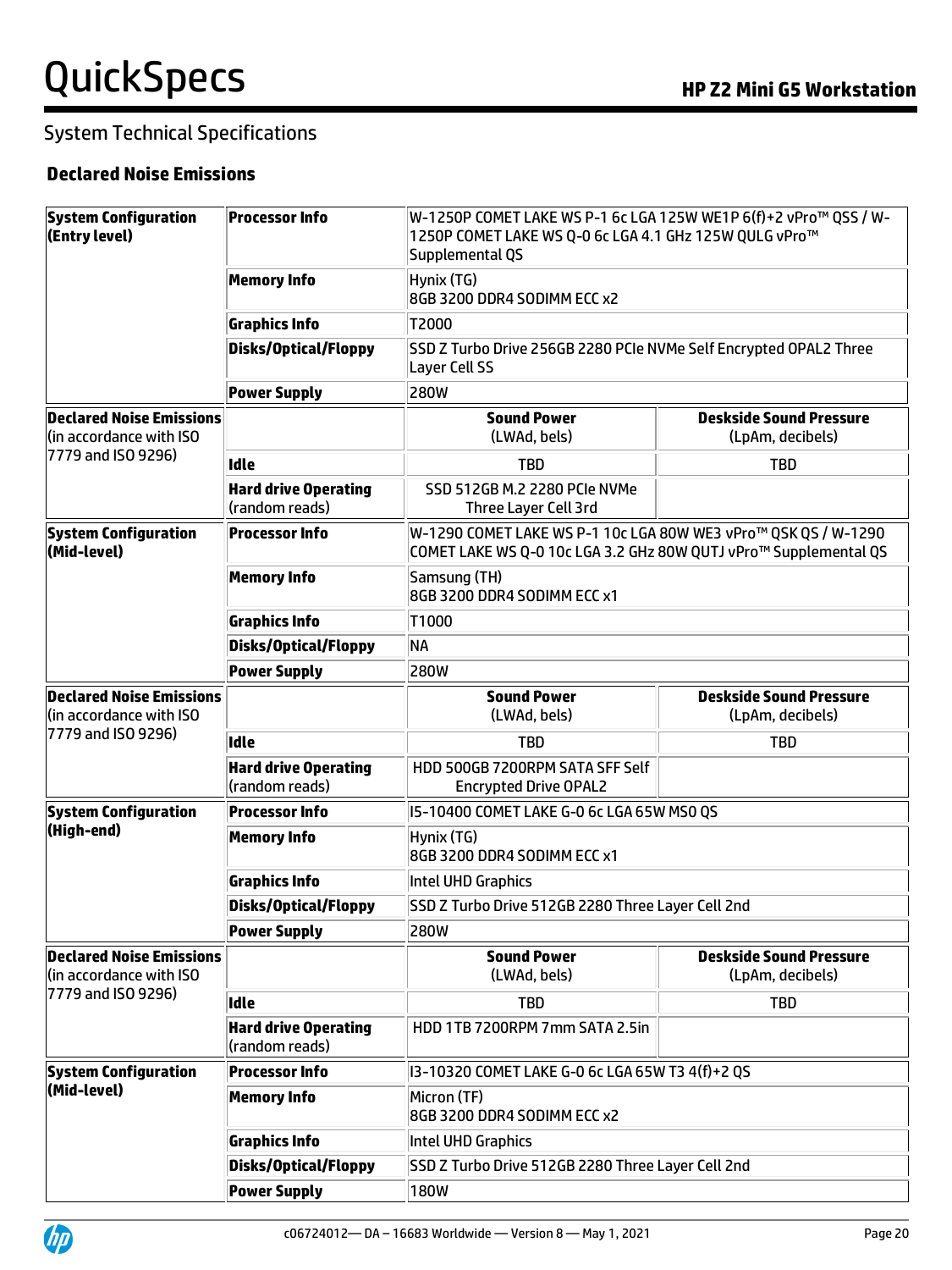| <b>Declared Noise Emissions</b>                            |                                               | <b>Sound Power</b>                                                                                                                                                                            | <b>Deskside Sound Pressure</b>                     |  |  |
|------------------------------------------------------------|-----------------------------------------------|-----------------------------------------------------------------------------------------------------------------------------------------------------------------------------------------------|----------------------------------------------------|--|--|
| (in accordance with ISO)<br>7779 and ISO 9296)             |                                               | (LWAd, bels)                                                                                                                                                                                  | (LpAm, decibels)                                   |  |  |
|                                                            | <b>Idle</b>                                   | <b>TBD</b>                                                                                                                                                                                    | <b>TBD</b>                                         |  |  |
|                                                            | <b>Hard drive Operating</b><br>(random reads) | HDD 1TB 7200RPM 7mm SATA 2.5in                                                                                                                                                                |                                                    |  |  |
| <b>System Configuration</b>                                | <b>Processor Info</b>                         | 13-10100 COMET LAKE G-0 6c LGA 65W T1 4(f)+2 QS                                                                                                                                               |                                                    |  |  |
| (High-end)                                                 | <b>Memory Info</b>                            | Micron (TF)<br>8GB 3200 DDR4 SODIMM ECC x2                                                                                                                                                    |                                                    |  |  |
|                                                            | <b>Graphics Info</b>                          | Intel UHD Graphics                                                                                                                                                                            |                                                    |  |  |
|                                                            | <b>Disks/Optical/Floppy</b>                   | ZTRB HP Z Turbo Drive QX310 256GB SSD                                                                                                                                                         |                                                    |  |  |
|                                                            | <b>Power Supply</b>                           | 180W                                                                                                                                                                                          |                                                    |  |  |
| <b>Declared Noise Emissions</b><br>(in accordance with ISO |                                               | <b>Sound Power</b><br>(LWAd, bels)                                                                                                                                                            | <b>Deskside Sound Pressure</b><br>(LpAm, decibels) |  |  |
| 7779 and ISO 9296)                                         | <b>Idle</b>                                   | <b>TBD</b>                                                                                                                                                                                    | <b>TBD</b>                                         |  |  |
|                                                            | <b>Hard drive Operating</b><br>(random reads) | HDD 1TB 7200RPM 7mm SATA 2.5in                                                                                                                                                                |                                                    |  |  |
| <b>System Configuration</b>                                | <b>Processor Info</b>                         | 19-10900 COMET LAKE P-1 10c LGA 65W P2 vPro™ QS                                                                                                                                               |                                                    |  |  |
| (Mid-level)                                                | <b>Memory Info</b>                            | Micron (TF)<br>4GB (1x4GB) 3200 DDR4 SODIMM NECC x2                                                                                                                                           |                                                    |  |  |
|                                                            | <b>Graphics Info</b>                          | Intel UHD Graphics                                                                                                                                                                            |                                                    |  |  |
|                                                            | <b>Disks/Optical/Floppy</b>                   | ZTRB HP Z Turbo Drive QX310 256GB SSD                                                                                                                                                         |                                                    |  |  |
|                                                            | <b>Power Supply</b>                           | 180W                                                                                                                                                                                          |                                                    |  |  |
| <b>Declared Noise Emissions</b><br>(in accordance with ISO |                                               | <b>Sound Power</b><br>(LWAd, bels)                                                                                                                                                            | <b>Deskside Sound Pressure</b><br>(LpAm, decibels) |  |  |
|                                                            |                                               |                                                                                                                                                                                               |                                                    |  |  |
| 7779 and ISO 9296)                                         | <b>Idle</b>                                   | <b>TBD</b>                                                                                                                                                                                    | <b>TBD</b>                                         |  |  |
|                                                            | <b>Hard drive Operating</b><br>(random reads) | ZTRB HP Z Turbo Drive QX310 256GB<br><b>SSD</b>                                                                                                                                               |                                                    |  |  |
| <b>System Configuration</b>                                | <b>Processor Info</b>                         | I5-10500 COMET LAKE G-0 6c LGA 65W MS1 vPro™ QS                                                                                                                                               |                                                    |  |  |
| (High-end)                                                 | <b>Memory Info</b>                            | Samsung (TH)<br>4GB (1x4GB) 3200 DDR4 SODIMM NECC x2                                                                                                                                          |                                                    |  |  |
|                                                            | <b>Graphics Info</b>                          | Intel UHD Graphics                                                                                                                                                                            |                                                    |  |  |
|                                                            | <b>Disks/Optical/Floppy</b>                   | SSD Z Turbo Drive 512GB 2280 PCIe NVMe Self Encrypted OPAL2 Three<br>Layer Cell SS                                                                                                            |                                                    |  |  |
|                                                            | <b>Power Supply</b>                           | 180W                                                                                                                                                                                          |                                                    |  |  |
| <b>Declared Noise Emissions</b><br>(in accordance with ISO |                                               | <b>Sound Power</b><br>(LWAd, bels)                                                                                                                                                            | <b>Deskside Sound Pressure</b><br>(LpAm, decibels) |  |  |
| 7779 and ISO 9296)                                         | <b>Idle</b>                                   | <b>TBD</b>                                                                                                                                                                                    | <b>TBD</b>                                         |  |  |
|                                                            | <b>Hard drive Operating</b><br>(random reads) | HDD 1TB 7200RPM 7mm SATA 2.5in                                                                                                                                                                |                                                    |  |  |
| <b>Environmental</b><br><b>Requirements</b>                | <b>Temperature</b><br><b>Humidity</b>         | Operating: 5° to 35° C (40° to 95° F)<br>Non-operating: -40° to 60° C (-40° to 140° F)<br>Maximum rate of change: 10°C/hr<br>Operating: 10% to 85% RH, non-condensing, 35° C maximum wet bulb |                                                    |  |  |

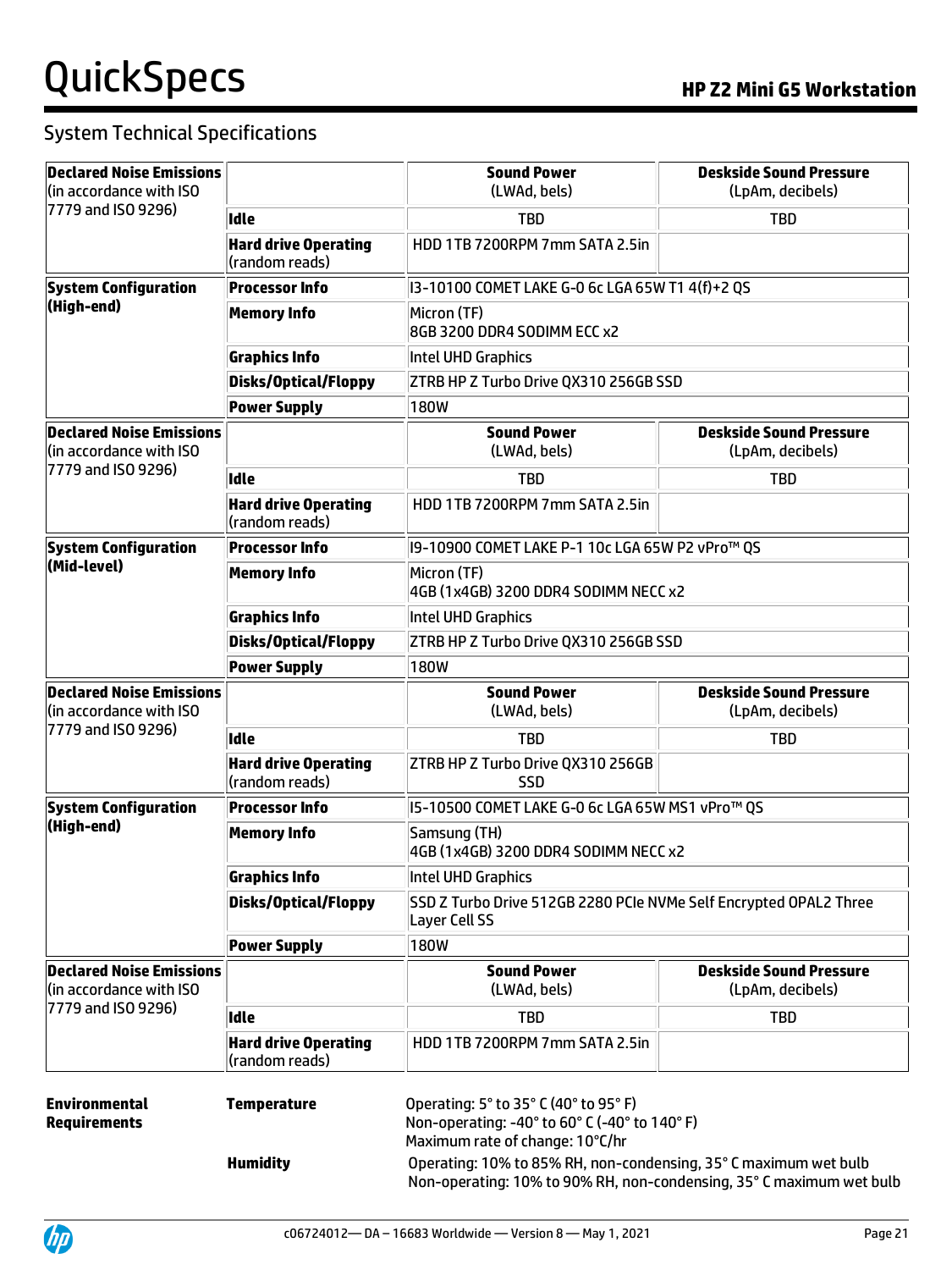| Maximum Altitude | Operating (with Rotational Hard Drives): 3,048 m (10,000 feet)<br>Operating (with only Solid-State Drives): 5,000 m (16,404 feet)<br>Non-operating: 12,192 m (40,000 feet)<br>Maximum operating temperature is reduced as altitude increases. See<br>Cooling for details.                                                                                                             |
|------------------|---------------------------------------------------------------------------------------------------------------------------------------------------------------------------------------------------------------------------------------------------------------------------------------------------------------------------------------------------------------------------------------|
| Dynamic          | Shock<br>Operating: 1/2-sine: 40g, 2-3ms (~62 cm/sec)<br>Non-operating: 1/2-sine: 160 cm/s, 2-3ms (~105q)<br>square: 422 cm/s, 20g                                                                                                                                                                                                                                                    |
| <b>Cooling</b>   | <b>Vibration</b><br>Operating random: 0.5g (rms), 5-300 Hz, up to 0.0025g <sup>2</sup> /Hz<br>Non-operating random: 2.0q (rms), 5-500 Hz, up to 0.0150 q <sup>2</sup> /Hz<br>Above 1524 m (5,000 feet) altitude, the maximum operating temperature<br>is reduced by 1 $\degree$ C (1.8 $\degree$ F) for every 305 m (1,000 feet) increase in elevation,<br>up to 3048 m (10,000 feet) |

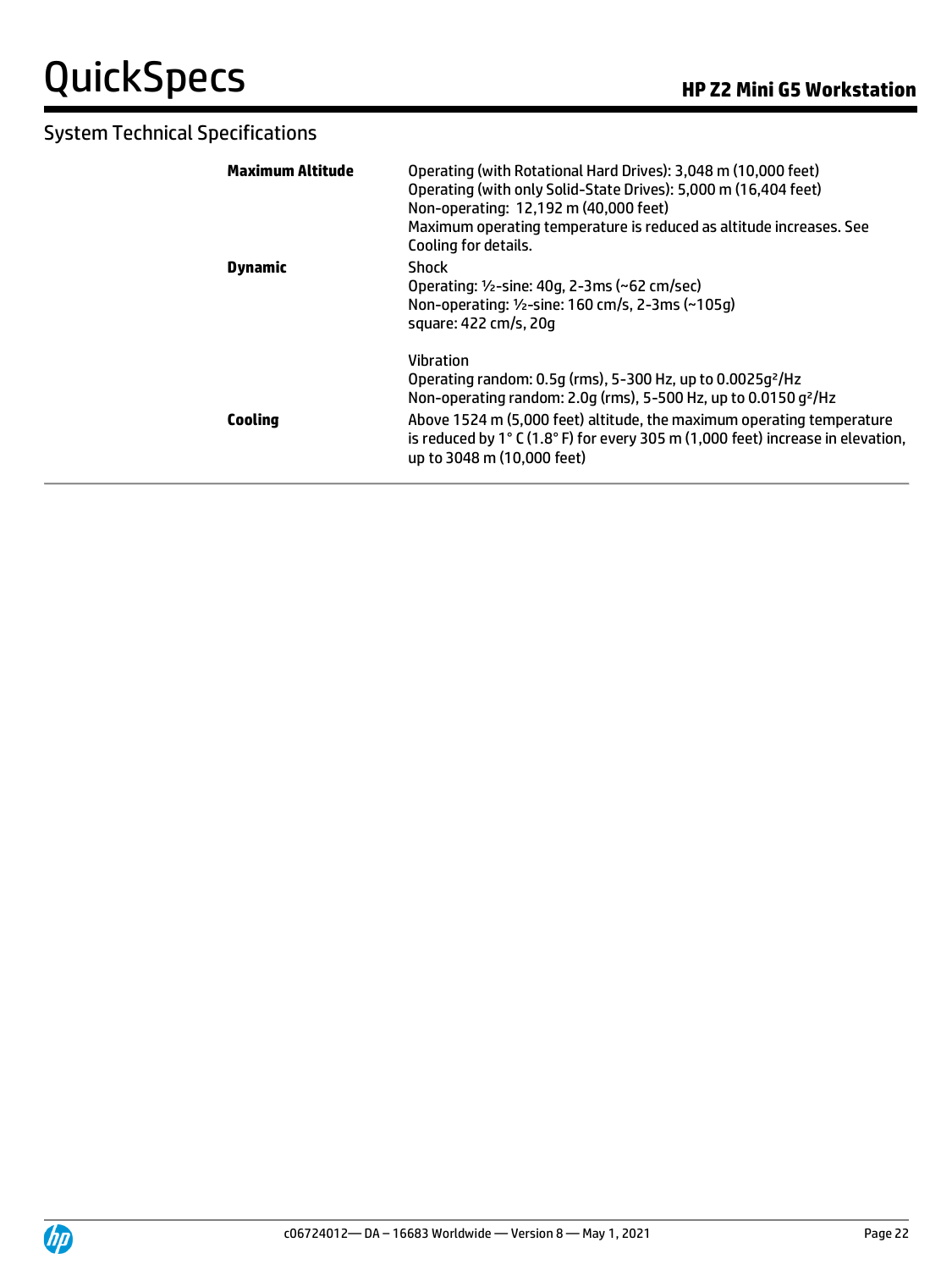### **Physical Security and Serviceability**

| <b>Access Panel</b>                                                            | Tool-less<br>Has to remove Top panel before Bottom panel be removed.                                                                                                                                                                                                                                                                                                                                                  |
|--------------------------------------------------------------------------------|-----------------------------------------------------------------------------------------------------------------------------------------------------------------------------------------------------------------------------------------------------------------------------------------------------------------------------------------------------------------------------------------------------------------------|
| <b>Optical Drive</b>                                                           | No                                                                                                                                                                                                                                                                                                                                                                                                                    |
| <b>Hard Drives</b>                                                             | HDD cage requires the use of a screwdriver to remove the HDD                                                                                                                                                                                                                                                                                                                                                          |
| <b>Expansion Cards</b>                                                         | M.2 module requires a screwdriver to service and replace.<br>An option card requires a screwdriver to service and replace.                                                                                                                                                                                                                                                                                            |
| <b>Processor Socket</b>                                                        | Tool-less, except for the processor heatsink                                                                                                                                                                                                                                                                                                                                                                          |
| <b>Blue User Touch Points</b>                                                  | Yes, on internal chassis mechanisms                                                                                                                                                                                                                                                                                                                                                                                   |
| <b>Color-coordinated Cables Yes</b><br>and Connectors                          |                                                                                                                                                                                                                                                                                                                                                                                                                       |
| <b>Memory</b>                                                                  | <b>Tool-less</b>                                                                                                                                                                                                                                                                                                                                                                                                      |
| <b>System Board</b>                                                            | Screw-In                                                                                                                                                                                                                                                                                                                                                                                                              |
| <b>LED on Front of Computer</b>                                                | Dual Color Power and HD The Power LED is on the front of the system, but the HDD LED is located on the Rear of the system                                                                                                                                                                                                                                                                                             |
| <b>Restore CD/DVD Set</b>                                                      | Consists of an operating system DVD (OSDVD) and a driver DVD (DRDVD). OSDVD restores the original<br>operating system. DRDVD will provide all drivers for the system. The DRDVD may also contain<br>applications that originally shipped with the system for optional installation. Applications can also be<br>obtained from HP.com. OSDVD and DRDVD are orderable with the system and available from HP<br>Support. |
| <b>Dual Function Front</b><br><b>Power Switch</b>                              | Yes, causes a fail-safe power off when held for 4 seconds (default) or 15 seconds (can be configured by<br>F10 BIOS setup\Advanced\System Options\Power button override)                                                                                                                                                                                                                                              |
| <b>Padlock Support</b>                                                         | No                                                                                                                                                                                                                                                                                                                                                                                                                    |
| <b>Cable Lock Support</b>                                                      | Yes, Kensington Cable Lock (optional): Locks top cover from being opened and secures chassis to<br>furniture to prevent theft<br>3 mm x 7 mm slot at rear of system                                                                                                                                                                                                                                                   |
| <b>Universal Chassis Clamp</b><br><b>Lock Support</b>                          | No                                                                                                                                                                                                                                                                                                                                                                                                                    |
| <b>Solenoid Lock and Hood</b><br>Sensor                                        | <b>Only Hood Sensor(optional)</b>                                                                                                                                                                                                                                                                                                                                                                                     |
| <b>Rear Port Control Cover</b>                                                 | No                                                                                                                                                                                                                                                                                                                                                                                                                    |
| Serial, USB, Audio,<br>Network, Enable/Disable Mini G5)<br><b>Port Control</b> | Yes, enables or disables serial, USB, audio, and network ports (parallel port is not supported on the Z2                                                                                                                                                                                                                                                                                                              |
| <b>Power-On Password</b>                                                       | No                                                                                                                                                                                                                                                                                                                                                                                                                    |
| 3.3V Aux Power LED on<br><b>System PCA</b>                                     | No                                                                                                                                                                                                                                                                                                                                                                                                                    |
| <b>NIC LEDs (integrated)</b><br>(Green & Amber)                                | Yes                                                                                                                                                                                                                                                                                                                                                                                                                   |
| <b>CPUs and Heatsinks</b>                                                      | A T-15 Torx or flat blade screwdriver is needed to remove the CPU heatsink before the CPU can be<br>removed. CPU removal is tool-less                                                                                                                                                                                                                                                                                 |

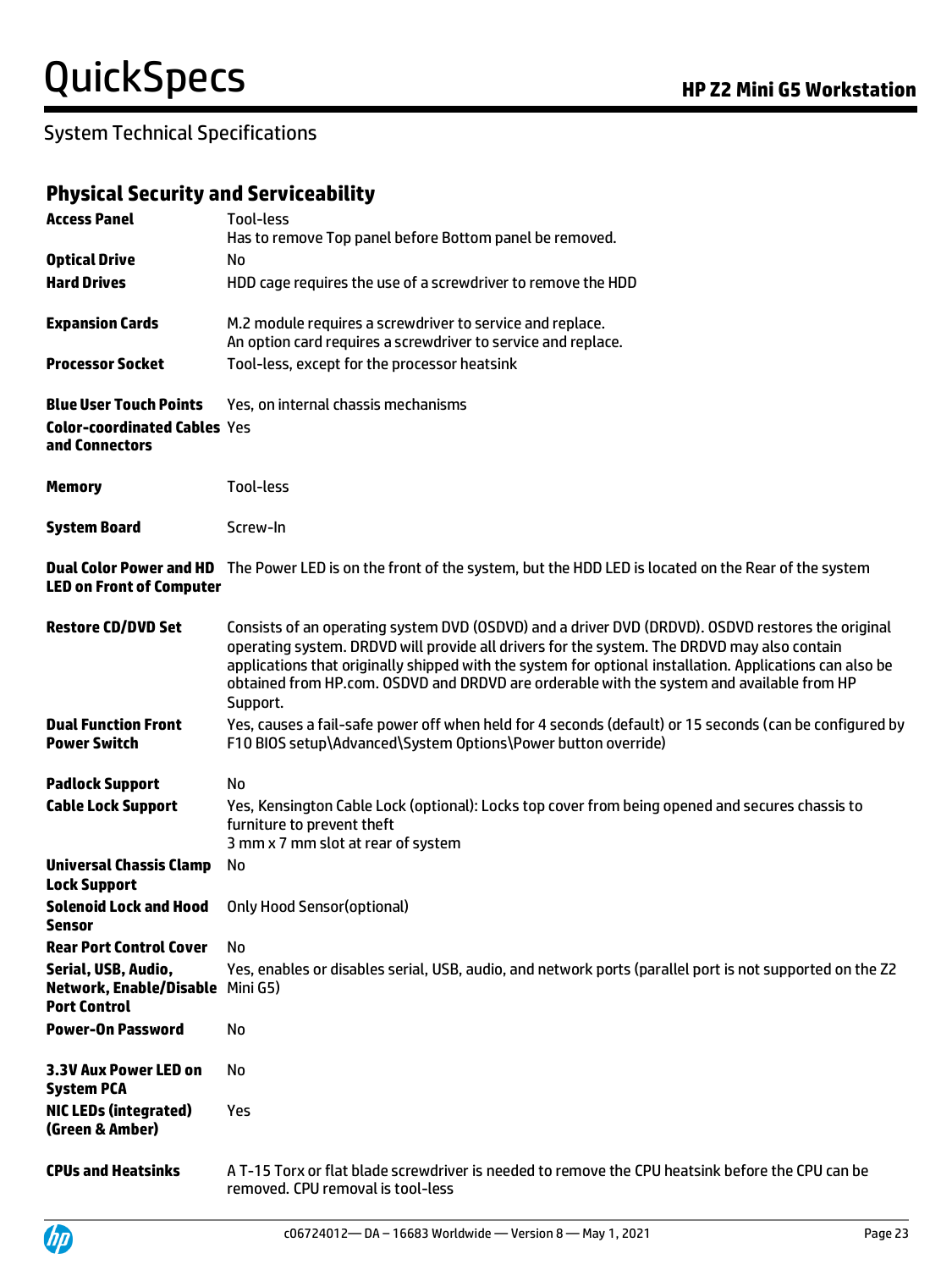| <b>LED</b>                                                | Power Supply Diagnostic Yes; this is located on the Rear of the chassis and combined with the HDD LED.<br>When the PSU adapter is plugged in, and the unit is powered off, the Power OK LED will glow. |
|-----------------------------------------------------------|--------------------------------------------------------------------------------------------------------------------------------------------------------------------------------------------------------|
| <b>Front Power Button</b>                                 | Yes                                                                                                                                                                                                    |
| <b>Front Power LED</b>                                    | Yes, white (normal), red (fault)                                                                                                                                                                       |
| <b>LED</b>                                                | Front Hard Drive Activity HDD LED is located on the Rear of the chassis                                                                                                                                |
| <b>Front ODD Activity LED</b>                             | No                                                                                                                                                                                                     |
| <b>Internal Speaker</b>                                   | Yes                                                                                                                                                                                                    |
| <b>Cooling Solution</b>                                   | Air cooled forced convection                                                                                                                                                                           |
| <b>Power Supply Fans</b>                                  | No                                                                                                                                                                                                     |
| <b>Memory Heatsink Fan</b>                                | No                                                                                                                                                                                                     |
| <b>Access Panel Key Lock</b>                              | The Kensington lock slot on the chassis serves this purpose                                                                                                                                            |
| <b>Integrated Chassis</b><br><b>Handles</b>               | No                                                                                                                                                                                                     |
| <b>Power Supply</b>                                       | No                                                                                                                                                                                                     |
| <b>Flash ROM</b>                                          | Yes                                                                                                                                                                                                    |
| <b>Diagnostic Power Switch Yes</b><br><b>LED on board</b> |                                                                                                                                                                                                        |
| <b>Clear CMOS Button</b>                                  | <b>Yes</b>                                                                                                                                                                                             |
| <b>CMOS Battery Holder</b>                                | Yes                                                                                                                                                                                                    |
| <b>DIMM Connectors</b>                                    | Yes                                                                                                                                                                                                    |
| <b>BIOS</b>                                               |                                                                                                                                                                                                        |
| <b>BIOS 32-bit Services</b>                               | BIOS supports 64-bit Operating systems.                                                                                                                                                                |
| P(1, 2, 0, 0)                                             | Full BIOC cupport for BCLEverace through inductry standard interfaces                                                                                                                                  |

| <b>PCI 3.0 Support</b>                                    | Full BIOS support for PCI Express through industry standard interfaces.                                                                                                                                                         |
|-----------------------------------------------------------|---------------------------------------------------------------------------------------------------------------------------------------------------------------------------------------------------------------------------------|
| <b>ATAPI</b>                                              | ATAPI Removable Media Device BIOS Specification Version 1.0.                                                                                                                                                                    |
| <b>BBS</b>                                                | <b>BIOS Boot Specification v1.01.</b>                                                                                                                                                                                           |
| <b>WMI Support</b>                                        | WMI is Microsoft's implementation of Web-Based Enterprise Management (WBEM) for Windows. WMI is<br>fully compliant with the Distributed Management Task Force (DMTF) Common Information Model (CIM)<br>and WBEM specifications. |
| <b>BIOS Boot Spec 1.01+</b>                               | Provides more control over how and from what devices the workstation will boot.                                                                                                                                                 |
| <b>BIOS Power On</b>                                      | Users can define a specific date and time for the system to power on.                                                                                                                                                           |
| <b>ROM Based Computer</b><br><b>Setup Utility (F10)</b>   | Review and customize system configuration settings controlled by the BIOS.                                                                                                                                                      |
| <b>System/Emergency ROM</b><br><b>Flash Recovery with</b> |                                                                                                                                                                                                                                 |
| Video                                                     | Recovers system BIOS in corrupted Flash ROM.                                                                                                                                                                                    |
|                                                           |                                                                                                                                                                                                                                 |

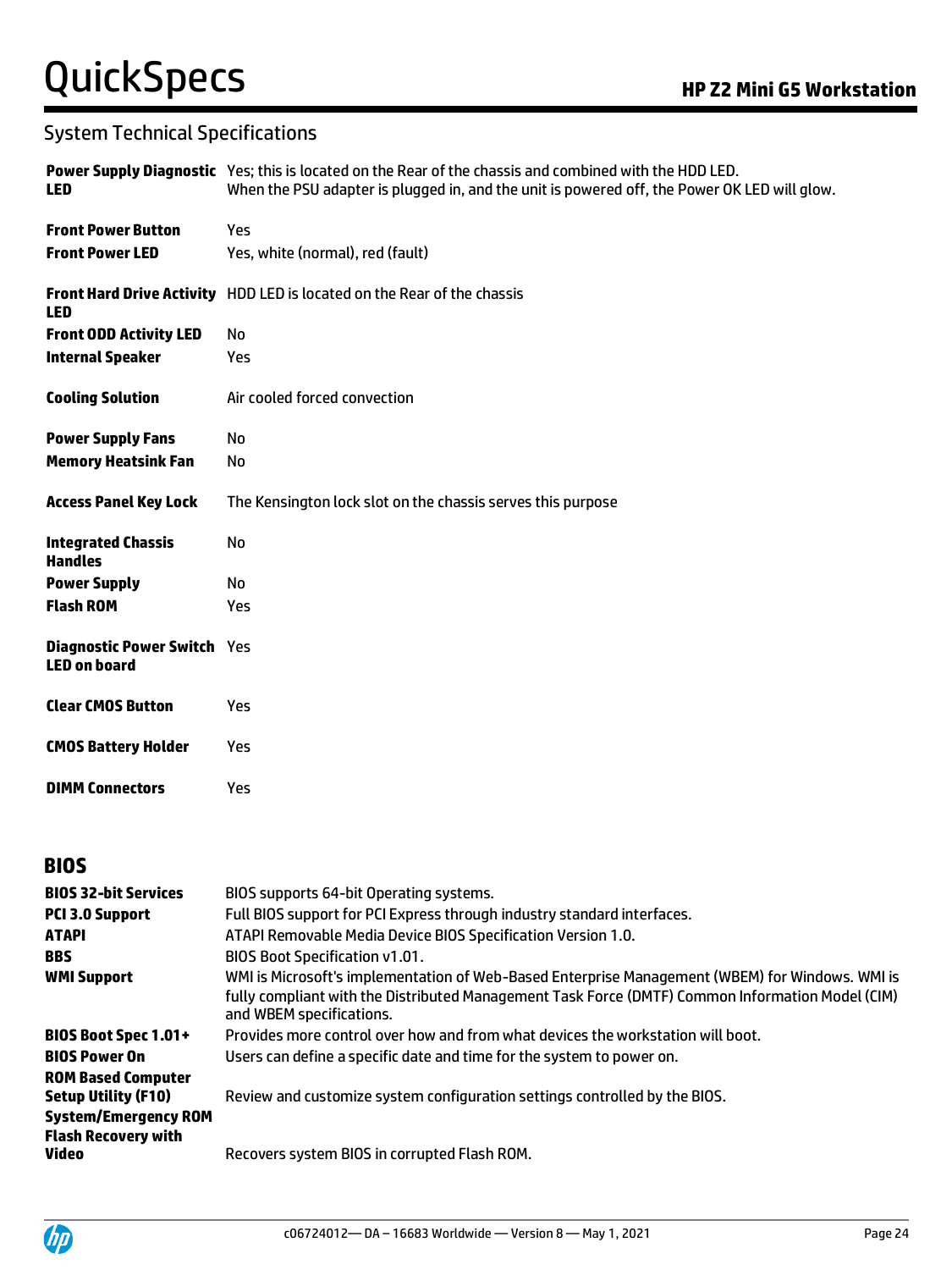| <b>Replicated Setup</b>                          | Saves BIOS settings to USB flash device in human readable file (HpSetup.txt).<br>BiosConfigurationUtility.exe utility can then replicate these settings on machines being deployed |
|--------------------------------------------------|------------------------------------------------------------------------------------------------------------------------------------------------------------------------------------|
|                                                  | without entering Computer Configuration Utility (F10 Setup).                                                                                                                       |
| <b>SMBIOS</b>                                    | System Management BIOS 3.2, for system management information.                                                                                                                     |
| <b>Boot Control</b>                              | Disables the ability to boot from removable media on supported devices.                                                                                                            |
| <b>Memory Change Alert</b>                       | Alerts management console if memory is removed or changed.                                                                                                                         |
| <b>Thermal Alert</b>                             | Monitors the temperature state within the chassis. Three modes:                                                                                                                    |
|                                                  | • NORMAL - normal temperature ranges.                                                                                                                                              |
|                                                  | . ALERTED - excessive temperatures are detected. Raises a flag so action can be taken to avoid                                                                                     |
|                                                  | shutdown or provide for a smoother system shutdown.                                                                                                                                |
|                                                  | . SHUTDOWN - excessive temperatures are encountered. Automatically shuts down the computer                                                                                         |
|                                                  | without warning before hardware component damage occurs.                                                                                                                           |
| <b>Remote ROM Flash</b>                          | Provides secure, fail-safe ROM image management from a central network console.                                                                                                    |
| <b>ACPI (Advanced</b>                            | Allows the system to enter and resume from low power modes (sleep states).                                                                                                         |
| <b>Configuration and Power</b>                   | Enables an operating system to control system power consumption based on the dynamic workload.                                                                                     |
| <b>Management Interface)</b>                     | Makes it possible to place individual cards and peripherals in a low-power or powered-off state without                                                                            |
|                                                  | affecting other elements of the system.                                                                                                                                            |
|                                                  | Supports ACPI 6.0 for full compatibility with 64-bit operating systems.<br>A user-defined string stored in non-volatile memory that is displayed in the BIOS splash screen.        |
| <b>Ownership Tag</b>                             |                                                                                                                                                                                    |
| <b>Remote Wakeup/Remote</b><br><b>Shutdown</b>   | System administrators can power on, restart, and power off a client computer from a remote location.                                                                               |
| <b>Instantly Available PC</b>                    |                                                                                                                                                                                    |
| <b>(Suspend to RAM - ACPI</b>                    |                                                                                                                                                                                    |
| sleep state S3)                                  | Allows for very low power consumption with quick resume time.                                                                                                                      |
| <b>Remote System</b>                             |                                                                                                                                                                                    |
| <b>Installation via F12 (PXE</b>                 |                                                                                                                                                                                    |
| 2.1) (Remote Boot from                           | Allows a new or existing system to boot over the network and download software, including the                                                                                      |
| Server)                                          | operating system.                                                                                                                                                                  |
| <b>ROM revision levels</b>                       | Reports the system BIOS revision level in Computer Configuration Utility (F10 Setup). Version is                                                                                   |
|                                                  | available through an industry standard interface (SMBIOS and WMI) so that management SW                                                                                            |
|                                                  | applications can use and report this information.                                                                                                                                  |
| <b>System board revision</b>                     | Allows management SW to read revision level of the system board.                                                                                                                   |
| <b>level</b>                                     | Revision level is digitally encoded into the HW and cannot be modified.                                                                                                            |
| <b>Start-up Diagnostics</b>                      |                                                                                                                                                                                    |
| (Power-on Self-Test)                             | Assesses system health at boot time with selectable levels of testing.                                                                                                             |
| <b>Auto Setup when new</b><br>hardware installed | System automatically detects addition of new hardware.                                                                                                                             |
|                                                  | Keyboard-less Operation The system can be booted without a keyboard.                                                                                                               |
| <b>Localized ROM Setup</b>                       | Common BIOS image supports System Configuration Utility (F10 Setup) menus in 14 languages with                                                                                     |
|                                                  | local keyboard mappings.                                                                                                                                                           |
| <b>Asset Tag</b>                                 | The user or MIS to set a unique tag string in non-volatile memory.                                                                                                                 |
| <b>Per-slot Control</b>                          | Allows I/O slot parameters (option ROM enable/disable, bus latency) to be configured individually.                                                                                 |
| <b>Adaptive Cooling</b>                          | Control parameters are set according to detected hardware configuration for optimal acoustics.                                                                                     |
| <b>Pre-boot Diagnostics</b>                      | (Pre-video) critical errors are reported via beeps and blinks on the power LED.                                                                                                    |
| <b>Industry Standard</b>                         | <b>Revision Supported by the BIOS</b>                                                                                                                                              |
| <b>UEFI Specification</b>                        |                                                                                                                                                                                    |
| <b>Revision</b>                                  | 2.7                                                                                                                                                                                |
| <b>ACPI</b>                                      | Advanced Configuration and Power Management Interface, Version 6.0                                                                                                                 |
| ATA (IDE)                                        | AT Attachment 6 with Packet Interface (ATA/ATAPI-6), Revision 3b                                                                                                                   |
| <b>CD Boot</b>                                   | "El Torito" Bootable CD-ROM Format Specification Version 1.0                                                                                                                       |
| <b>EDD</b>                                       | <b>Enhanced Disk Drive Specification Version 1.1</b>                                                                                                                               |
|                                                  | <b>BIOS Enhanced Disk Drive Specification Version 3.0</b>                                                                                                                          |

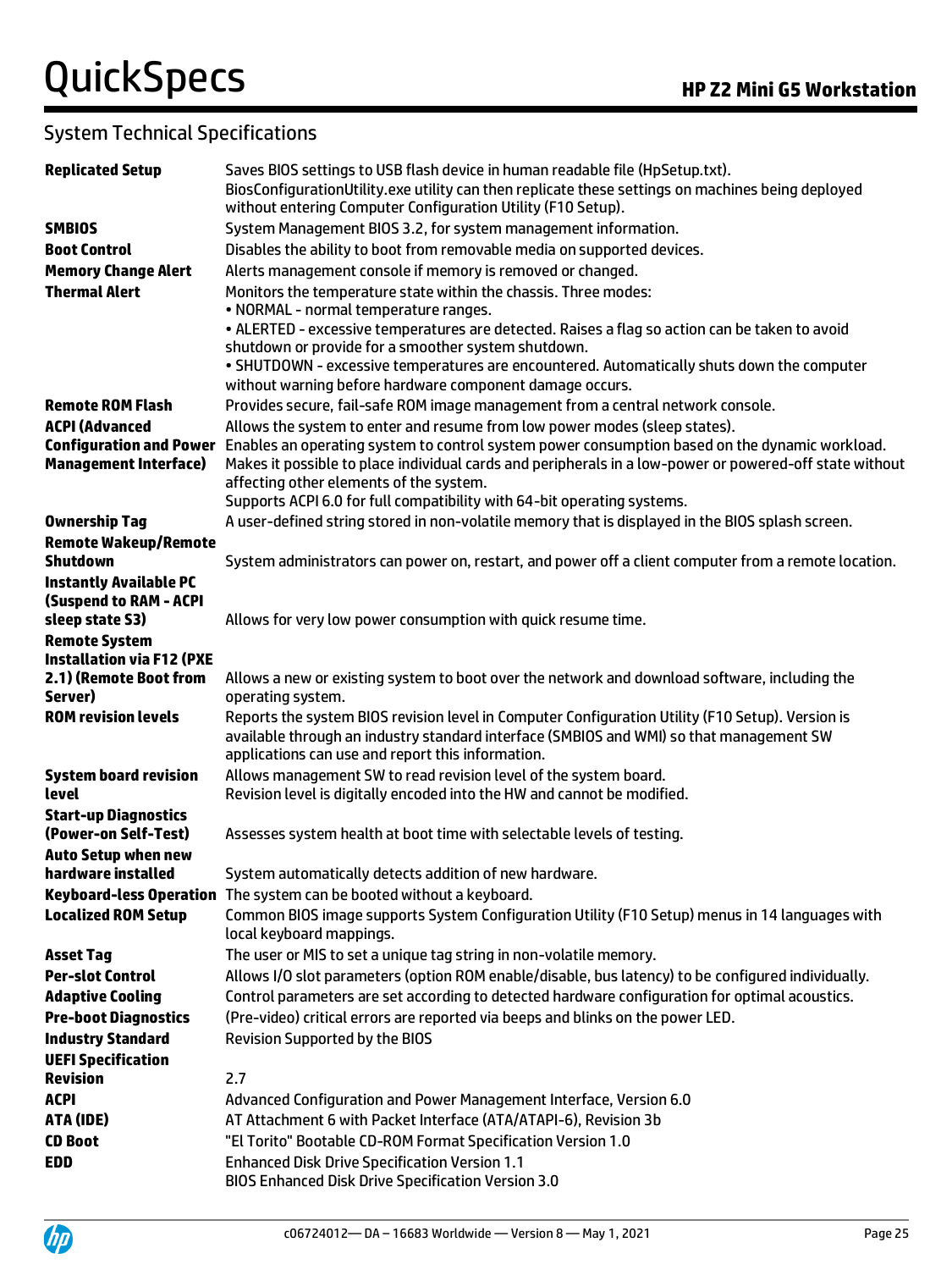| <b>EHCI</b>        | Enhanced Host Controller Interface for Universal Serial Bus, Revision 1.0                     |
|--------------------|-----------------------------------------------------------------------------------------------|
| PCI                | PCI Local Bus Specification, Revision 2.3<br>PCI Power Management Specification, Revision 1.1 |
|                    | PCI Firmware Specification, Revision 3.0, Draft .7                                            |
| <b>PCI Express</b> | PCI Express Base Specification, Revision 2.0                                                  |
|                    | PCI Express Base Specification, Revision 3.0                                                  |
| <b>SATA</b>        | Serial ATA Specification, Revision 1.0a                                                       |
|                    | Serial ATA 3 Gb/s: Serial ATA Specification, Revision 2.5                                     |
|                    | Serial ATA 6 Gb/s: Serial ATA Specification, Revision 3.0                                     |
| <b>SPD</b>         | PC SDRAM Serial Presence Detect (SPD) Specification, Revision 1.2B                            |
| <b>TPM</b>         | Trusted Computing Group TPM Specification Version 2.0 (Infineon SLB 9670).                    |
|                    | Common Criteria EAL4+ certified.                                                              |
|                    | <b>FIPS 140-2 Certification</b>                                                               |
|                    | TCG TPM Certified products list:                                                              |
|                    | http://www.trustedcomputinggroup.org/certification/tpm-certified-products/                    |
| <b>UHCI</b>        | Universal Host Controller Interface Design Guide, Revision 1.1                                |
| <b>USB</b>         | <b>Universal Serial Bus Revision 1.1 Specification</b>                                        |
|                    | Universal Serial Bus Revision 2.0 Specification                                               |
|                    | Universal Serial Bus Revision 3.1 Specification                                               |
| <b>SMBIOS</b>      | System Management BIOS Reference Specification, Version 3.2                                   |
|                    | External BIOS simulator found at: http://csrsml.itcs.hp.com/                                  |

### **Service, Support, and Warranty**

On-site Warranty and Service<sup>1</sup>: Three-years, limited warranty and service offering delivers on-site, next business-day<sup>2</sup> service for parts and labor and includes free telephone support<sup>3</sup> 8am - 5pm. Global coverage<sup>2</sup> ensures that any product purchased in one country and transferred to another, non-restricted country will remain fully covered under the original warranty and service offering. 24/7 operation will not void the HP warranty.

**NOTE 1:** Terms and conditions may vary by country. Certain restrictions and exclusions apply.

**NOTE 2:** On-site service may be provided pursuant to a service contract between HP and an authorized HP third-party provider, and is not available in certain countries. Global service response times are based on commercially reasonable best effort and may vary by country.

**NOTE 3:** Technical telephone support applies only to HP-configured, HP and HP-qualified, third-party hardware and software. Toll-free calling and 24x7 support service may not be available in some countries.

HP Care Pack Services extend service contracts beyond the standard warranties. Service starts from date of hardware purchase. To choose the right level of service for your HP product, use the HP Care Pack Services Lookup Tool at:

[http://www.hp.com/go/lookuptool.](http://www.hp.com/go/lookuptool) Service levels and response times for HP Care Packs may vary depending on your geographic location.

## **Social and Environmental Responsibility**

**Eco-Label Certifications & declarations** This product has received or is in the process of being certified to the following approvals and may be labeled with one or more of these marks:

- IT ECO declaration
- US ENERGY STAR®
- EPEAT® Gold registered in the United States. See http://www.epeat.net for registration status in your country.
- TCO Certified 8.0

**System Configuration** The configuration used for the Energy Consumption and Declared Noise Emissions data for the Workstation model is based on a "Typically Configured Workstation".

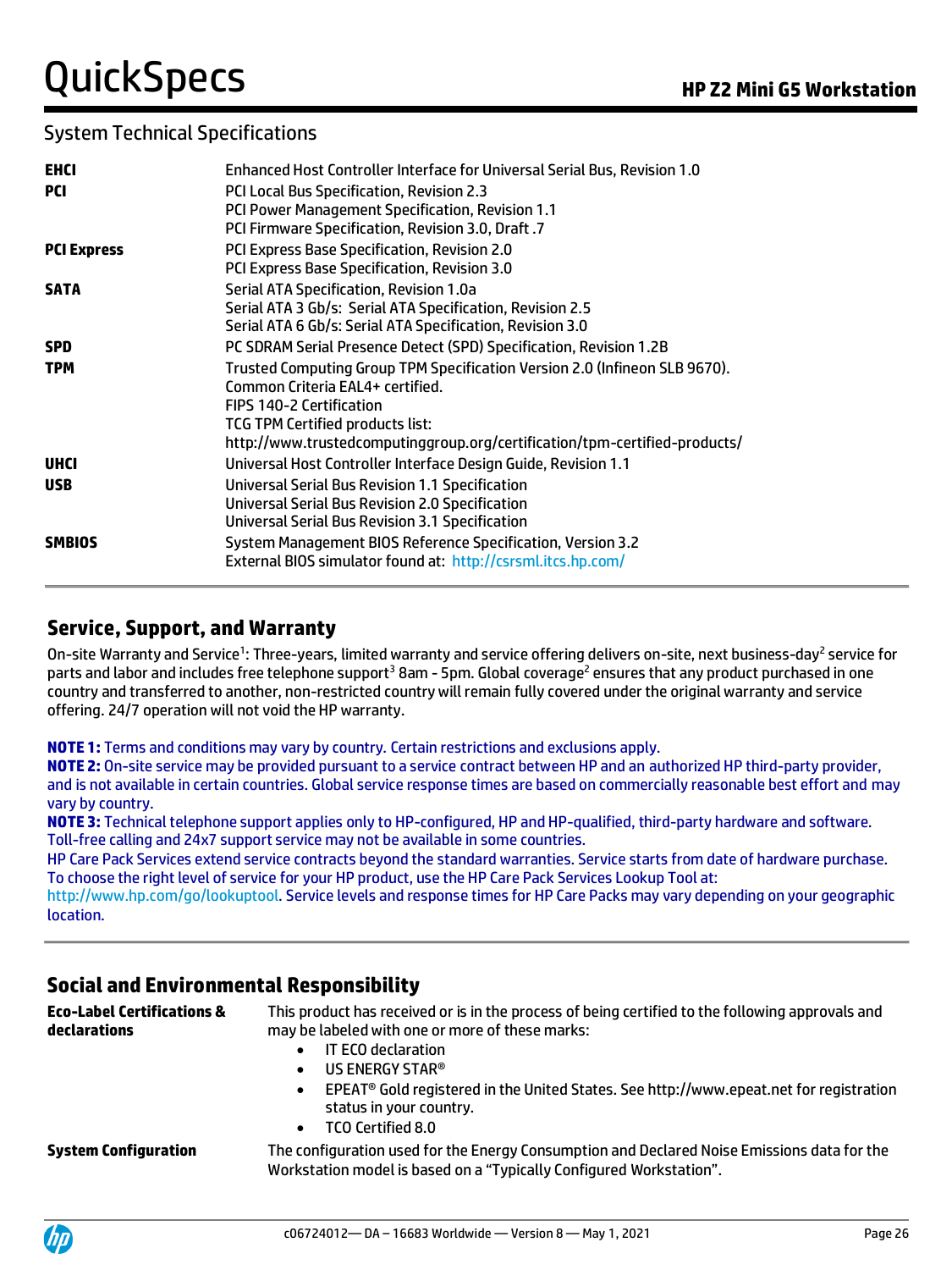| <b>Energy Consumption</b>                                                        |                                                                                                                                                                                                                                                                                                                                                                                                                                                                |                                                                                                                                                         |                                                                                                    |  |  |
|----------------------------------------------------------------------------------|----------------------------------------------------------------------------------------------------------------------------------------------------------------------------------------------------------------------------------------------------------------------------------------------------------------------------------------------------------------------------------------------------------------------------------------------------------------|---------------------------------------------------------------------------------------------------------------------------------------------------------|----------------------------------------------------------------------------------------------------|--|--|
| (in accordance with US ENERGY<br><b>STAR<sup>®</sup> test method</b> )           | 115VAC, 60Hz                                                                                                                                                                                                                                                                                                                                                                                                                                                   | 230VAC, 50Hz                                                                                                                                            | 100VAC, 50Hz                                                                                       |  |  |
| Normal Operation (Short idle)                                                    | 22.14 W                                                                                                                                                                                                                                                                                                                                                                                                                                                        | 25.47 W                                                                                                                                                 | 24.83 W                                                                                            |  |  |
| Normal Operation (Long idle)                                                     | 20.37 W                                                                                                                                                                                                                                                                                                                                                                                                                                                        | 19.53 W                                                                                                                                                 | 19.39W                                                                                             |  |  |
| Sleep                                                                            | 2.53W                                                                                                                                                                                                                                                                                                                                                                                                                                                          | 1.96 W                                                                                                                                                  | 2.34 W                                                                                             |  |  |
| <b>Off</b>                                                                       | 0.564W                                                                                                                                                                                                                                                                                                                                                                                                                                                         | 0.66W                                                                                                                                                   | 0.66W                                                                                              |  |  |
|                                                                                  | <b>NOTE:</b><br>Energy efficiency data listed is for an ENERGY STAR® compliant product if offered within the<br>model family. HP computers marked with the ENERGY STAR® Logo are compliant with the<br>applicable U.S. Environmental Protection Agency (EPA) ENERGY STAR® specifications for<br>computers. If a model family does not offer ENERGY STAR® compliant configurations, then<br>efficiency power supply, and a Microsoft Windows® operating system. |                                                                                                                                                         | energy efficiency data listed is for a typically configured PC featuring a hard disk drive, a high |  |  |
| <b>Heat Dissipation*</b>                                                         | 115VAC, 60Hz                                                                                                                                                                                                                                                                                                                                                                                                                                                   | 230VAC, 50Hz                                                                                                                                            | 100VAC, 50Hz                                                                                       |  |  |
| Normal Operation (Short idle)                                                    | 75.72 BTU/hr                                                                                                                                                                                                                                                                                                                                                                                                                                                   | 87.11 BTU/hr                                                                                                                                            | 84.92 BTU/hr                                                                                       |  |  |
| Normal Operation (Long idle)                                                     | 69.67 BTU/hr                                                                                                                                                                                                                                                                                                                                                                                                                                                   | 66.79 BTU/hr                                                                                                                                            | 66.31 BTU/hr                                                                                       |  |  |
| Sleep                                                                            | 8.65 BTU/hr                                                                                                                                                                                                                                                                                                                                                                                                                                                    | 6.7 BTU/hr                                                                                                                                              | 8 BTU/hr                                                                                           |  |  |
| <b>Off</b>                                                                       | 1.93 BTU/hr                                                                                                                                                                                                                                                                                                                                                                                                                                                    | 2.26 BTU/hr                                                                                                                                             | 2.26 BTU/hr                                                                                        |  |  |
|                                                                                  | attained for one hour.                                                                                                                                                                                                                                                                                                                                                                                                                                         |                                                                                                                                                         | *NOTE: Heat dissipation is calculated based on the measured watts, assuming the service level is   |  |  |
| <b>Declared Noise Emissions</b><br>(in accordance with<br>ISO 7779 and ISO 9296) | <b>Sound Power</b><br>$(L_{\text{WAd}}$ , bels)                                                                                                                                                                                                                                                                                                                                                                                                                |                                                                                                                                                         | <b>Sound Pressure</b><br>$(L_{pAm},$ decibels)                                                     |  |  |
| Typically Configured - Idle                                                      | 2.88<br>15.54                                                                                                                                                                                                                                                                                                                                                                                                                                                  |                                                                                                                                                         |                                                                                                    |  |  |
| Fixed Disk - Random writes                                                       | 3.44<br>23.04                                                                                                                                                                                                                                                                                                                                                                                                                                                  |                                                                                                                                                         |                                                                                                    |  |  |
| <b>Batteries</b>                                                                 | This battery(s) in this product comply with EU Directive 2006/66/EC                                                                                                                                                                                                                                                                                                                                                                                            |                                                                                                                                                         |                                                                                                    |  |  |
|                                                                                  | Batteries used in the product do not contain:<br>Mercury greater the 1ppm by weight<br>Cadmium greater than 20ppm by weight<br>Battery size: Not Applilcable                                                                                                                                                                                                                                                                                                   |                                                                                                                                                         |                                                                                                    |  |  |
|                                                                                  | <b>Battery type: Not Applilcable</b>                                                                                                                                                                                                                                                                                                                                                                                                                           |                                                                                                                                                         |                                                                                                    |  |  |
| <b>Additional Information</b>                                                    | . This product is in compliance with the Restrictions of Hazardous Substances (RoHS)<br>$\bullet$<br>directive - 2011/65/EC.<br>. This HP product is designed to comply with the Waste Electrical and Electronic<br>$\bullet$<br>Equipment (WEEE) Directive - 2002/96/EC.                                                                                                                                                                                      |                                                                                                                                                         |                                                                                                    |  |  |
|                                                                                  | . This product is in compliance with California Proposition 65 (State of California; Safe<br>$\bullet$<br>Drinking Water and Toxic Enforcement Act of 1986).<br>. This product is in compliance with the IEEE 1680.1 (EPEAT) standard at the <gold><br/><math display="inline">\bullet</math><br/>level, see www.epeat.net</gold>                                                                                                                              |                                                                                                                                                         |                                                                                                    |  |  |
|                                                                                  | . Plastics parts weighing over 25 grams used in the product are marked per ISO11469<br>$\bullet$<br>and ISO1043.                                                                                                                                                                                                                                                                                                                                               |                                                                                                                                                         |                                                                                                    |  |  |
|                                                                                  | $\bullet$<br>$\bullet$                                                                                                                                                                                                                                                                                                                                                                                                                                         | . This product contains 60.0% post-consumer recycled plastic (by wt.)<br>. This product is 96.6% recycle-able when properly disposed of at end of life. |                                                                                                    |  |  |

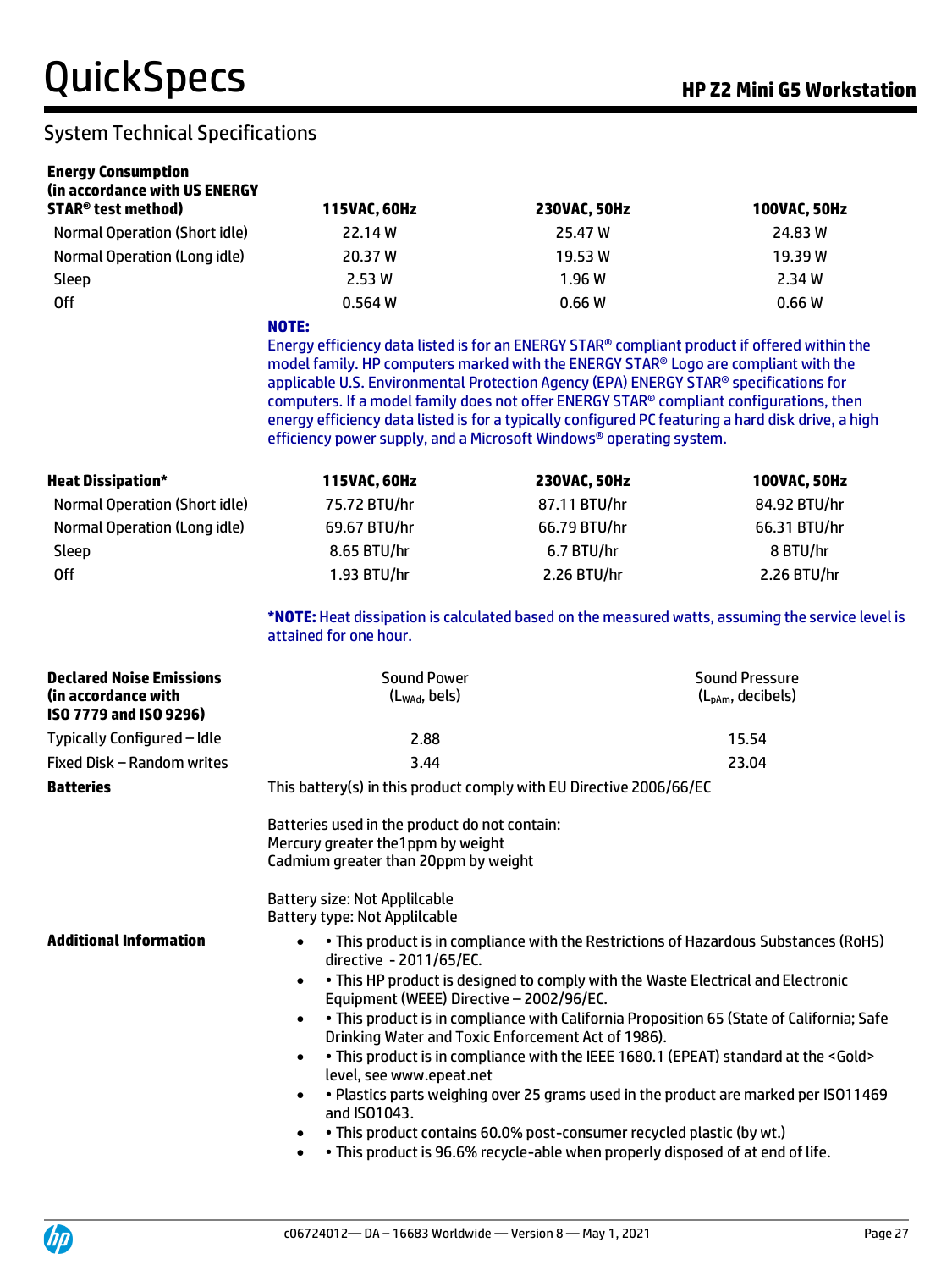| <b>Packaging Materials</b>                            | <b>External:</b>                                                                                                                                                                                                                                                             | PAPER/Corrugated                                                                                                                                                                                                                                                                                                                                                                                                                                                                                                                                                                                                                                                                                                                                                                                                                                                                                                      | 674 g           |
|-------------------------------------------------------|------------------------------------------------------------------------------------------------------------------------------------------------------------------------------------------------------------------------------------------------------------------------------|-----------------------------------------------------------------------------------------------------------------------------------------------------------------------------------------------------------------------------------------------------------------------------------------------------------------------------------------------------------------------------------------------------------------------------------------------------------------------------------------------------------------------------------------------------------------------------------------------------------------------------------------------------------------------------------------------------------------------------------------------------------------------------------------------------------------------------------------------------------------------------------------------------------------------|-----------------|
|                                                       |                                                                                                                                                                                                                                                                              | <b>PAPER/Molded Pulp</b>                                                                                                                                                                                                                                                                                                                                                                                                                                                                                                                                                                                                                                                                                                                                                                                                                                                                                              | 276q            |
|                                                       | Internal:                                                                                                                                                                                                                                                                    | PLASTIC/Polyethylene low density - LDPE                                                                                                                                                                                                                                                                                                                                                                                                                                                                                                                                                                                                                                                                                                                                                                                                                                                                               | 19 <sub>g</sub> |
|                                                       |                                                                                                                                                                                                                                                                              | The plastic packaging material contains at least 50% recycled content.                                                                                                                                                                                                                                                                                                                                                                                                                                                                                                                                                                                                                                                                                                                                                                                                                                                |                 |
|                                                       |                                                                                                                                                                                                                                                                              | The corrugated paper packaging materials contains at least 70% recycled content.                                                                                                                                                                                                                                                                                                                                                                                                                                                                                                                                                                                                                                                                                                                                                                                                                                      |                 |
| <b>Material Usage</b>                                 |                                                                                                                                                                                                                                                                              | This product does not contain any of the following substances in excess of regulatory limits<br>(refer to the HP General Specification for the Environment at<br>http://www.hp.com/hpinfo/globalcitizenship/environment/pdf/gse.pdf):                                                                                                                                                                                                                                                                                                                                                                                                                                                                                                                                                                                                                                                                                 |                 |
|                                                       | Asbestos<br>$\bullet$<br>$\bullet$<br>$\bullet$<br>Cadmium<br>٠<br>٠<br>٠<br>Formaldehyde<br>٠<br>٠<br>$\bullet$<br>$\bullet$<br>$\bullet$<br>$\bullet$<br>$\bullet$<br>$\bullet$<br>$\bullet$<br>$\bullet$<br>$\bullet$<br>$\bullet$<br>$\bullet$<br>$\bullet$<br>$\bullet$ | <b>Certain Azo Colorants</b><br>Certain Brominated Flame Retardants - may not be used as flame retardants in plastics<br><b>Chlorinated Hydrocarbons</b><br><b>Chlorinated Paraffins</b><br><b>Halogenated Diphenyl Methanes</b><br>Lead carbonates and sulfates<br>Lead and Lead compounds<br><b>Mercuric Oxide Batteries</b><br>Nickel – finishes must not be used on the external surface designed to be frequently<br>handled or carried by the user.<br><b>Ozone Depleting Substances</b><br>Polybrominated Biphenyls (PBBs)<br>Polybrominated Biphenyl Ethers (PBBEs)<br>Polybrominated Biphenyl Oxides (PBBOs)<br>Polychlorinated Biphenyl (PCB)<br>Polychlorinated Terphenyls (PCT)<br>Polyvinyl Chloride (PVC) - except for wires and cables, has been voluntarily removed<br>from most applications.<br><b>Radioactive Substances</b><br>Tributyl Tin (TBT), Triphenyl Tin (TPT), Tributyl Tin Oxide (TBTO) |                 |
| <b>Packaging Usage</b>                                | $\bullet$<br>$\bullet$<br>$\bullet$<br>$\bullet$<br>$\bullet$<br>$\bullet$<br>standards.                                                                                                                                                                                     | HP follows these quidelines to decrease the environmental impact of product packaging:<br>• Eliminate the use of heavy metals such as lead, chromium, mercury and cadmium in<br>packaging materials.<br>Eliminate the use of ozone-depleting substances (ODS) in packaging materials.<br>Design packaging materials for ease of disassembly.<br>Maximize the use of post-consumer recycled content materials in packaging materials.<br>Use readily recyclable packaging materials such as paper and corrugated materials.<br>Reduce size and weight of packages to improve transportation fuel efficiency.<br>Plastic packaging materials are marked according to ISO 11469 and DIN 6120                                                                                                                                                                                                                             |                 |
| <b>End-of-life Management and</b><br><b>Recycling</b> | responsible manner.                                                                                                                                                                                                                                                          | HP offers end-of-life HP product return and recycling programs in many geographic areas. To<br>recycle your product, please go to: http://www.hp.com/go/reuse-recycle or contact your nearest<br>HP sales office. Products returned to HP will be recycled, recovered or disposed of in a                                                                                                                                                                                                                                                                                                                                                                                                                                                                                                                                                                                                                             |                 |
|                                                       |                                                                                                                                                                                                                                                                              | The EU WEEE directive (2002/95/EC) requires manufacturers to provide treatment information<br>for each product type for use by treatment facilities. This information (product disassembly                                                                                                                                                                                                                                                                                                                                                                                                                                                                                                                                                                                                                                                                                                                            |                 |

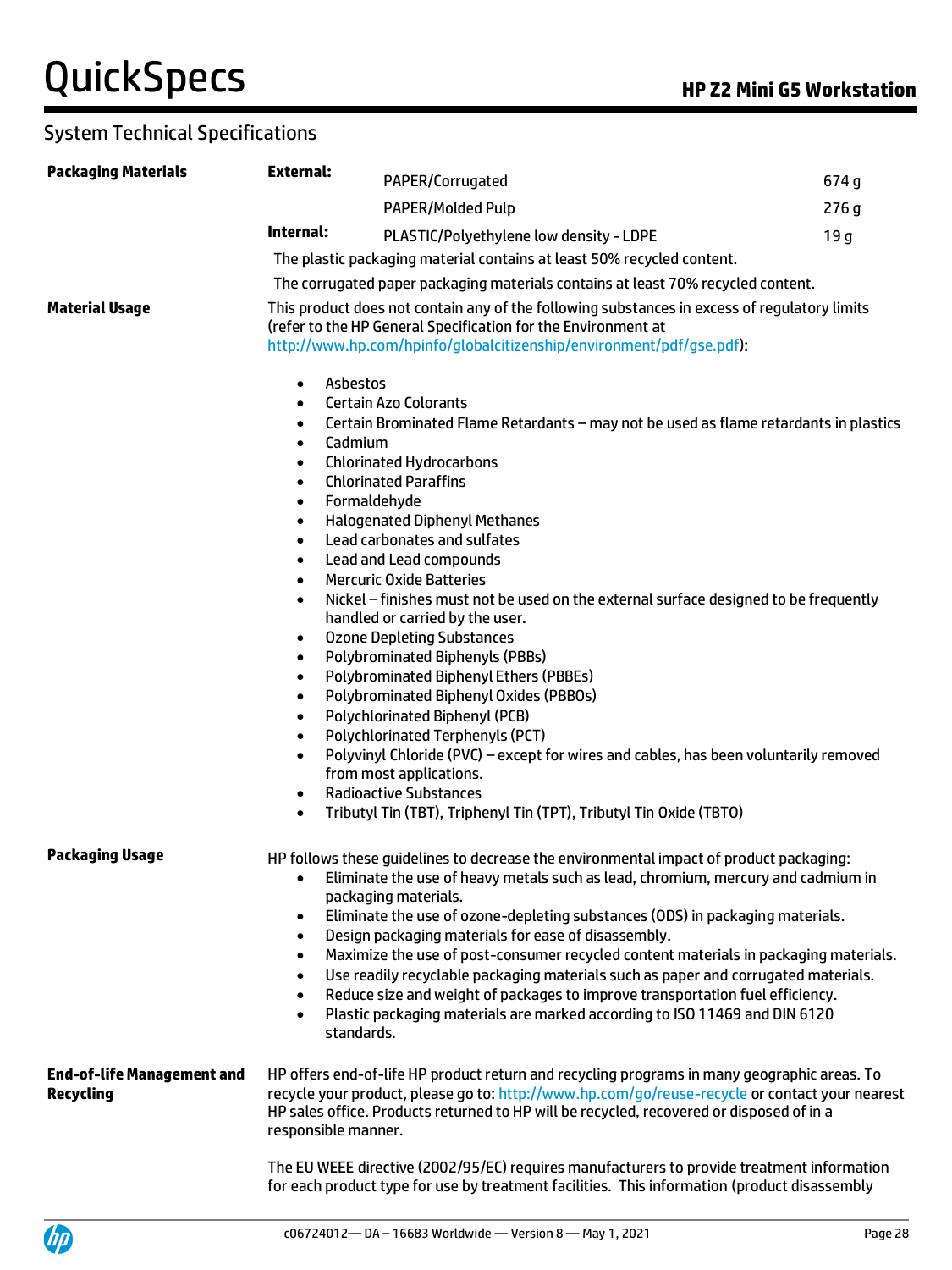# System Technical Specifications

instructions) is posted on the HP web site at: [http://www.hp.com/go/recyclers.](http://www.hp.com/go/recyclers) These instructions may be used by recyclers and other WEEE treatment facilities as well as HP OEM customers who integrate and re-sell HP equipment.

| <b>HP Inc. Corporate</b><br><b>Environmental Information</b> | For more information about HP's commitment to the environment:      |
|--------------------------------------------------------------|---------------------------------------------------------------------|
|                                                              | <b>Global Citizenship Report</b>                                    |
|                                                              | http://www.hp.com/hpinfo/globalcitizenship/gcreport/index.html      |
|                                                              | <b>Eco-label certifications</b>                                     |
|                                                              | http://www8.hp.com/us/en/hp-information/environment/ecolabels.html  |
|                                                              | ISO 14001 certificates:                                             |
|                                                              | http://h20195.www2.hp.com/V2/GetDocument.aspx?docname=c04755842     |
|                                                              | and                                                                 |
|                                                              | http://www.hp.com/hpinfo/globalcitizenship/environment/pdf/cert.pdf |
|                                                              |                                                                     |
|                                                              |                                                                     |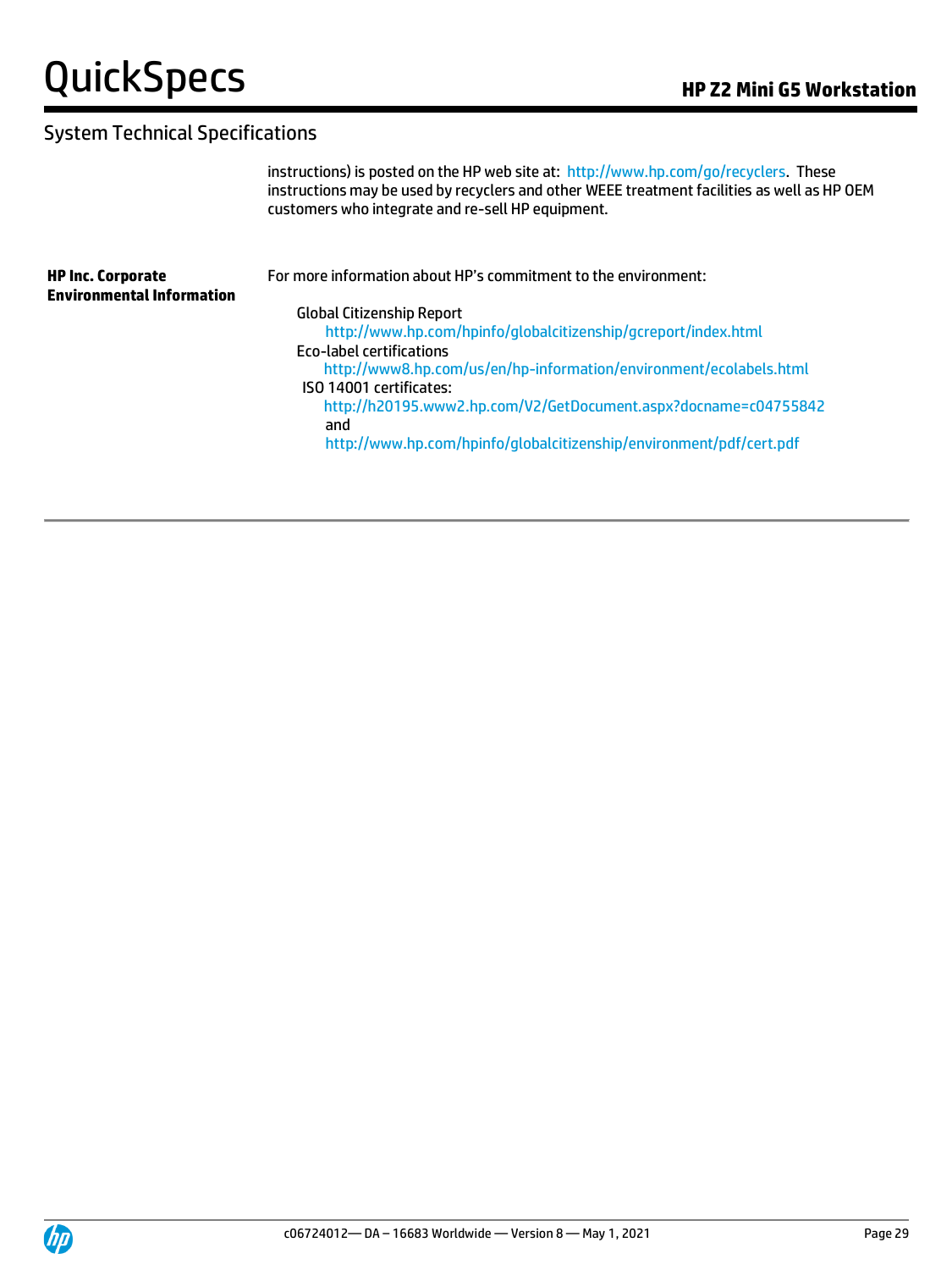| <b>Manageability</b>                                     |                                                                                                                                                                                                       |
|----------------------------------------------------------|-------------------------------------------------------------------------------------------------------------------------------------------------------------------------------------------------------|
| <b>Remote Manageability</b><br><b>Software Solutions</b> | The HP Z2 G5 Workstation is supported on the following remote manageability software consoles:<br>LANDesk Management Suite (HP recommended solution)<br>Microsoft System Center Configuration Manager |
|                                                          | For questions or support for manageability needs, please visit<br>http://www.hp.com/go/clientmanagement                                                                                               |
| <b>HP Image Assistant</b>                                | Visit: http://ftp.hp.com/pub/caps-softpag/cmit/HPIA.html                                                                                                                                              |
| <b>System Software</b><br>Manager                        | For questions or support for SSM, please visit: http://www.hp.com/go/ssm                                                                                                                              |

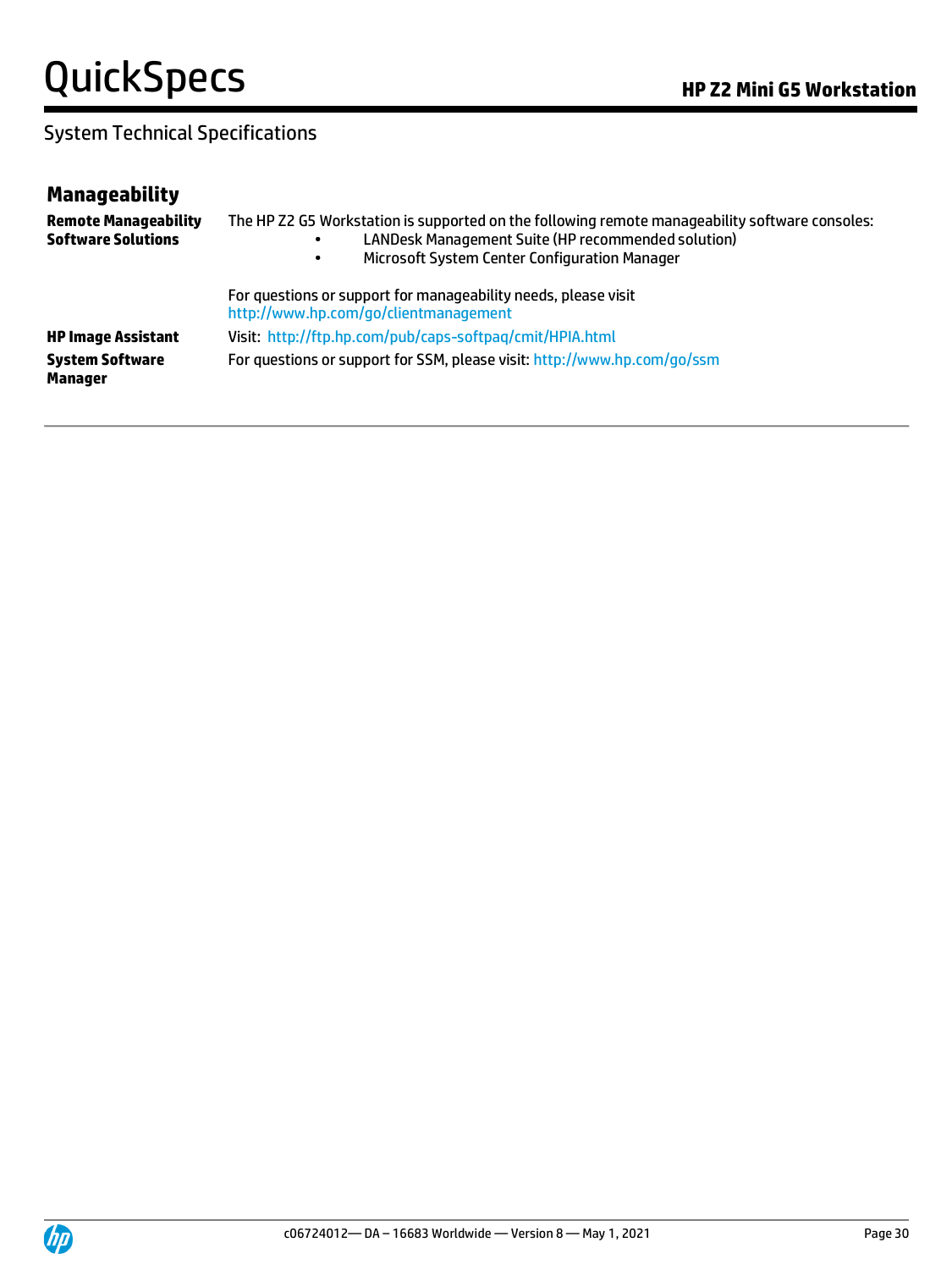### Stable & Consistent Offerings

As part of its commitment to hardware, software, and solution innovation, HP is proud to introduce this breakthrough platform configuration stability to HP Workstation customers. HP Stable & Consistent Offerings are built on the foundation of a carefully chosen set of hardware and software designed and tested to work with all HP Z Workstation platforms through their end of life. These components and their corresponding HP Workstation platform compatibility are outlined in this section.

HP Stable & Consistent Offerings are available worldwide to all HP Workstation customers-no special programs, no additional cost, no kidding. Simply select your hardware and software components when you customize your HP Workstation and be assured that you'll be able to buy that same configuration throughout the lifecycle of the product.

| <b>Processors</b>  | <b>Product #</b> | <b>Offering</b>                          |  |
|--------------------|------------------|------------------------------------------|--|
|                    |                  | Intel Core i3-10100 3.6 4C 65W processor |  |
|                    |                  | Intel Core i5-10500 3.1 6C 65W processor |  |
|                    |                  | Intel Core i5-10600 3.3 6C 65W processor |  |
|                    |                  | Intel Core i7-10700 2.9 8C 65W processor |  |
|                    |                  | Intel Xeon W-1250 3.3 6C 80W processor   |  |
|                    |                  | Intel Xeon W-1250P 4.1 6C 125W processor |  |
| <b>Hard Drives</b> | <b>Product #</b> | <b>Offering</b>                          |  |
|                    |                  | 1TB 7200RPM 9.5mm SATA 2.5 HDD           |  |
| <b>Graphics</b>    | <b>Product #</b> | <b>Offering</b>                          |  |
|                    |                  | AMD Radeon™ Pro WX 3200 4GB              |  |

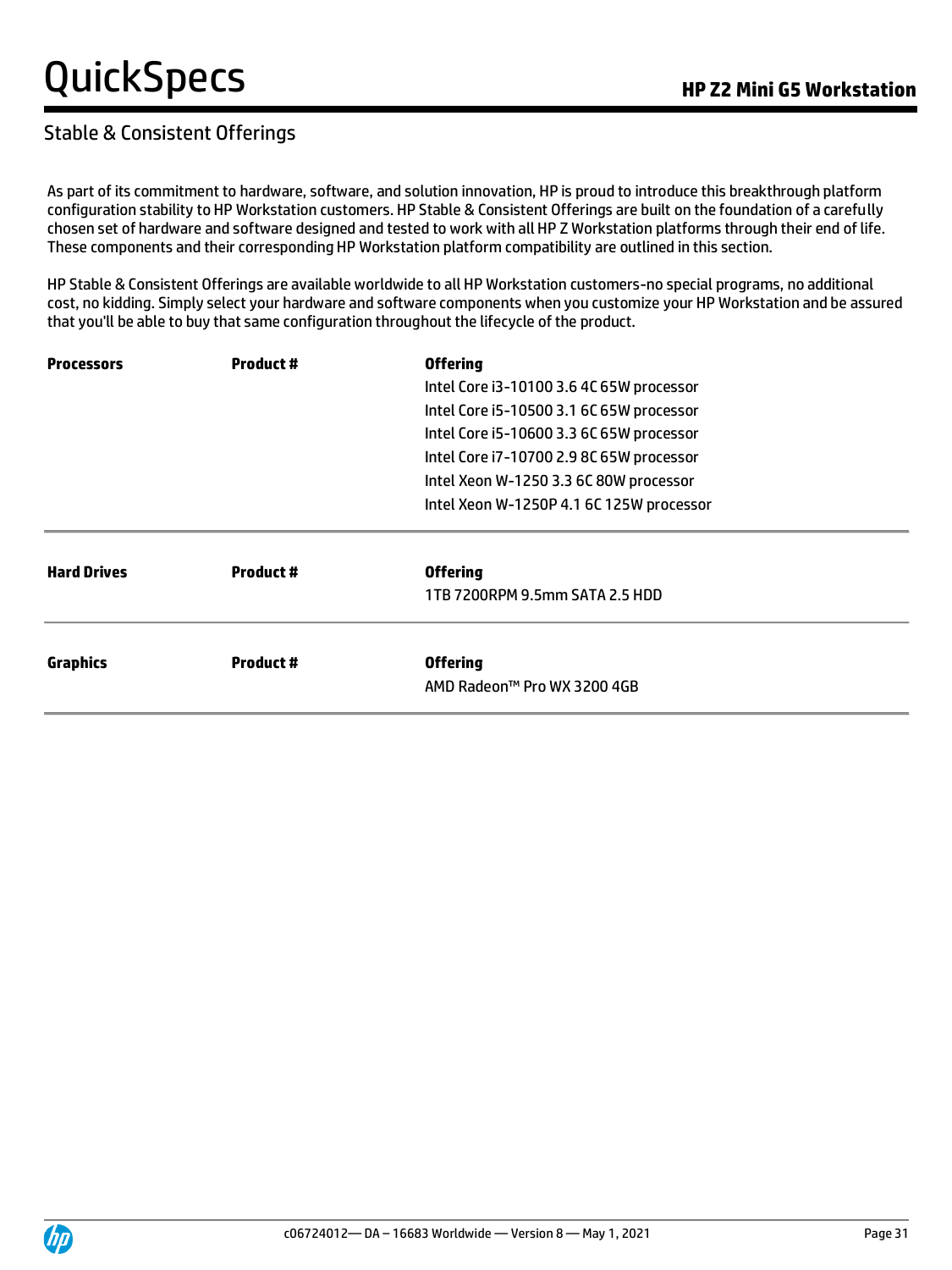#### Technical Specifications - Processors

#### **10th Generation Intel Core Processors**

Intel® Core™ i9-10900K Processor Intel® Core™ i9-10900 Processor Intel® Core™ i9-10900F Processor<sup>1</sup> Intel® Core™ i9-10850K Processor Intel® Core™ i7-10700K Processor Intel® Core™ i7-10700 processor Intel® Core™ i5-10600K processor Intel® Core™ i5-10600 processor Intel® Core™ i5-10500 processor Intel® Core™ i5-10400 processor Intel<sup>®</sup> Core™ i5-10400F Processor<sup>1</sup> Intel<sup>®</sup> Core™ i3-10320 processor<sup>1</sup> Intel® Core™ i3-10300 processor<sup>1</sup> Intel® Core™ i3-10100 processor **Intel Xeon W Processors** Intel® Xeon® W-1290P processor Intel® Xeon® W-1290 processor<sup>1</sup> Intel® Xeon® W-1270P processor<sup>1</sup> Intel® Xeon® W-1270 processor Intel® Xeon® W-1250P processor Intel® Xeon® W-1250 processor **NOTE 1:** Available in Q4, 2020

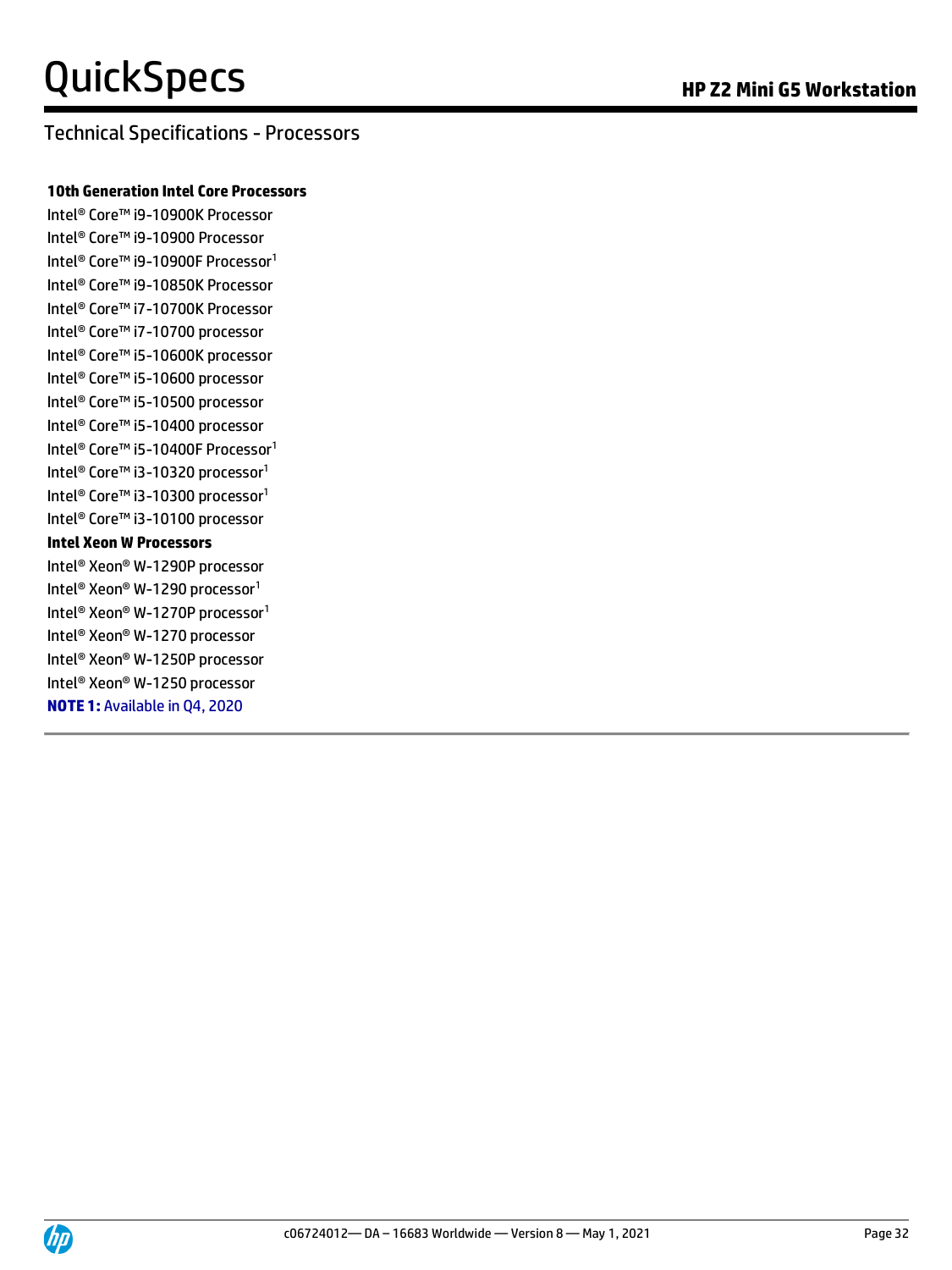| SATA Hard Drives for HP 500GB SATA 7200 rpm |                     | <b>Capacity</b>                                      | 500GB                           |
|---------------------------------------------|---------------------|------------------------------------------------------|---------------------------------|
| <b>Workstations</b>                         | 6Gb/s 2.5" HDD      | <b>Protocol</b>                                      | <b>SATA</b>                     |
|                                             |                     | <b>Form Factor</b>                                   | SFF (2.5")                      |
|                                             |                     | <b>Controller</b>                                    | <b>AHCI</b>                     |
|                                             |                     | <b>Rated for 24/7/365</b><br>operation               | NO.                             |
|                                             |                     | <b>Physical Size (Height)</b>                        | 0.28 in; .7 cm                  |
|                                             |                     | <b>Physical Size (Width)</b>                         | 2.75 in; 6.99 cm                |
|                                             |                     | <b>Media Diameter</b>                                | 2.5 in; 6.36 cm                 |
|                                             |                     | <b>Interface</b>                                     | Serial ATA (6Gb/s), NCQ enabled |
|                                             |                     | <b>Synchronous Transfer</b><br><b>Rate (Maximum)</b> | Up to 600MB/s*                  |
|                                             |                     | <b>Operating Temperature</b>                         | 32° to 140° F (5° to 55° C)     |
|                                             |                     | *Actual performance may vary.                        |                                 |
|                                             | 1TB SATA 7200 rpm   | <b>Capacity</b>                                      | 1TB                             |
|                                             | 6Gb/s 2.5" HDD      | <b>Protocol</b>                                      | <b>SATA</b>                     |
|                                             |                     | <b>Form Factor</b>                                   | SFF (2.5")                      |
|                                             |                     | <b>Controller</b>                                    | <b>AHCI</b>                     |
|                                             |                     | <b>Rated for 24/7/365</b><br>operation               | NO.                             |
|                                             |                     | <b>Physical Size (Height)</b>                        | 0.28 in; .7 cm                  |
|                                             |                     | <b>Physical Size (Width)</b>                         | 2.75 in; 6.99 cm                |
|                                             |                     | <b>Media Diameter</b>                                | 2.5 in; 6.36 cm                 |
|                                             |                     | <b>Interface</b>                                     | Serial ATA (6Gb/s), NCQ enabled |
|                                             |                     | <b>Synchronous Transfer</b><br><b>Rate (Maximum)</b> | Up to 600MB/s*                  |
|                                             |                     | *Actual performance may vary.                        |                                 |
|                                             | 2TB SATA 7200 rpm   | <b>Capacity</b>                                      | 2TB                             |
|                                             | 6Gb/s 2.5" HDD      | <b>Protocol</b>                                      | <b>SATA</b>                     |
|                                             |                     | <b>Form Factor</b>                                   | SFF (2.5")                      |
|                                             |                     | <b>Controller</b>                                    | <b>AHCI</b>                     |
|                                             |                     | <b>Physical Size (Height)</b>                        | 0.28 in; .7 cm                  |
|                                             |                     | <b>Physical Size (Width)</b>                         | 2.75 in; 6.99 cm                |
|                                             |                     | <b>Media Diameter</b>                                | 2.5 in; 6.36 cm                 |
|                                             |                     | <b>Operating Temperature</b>                         | 32° to 140° F (5° to 55° C)     |
|                                             |                     | *Actual performance may vary.                        |                                 |
|                                             | 500GB SATA 7.2K SED | <b>Capacity</b>                                      | 500GB                           |
|                                             | <b>2.5" HDD</b>     | <b>Protocol</b>                                      | <b>SATA</b>                     |
|                                             |                     | <b>Form Factor</b>                                   | 2.5"                            |
|                                             |                     | <b>Physical Size (Height)</b>                        | 0.275 in; 0.7 cm                |
|                                             |                     | <b>Physical Size (Width)</b>                         | 2.5 in; 6.36 cm                 |
|                                             |                     | <b>Media Diameter</b>                                | 2.75 in; 6.99 cm                |
|                                             |                     |                                                      |                                 |

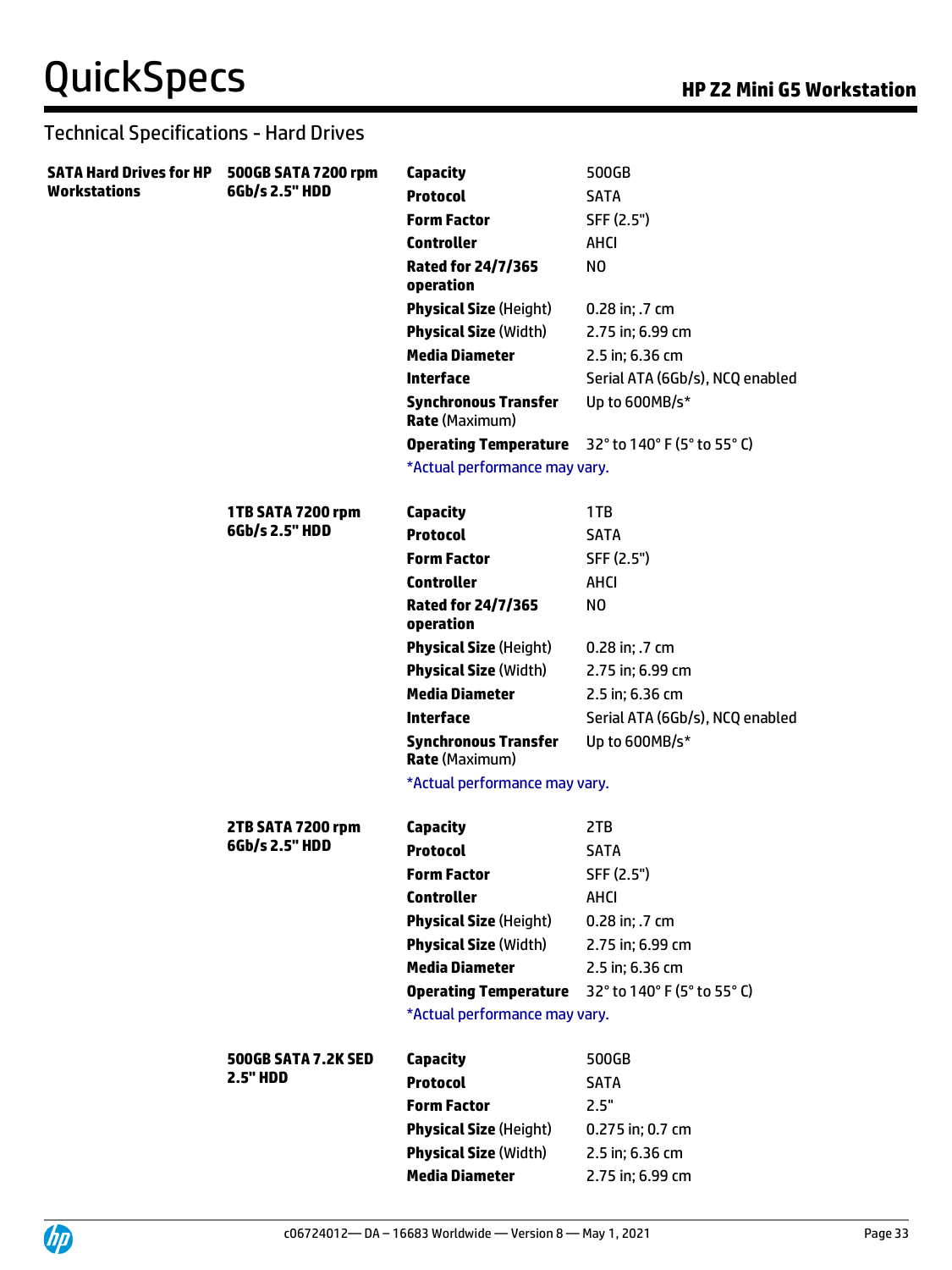|                         |                             | <b>Interface</b>                                         | Serial ATA (6Gb/s), NCQ enabled   |                 |
|-------------------------|-----------------------------|----------------------------------------------------------|-----------------------------------|-----------------|
|                         |                             | <b>Synchronous Transfer</b><br><b>Rate</b> (Maximum)     | Up to 600MB/s*                    |                 |
|                         |                             | <b>Buffer</b>                                            | 64MB                              |                 |
|                         |                             | Seek Time (typical reads, Single Track                   |                                   | $1ms*$          |
|                         |                             | includes controller                                      | <b>Average</b>                    | $4.2ms*$        |
|                         |                             | overhead, including<br>settling)                         | <b>Full Stroke</b>                | 25ms (Typical)* |
|                         |                             | <b>Rotational Speed</b>                                  | 7,200 rpm                         |                 |
|                         |                             | <b>Operating Temperature</b>                             | 32° to 131° F (0° to 60° C)       |                 |
|                         |                             | <b>Self-Encrypting Drive</b><br><b>Support</b>           | Yes                               |                 |
|                         |                             | *Actual performance may vary.                            |                                   |                 |
|                         | <b>HP 256GB SATA 6Gb/s</b>  | <b>Capacity</b>                                          | 256GB                             |                 |
|                         | <b>SSD</b>                  | <b>Protocol</b>                                          | <b>SATA</b>                       |                 |
|                         |                             | <b>Form Factor</b>                                       | 2.5"                              |                 |
|                         |                             | <b>Physical Size (Height)</b>                            | 0.28 in; 0.7 cm                   |                 |
|                         |                             | <b>Physical Size (Width)</b>                             | <b>Physical Size</b>              |                 |
|                         |                             | <b>Synchronous Transfer</b><br><b>Rate (Maximum)</b>     | Up to 550MB/s (Sequential Read)*  |                 |
|                         |                             | <b>Operating Temperature</b> 32° to 158° F (0° to 70° C) |                                   |                 |
| <b>PCIe SSDs for HP</b> |                             | *Actual performance may vary.                            |                                   |                 |
| <b>Workstations</b>     | <b>HP Z Turbo Drv 256GB</b> | Capacity                                                 | 256GB                             |                 |
|                         | TLC PCIe SSD (Z2G5)         | <b>Protocol</b>                                          | <b>PCIe</b>                       |                 |
|                         |                             | <b>Form Factor</b>                                       | M.2 in native slot on motherboard |                 |
|                         |                             | <b>Controller</b>                                        | <b>NVMe</b>                       |                 |
|                         |                             | <b>NAND Type</b>                                         | 3D TLC                            |                 |
|                         |                             | <b>Endurance</b>                                         | 75TBW (TB Written)                |                 |
|                         |                             | <b>Reliability (MTBF)</b>                                | 1.5M hours                        |                 |
|                         |                             | <b>Interface</b>                                         | PCI Express 3.0 x4                |                 |
|                         |                             | <b>Operating Temperature</b>                             | 32° to 158° F (0° to 70° C)       |                 |
|                         |                             | <b>Performance</b>                                       | <b>Sequential Read</b>            | 2800 MB/s*      |
|                         |                             |                                                          | <b>Sequential Write</b>           | 1100MB/s*       |
|                         |                             |                                                          | <b>Random Read</b>                | 250K IOPS*      |
|                         |                             |                                                          | <b>Random Write</b>               | 180K IOPS*      |
|                         |                             | *Actual performance may vary.                            |                                   |                 |
|                         | <b>HP Z Turbo Drv 512GB</b> | <b>Capacity</b>                                          | 512GB                             |                 |
|                         | TLC PCIe SSD (Z2G5)         | <b>Protocol</b>                                          | PCIe                              |                 |
|                         |                             | <b>Form Factor</b>                                       | M.2 in native slot on motherboard |                 |
|                         |                             | <b>Controller</b>                                        | <b>NVMe</b>                       |                 |
|                         |                             | <b>NAND Type</b>                                         | 3D TLC                            |                 |

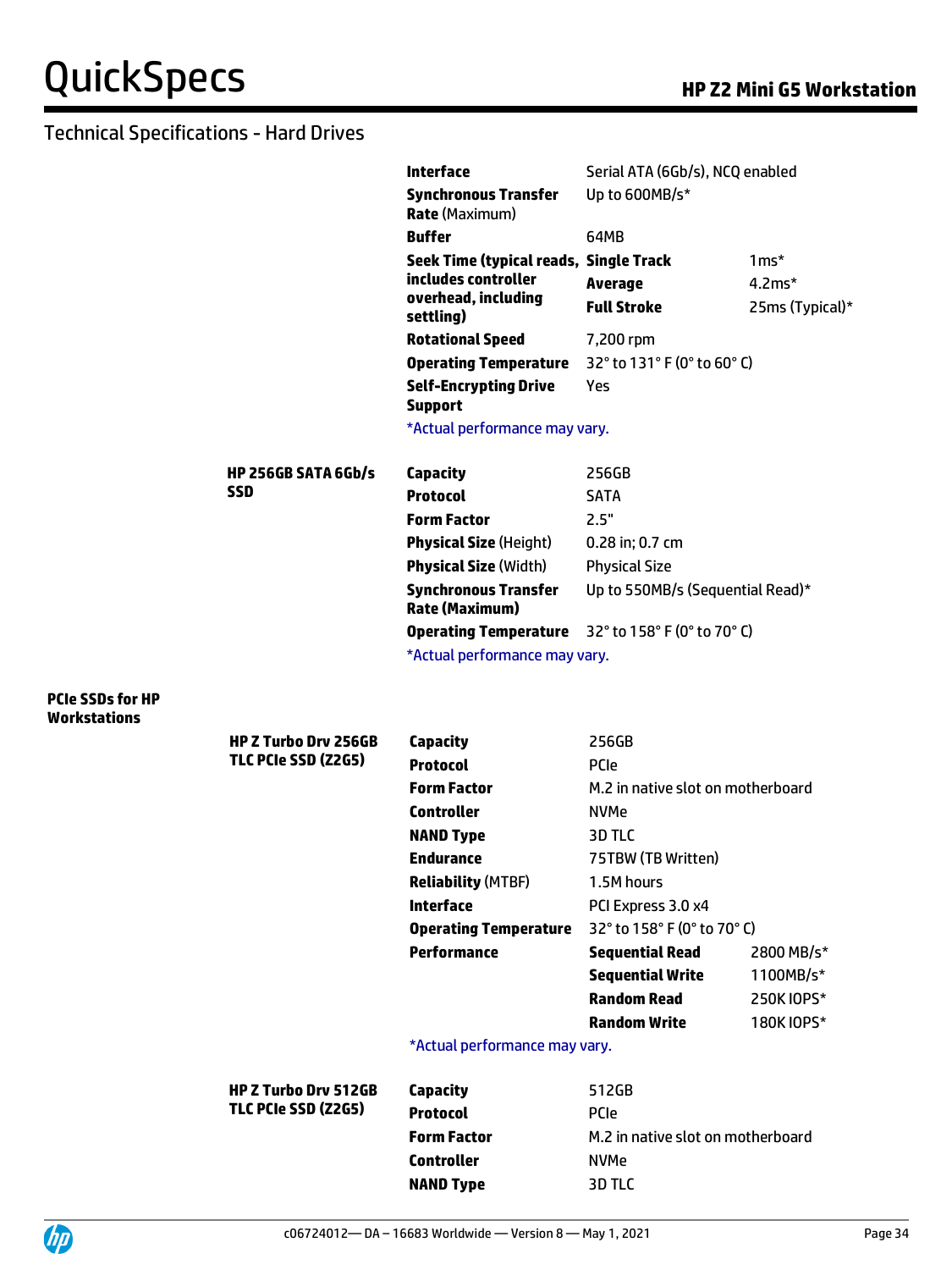|                             | <b>Endurance</b><br><b>Reliability (MTBF)</b> | 150TBW (TB Written)<br>1.5M hours |            |
|-----------------------------|-----------------------------------------------|-----------------------------------|------------|
|                             | <b>Interface</b>                              | PCI Express 3.0 x4 electrical     |            |
|                             | <b>Operating Temperature</b>                  | 32° to 158° F (0° to 70° C)       |            |
|                             | <b>Performance</b>                            | <b>Sequential Read</b>            | 2800 MB/s* |
|                             |                                               | <b>Sequential Write</b>           | 1600MB/s*  |
|                             |                                               | <b>Random Read</b>                | 260K IOPS* |
|                             |                                               | <b>Random Write</b>               | 260K IOPS* |
|                             | *Actual performance may vary.                 |                                   |            |
| <b>HP Z Turbo Drv 1TB</b>   | <b>Capacity</b>                               | 1TB                               |            |
| TLC PCIe SSD (Z2G5)         | <b>Protocol</b>                               | PCIe                              |            |
|                             | <b>Form Factor</b>                            | M.2 in native slot on motherboard |            |
|                             | <b>Controller</b>                             | <b>NVMe</b>                       |            |
|                             | <b>NAND Type</b>                              | 3D TLC                            |            |
|                             | <b>Endurance</b>                              | 300TBW (TB Written)               |            |
|                             | <b>Reliability (MTBF)</b>                     | 1.5M hours                        |            |
|                             | <b>Interface</b>                              | PCI Express 3.0 x4 electrical     |            |
|                             | <b>Operating Temperature</b>                  | 32° to 158° F (0° to 70° C)       |            |
|                             | <b>Performance</b>                            | <b>Sequential Read</b>            | 3000 MB/s* |
|                             |                                               | <b>Sequential Write</b>           | 1700MB/s*  |
|                             |                                               | <b>Random Read</b>                | 360K IOPS* |
|                             |                                               | <b>Random Write</b>               | 330K IOPS* |
|                             | *Actual performance may vary.                 |                                   |            |
| <b>HP Z Turbo Drv 2TB</b>   | <b>Capacity</b>                               | 2TB                               |            |
| TLC PCIe SSD (Z2G5)         | <b>Protocol</b>                               | PCIe                              |            |
|                             | <b>Form Factor</b>                            | M.2 in native Slot on motherboard |            |
|                             | <b>Controller</b>                             | <b>NVMe</b>                       |            |
|                             |                                               |                                   |            |
|                             | <b>NAND Type</b>                              | 3D TLC                            |            |
|                             | <b>Endurance</b>                              | 600TBW (TB Written)               |            |
|                             | <b>Reliability (MTBF)</b>                     | 1.5M hours                        |            |
|                             | <b>Interface</b>                              | PCI Express 3.0 x4 electrical     |            |
|                             | <b>Operating Temperature</b>                  | 32° to 158° F (0° to 70° C)       |            |
|                             | <b>Performance</b>                            | <b>Sequential Read</b>            | 3000 MB/s* |
|                             |                                               | <b>Sequential Write</b>           | 2100MB/s*  |
|                             |                                               | <b>Random Read</b>                | 320K IOPS* |
|                             |                                               | <b>Random Write</b>               | 265K IOPS* |
|                             | *Actual performance may vary.                 |                                   |            |
| <b>HP Z Turbo Drv 256GB</b> | <b>Capacity</b>                               | 256GB                             |            |
| <b>TLC PCIe SED OPAL2</b>   | <b>Protocol</b>                               | <b>PCIe</b>                       |            |
| (Z2G5)                      | <b>Form Factor</b>                            | M.2 in native Slot on motherboard |            |



**NAND Type** 3D TLC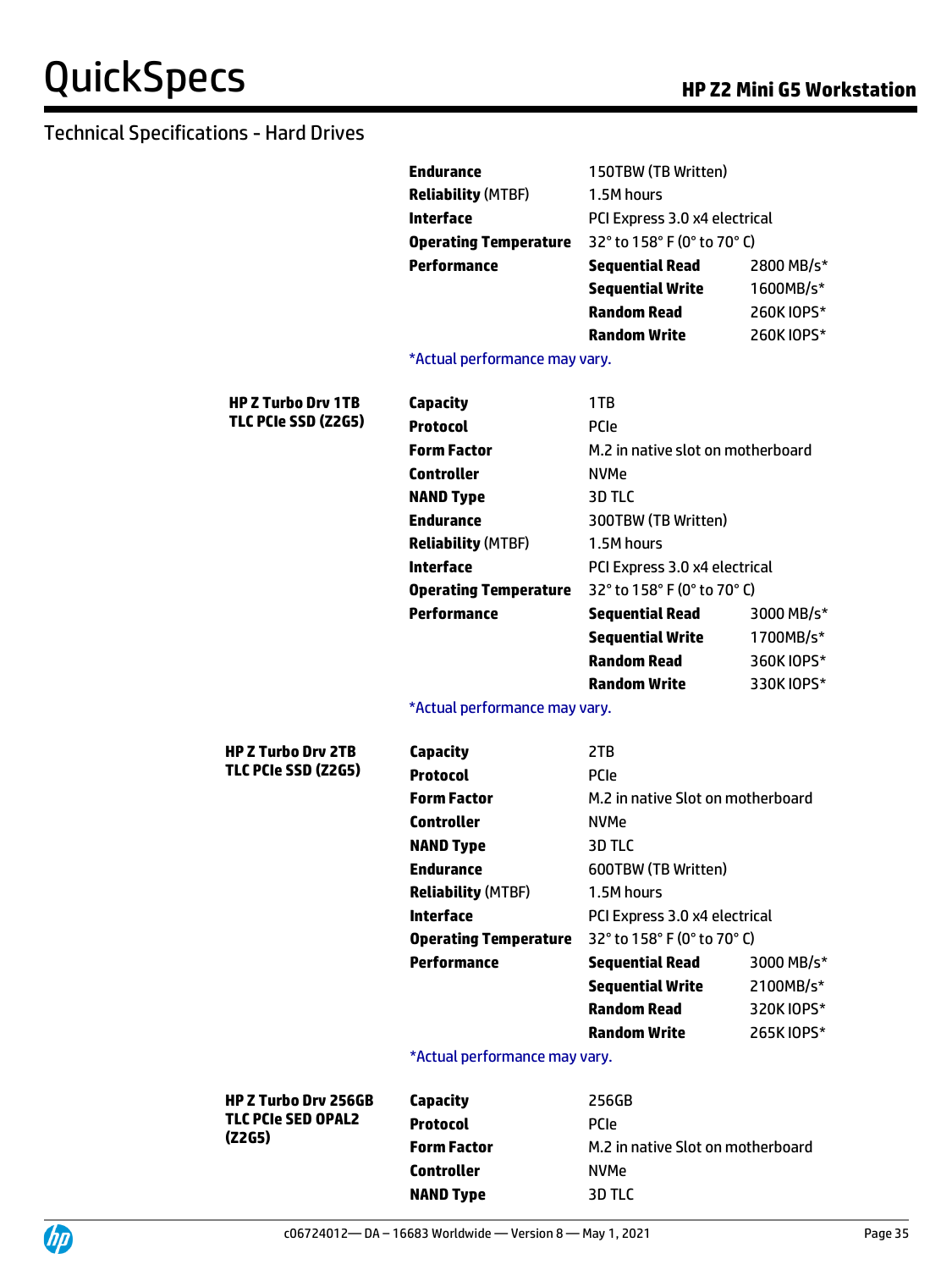|                                            | <b>Endurance</b>                               | 75TBW (TB Written)                |            |
|--------------------------------------------|------------------------------------------------|-----------------------------------|------------|
|                                            | <b>Reliability (MTBF)</b>                      | 1.5M Hours                        |            |
|                                            | <b>Interface</b>                               | PCI Express 3.0 x4 electrical     |            |
|                                            | <b>Operating Temperature</b>                   | 32° to 158° F (0° to 70° C)       |            |
|                                            | <b>Performance</b>                             | <b>Sequential Read</b>            | 2800MB/s*  |
|                                            |                                                | <b>Sequential Write</b>           | 1100MB/s*  |
|                                            |                                                | <b>Random Read</b>                | 250K IOPS* |
|                                            |                                                | <b>Random Write</b>               | 180K IOPS* |
|                                            | <b>Self-Encrypting Drive</b><br><b>Support</b> | OPAL2                             |            |
|                                            | *Actual performance may vary.                  |                                   |            |
| <b>HP Z Turbo Drv 512GB</b>                | <b>Capacity</b>                                | 512GB                             |            |
| <b>TLC PCIe SED</b><br><b>OPAL2 (Z2G5)</b> | <b>Protocol</b>                                | PCIe                              |            |
|                                            | <b>Form Factor</b>                             | M.2 in native Slot on motherboard |            |
|                                            | <b>Controller</b>                              | <b>NVMe</b>                       |            |
|                                            | <b>NAND Type</b>                               | 3D TLC                            |            |
|                                            | <b>Endurance</b>                               | 150TBW (TB Written)               |            |
|                                            | <b>Reliability (MTBF)</b>                      | 1.5M Hours                        |            |
|                                            | <b>Interface</b>                               | PCI Express 3.0 x4 electrical     |            |
|                                            | <b>Operating Temperature</b>                   | 32° to 158° F (0° to 70° C)       |            |
|                                            | <b>Performance</b>                             | <b>Sequential Read</b>            | 2800MB/s*  |
|                                            |                                                | <b>Sequential Write</b>           | 1600MB/s*  |
|                                            |                                                | <b>Random Read</b>                | 260K IOPS* |
|                                            |                                                | <b>Random Write</b>               | 260K IOPS* |
|                                            | <b>Self-Encrypting Drive</b><br><b>Support</b> | OPAL <sub>2</sub>                 |            |
|                                            | *Actual performance may vary.                  |                                   |            |
| <b>HP Z Turbo Drv 1TB</b>                  | <b>Capacity</b>                                | 1TB                               |            |
| <b>TLC PCIe SED</b>                        | <b>Protocol</b>                                | <b>PCIe</b>                       |            |
| <b>OPAL2 (Z2G5)</b>                        | <b>Form Factor</b>                             | M.2 in native Slot on motherboard |            |
|                                            | <b>Controller</b>                              | <b>NVMe</b>                       |            |
|                                            | <b>NAND Type</b>                               | 3D TLC                            |            |
|                                            | <b>Endurance</b>                               | 300TBW (TB Written)               |            |
|                                            | <b>Reliability (MTBF)</b>                      | 1.5M Hours                        |            |
|                                            | <b>Interface</b>                               | PCI Express 3.0 x4 electrical     |            |
|                                            | <b>Operating Temperature</b>                   | 32° to 158° F (0° to 70° C)       |            |
|                                            | <b>Performance</b>                             | <b>Sequential Read</b>            | 3000MB/s*  |
|                                            |                                                | <b>Sequential Write</b>           | 1700MB/s*  |
|                                            |                                                | <b>Random Read</b>                | 360K IOPS* |
|                                            |                                                | <b>Random Write</b>               | 330K IOPS* |
|                                            | <b>Self-Encrypting Drive</b><br><b>Support</b> | OPAL <sub>2</sub>                 |            |

\*Actual performance may vary.

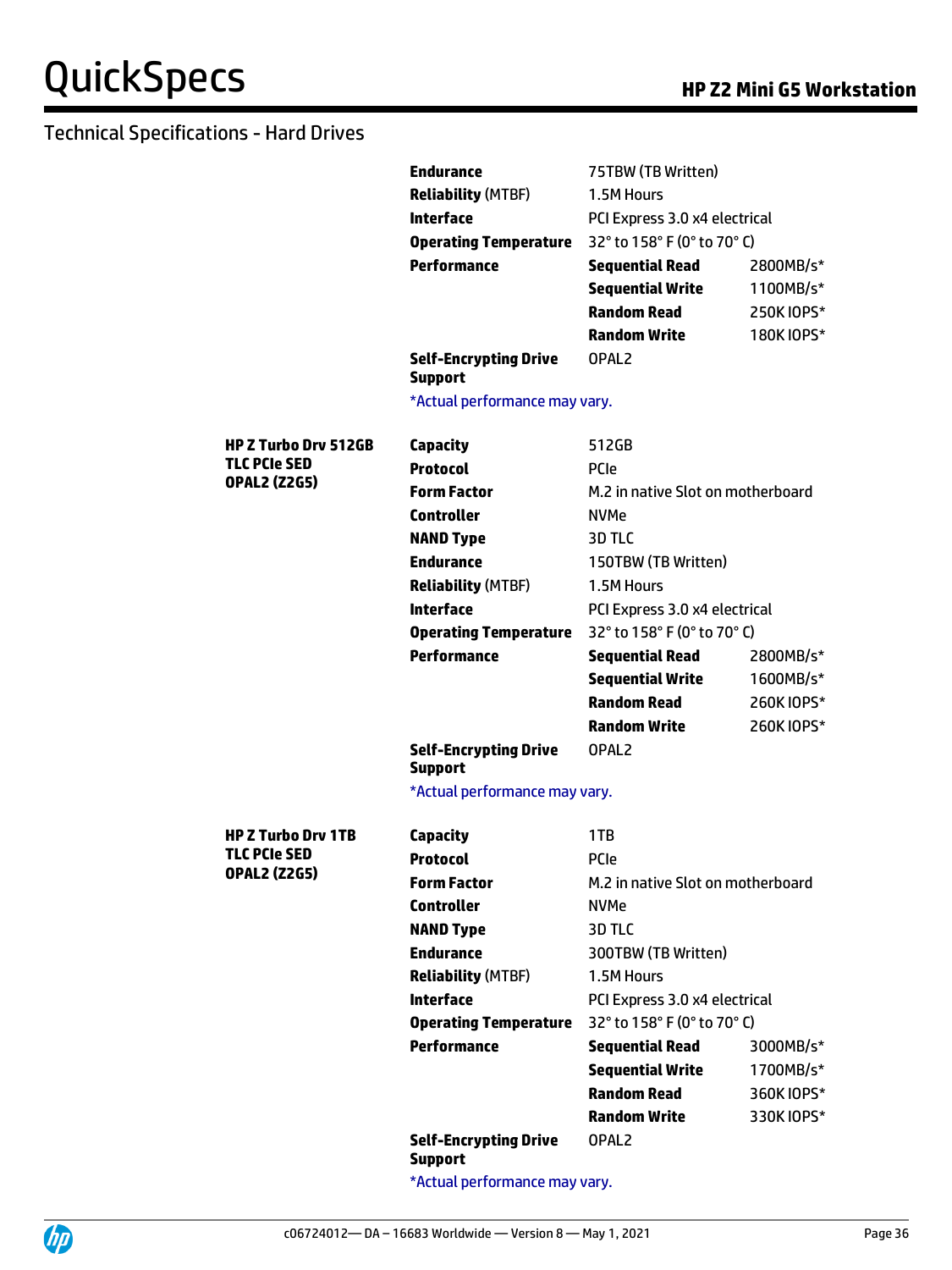| <b>HP Z Turbo Drv 2TB</b>                  | Capacity                                | 2TB                               |            |
|--------------------------------------------|-----------------------------------------|-----------------------------------|------------|
| <b>TLC PCIe SED</b><br><b>OPAL2 (Z2G5)</b> | <b>Protocol</b>                         | <b>PCIe</b>                       |            |
|                                            | <b>Form Factor</b>                      | M.2 in native Slot on motherboard |            |
|                                            | <b>Controller</b>                       | <b>NVMe</b>                       |            |
|                                            | <b>NAND Type</b>                        | 3D TLC                            |            |
|                                            | <b>Endurance</b>                        | 600TBW (TB Written)               |            |
|                                            | <b>Reliability (MTBF)</b>               | 1.5M Hours                        |            |
|                                            | <b>Interface</b>                        | PCI Express 3.0 x4 electrical     |            |
|                                            | <b>Operating Temperature</b>            | 32° to 158° F (0° to 70° C)       |            |
|                                            | Performance                             | Sequential Read                   | 3000MB/s*  |
|                                            |                                         | <b>Sequential Write</b>           | 2100MB/s*  |
|                                            |                                         | <b>Random Read</b>                | 320K IOPS* |
|                                            |                                         | <b>Random Write</b>               | 265K IOPS* |
|                                            | <b>Self-Encrypting Drive</b><br>Support | OPAL <sub>2</sub>                 |            |
|                                            | *Actual performance may vary.           |                                   |            |

UD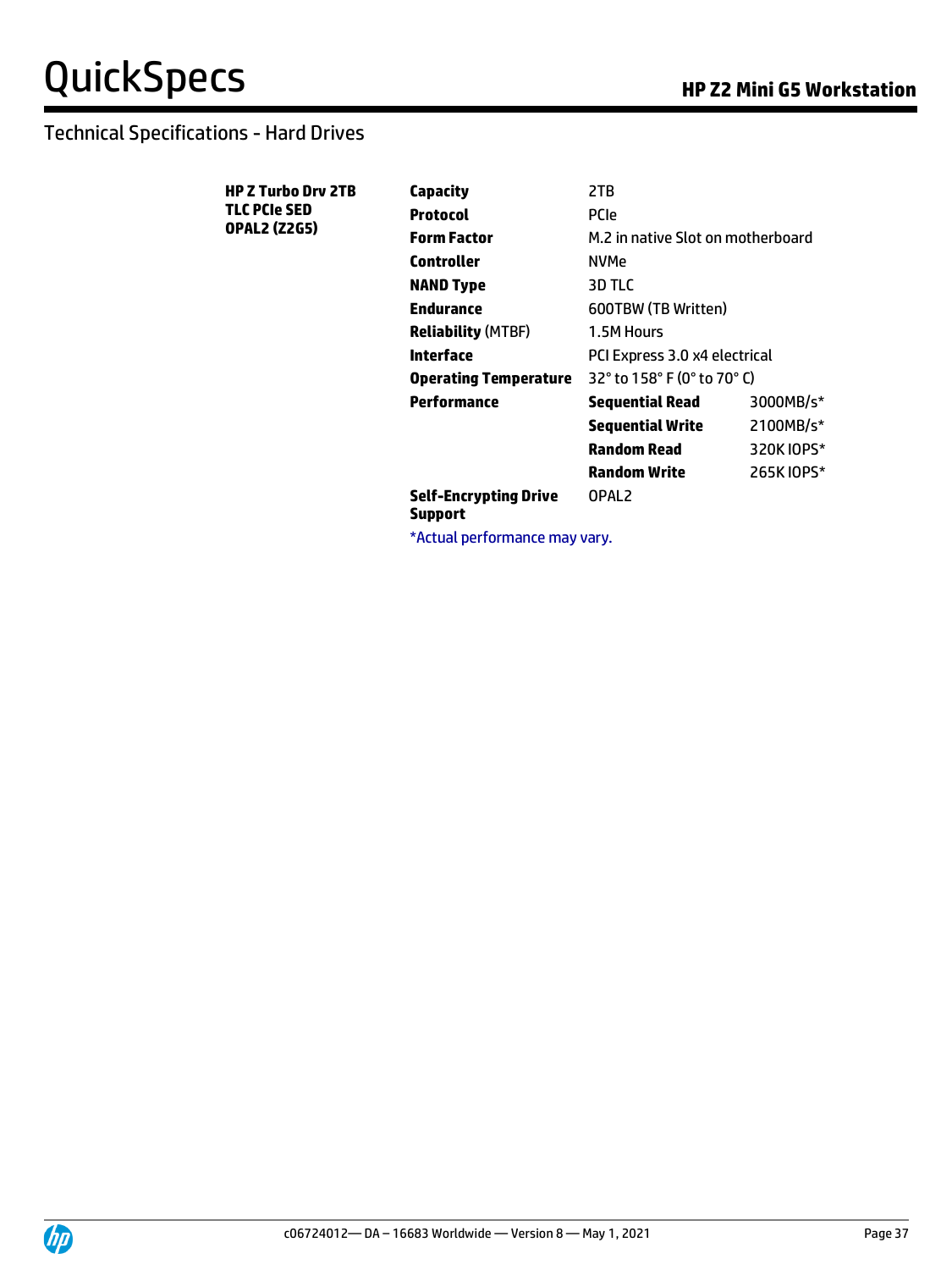### Technical Specifications - Graphics

| AMD Radeon™ Pro WX                            | <b>Form Factor</b>               | <b>Mobile PCI Express Custom Module</b>                                             |
|-----------------------------------------------|----------------------------------|-------------------------------------------------------------------------------------|
| 3200 4GB Graphics                             | <b>Power</b>                     | 35W                                                                                 |
|                                               | <b>Bus Type</b>                  | PCI Express 3.0 x8                                                                  |
|                                               | <b>Memory</b>                    | <b>4GB GDDR5</b>                                                                    |
|                                               | <b>Connectors</b>                | 3x DisplayPort <sup>™</sup> 1.4 - HDR ready connectors with HBR3 and MST support.   |
|                                               | <b>Maximum Resolution</b>        | 4096x2160 x 24 bpp @ 60Hz                                                           |
|                                               | <b>Supported Graphics APIs</b>   | DirectX <sup>®</sup> 12                                                             |
|                                               |                                  | OpenGL® 4.5                                                                         |
|                                               |                                  | OpenCL™ 2.0<br>Vulkan <sup>™</sup> 1.0                                              |
|                                               | <b>Available Graphics</b>        | Windows 10 64-bit                                                                   |
|                                               | <b>Drivers</b>                   | Linux <sup>®</sup> 64-bit (selected Enterprise distributions)                       |
|                                               |                                  | HP qualified drivers may be preloaded or available from the HP support<br>Web site: |
|                                               |                                  | http://welcome.hp.com/country/us/en/support.html                                    |
| Nvidia <sup>®</sup> Quadro <sup>®</sup> P620  | <b>Form Factor</b>               |                                                                                     |
| <b>4GB Graphics</b>                           | <b>Power</b>                     | Mobile PCI Express Custom Module<br>35W                                             |
|                                               |                                  | PCI Express 3.0 x16                                                                 |
|                                               | <b>Bus Type</b><br><b>Memory</b> | <b>4GB GDDR5</b>                                                                    |
|                                               | <b>Connectors</b>                |                                                                                     |
|                                               | <b>Maximum Resolution</b>        | 3x DisplayPort™ 1.2 - HDR ready connectors with HBR2 and MST support.               |
|                                               |                                  | 4096x2160 x 24 bpp @ 60Hz                                                           |
|                                               | <b>Supported Graphics APIs</b>   | DirectX <sup>®</sup> 12<br>OpenGL® 4.5                                              |
|                                               |                                  | OpenCL™ 2.0                                                                         |
|                                               |                                  | Vulkan <sup>™</sup> 1.0                                                             |
|                                               | <b>Available Graphics</b>        | Windows 10 64-bit                                                                   |
|                                               | <b>Drivers</b>                   | Linux <sup>®</sup> 64-bit (selected Enterprise distributions)                       |
|                                               |                                  | HP qualified drivers may be preloaded or available from the HP support              |
|                                               |                                  | Web site:<br>http://welcome.hp.com/country/us/en/support.html                       |
|                                               |                                  |                                                                                     |
| Nvidia <sup>®</sup> Quadro <sup>®</sup> T1000 | <b>Form Factor</b>               | <b>Mobile PCI Express Custom Module</b>                                             |
| <b>4GB Graphics</b>                           | <b>Power</b>                     | 50W                                                                                 |
|                                               | <b>Bus Type</b>                  | PCI Express 3.0 x16                                                                 |
|                                               | <b>Memory</b>                    | <b>4GB GDDR6</b>                                                                    |
|                                               | <b>Connectors</b>                | 3x DisplayPort <sup>™</sup> 1.4 - HDR ready connectors with HBR3 and MST support.   |
|                                               | <b>Maximum Resolution</b>        | 5120 x 3200 @ 60Hz                                                                  |
|                                               | <b>Supported Graphics APIs</b>   | DirectX <sup>®</sup> 12                                                             |
|                                               |                                  | OpenGL® 4.5                                                                         |
|                                               |                                  | OpenCL™ 2.0<br>Vulkan <sup>™</sup> 1.0                                              |
|                                               |                                  |                                                                                     |

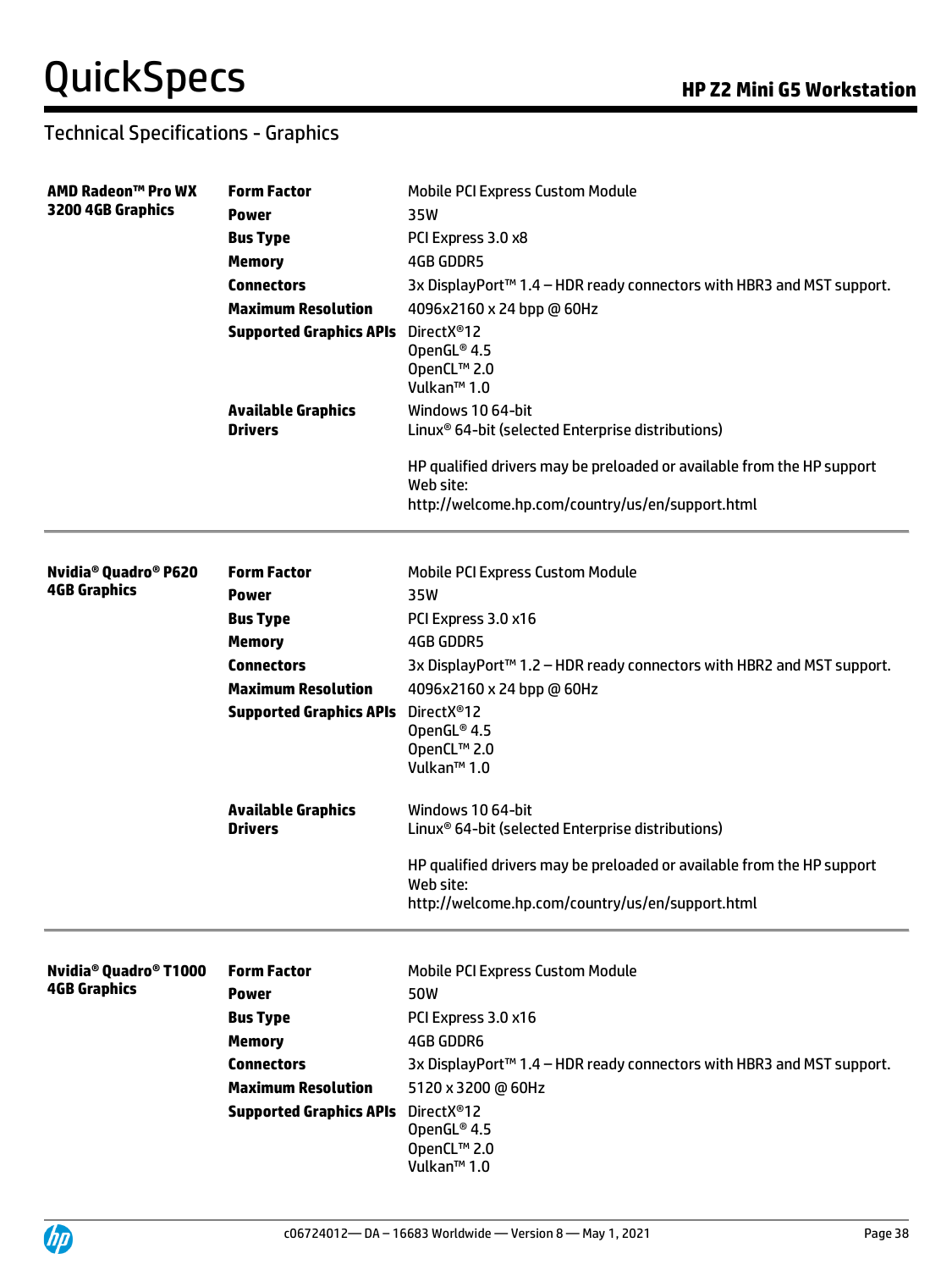| <b>Technical Specifications - Graphics</b>                            |                                             |                                                                                                                                         |  |
|-----------------------------------------------------------------------|---------------------------------------------|-----------------------------------------------------------------------------------------------------------------------------------------|--|
|                                                                       | <b>Available Graphics</b><br><b>Drivers</b> | Windows 10 64-bit<br>Linux <sup>®</sup> 64-bit (selected Enterprise distributions)                                                      |  |
|                                                                       |                                             | HP qualified drivers may be preloaded or available from the HP support<br>Web site:<br>http://welcome.hp.com/country/us/en/support.html |  |
|                                                                       |                                             |                                                                                                                                         |  |
| Nvidia <sup>®</sup> Quadro <sup>®</sup> T2000<br><b>4GB Graphics</b>  | <b>Form Factor</b>                          | <b>Mobile PCI Express Custom Module</b>                                                                                                 |  |
|                                                                       | <b>Power</b>                                | 60W                                                                                                                                     |  |
|                                                                       | <b>Bus Type</b>                             | PCI Express 3.0 x16                                                                                                                     |  |
|                                                                       | <b>Memory</b><br><b>Connectors</b>          | <b>4GB GDDR6</b>                                                                                                                        |  |
|                                                                       | <b>Maximum Resolution</b>                   | 4x mDP (Mini DisplayPort™) 1.4 Connectors<br>5120 x 3200 @ 60Hz                                                                         |  |
|                                                                       | <b>Supported Graphics APIs</b>              | DirectX <sup>®</sup> 12.1<br>OpenGL® 4.6<br>OpenCL™ 2.0<br>Vulkan <sup>™</sup> 1.0                                                      |  |
|                                                                       | <b>Available Graphics</b><br><b>Drivers</b> | Windows 10 64-bit<br>Linux <sup>®</sup> 64-bit (selected Enterprise distributions)                                                      |  |
|                                                                       |                                             | HP qualified drivers may be preloaded or available from the HP support<br>Web site:<br>http://welcome.hp.com/country/us/en/support.html |  |
| <b>Nvidia<sup>®</sup> Quadro<sup>®</sup> RTX</b><br>3000 6GB Graphics | <b>Form Factor</b><br><b>Power</b>          | <b>Mobile PCI Express Custom Module</b><br>60W                                                                                          |  |
|                                                                       | <b>Bus Type</b>                             | PCI Express 3.0 x16                                                                                                                     |  |
|                                                                       | <b>Memory</b>                               | <b>6GB GDDR6</b>                                                                                                                        |  |
|                                                                       | <b>Connectors</b>                           | 3x mDP (Mini DisplayPort™) 1.4 Connectors                                                                                               |  |
|                                                                       | <b>Maximum Resolution</b>                   | 5120 x 3200 @ 60Hz*<br>*Requires 2 DisplayPorts™ to be plugged into a 5K monitor.                                                       |  |
|                                                                       | <b>Supported Graphics APIs</b>              | DirectX®12<br>OpenGL® 4.5<br>OpenCL™ 2.0<br>Vulkan <sup>™</sup> 1.0                                                                     |  |
|                                                                       | <b>Available Graphics</b><br><b>Drivers</b> | Windows 10 64-bit<br>Linux <sup>®</sup> 64-bit (selected Enterprise distributions)                                                      |  |
|                                                                       |                                             | HP qualified drivers may be preloaded or available from the HP support<br>Web site:<br>http://welcome.hp.com/country/us/en/support.html |  |

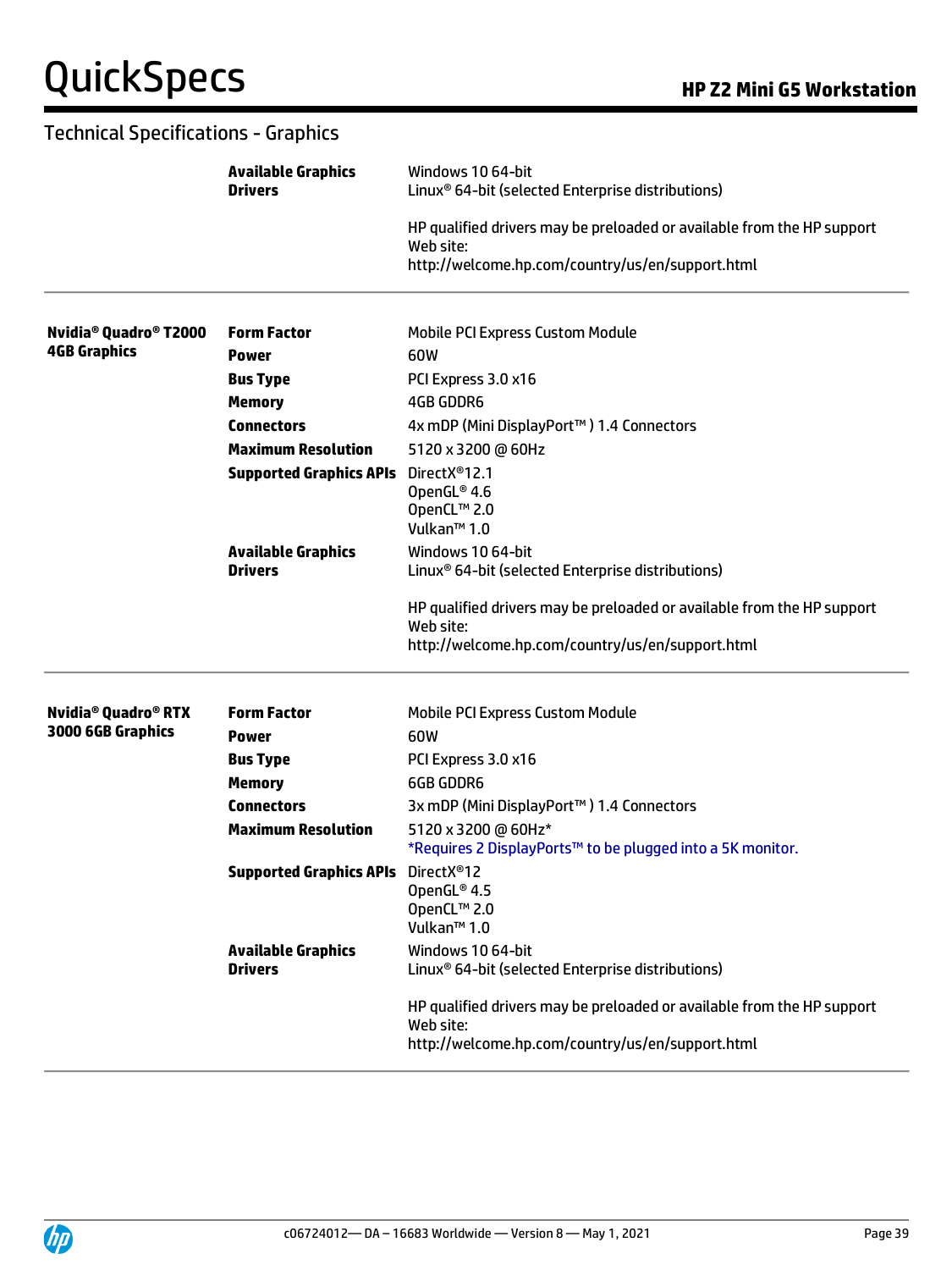# Technical Specifications - Networking and Communications

| Integrated Intel® I219LM Connector                                                  |                              | <b>RJ-45</b>                                                                                                                                                                                                               |
|-------------------------------------------------------------------------------------|------------------------------|----------------------------------------------------------------------------------------------------------------------------------------------------------------------------------------------------------------------------|
| <b>PCIe GbE Controller</b>                                                          | <b>Controller</b>            | Intel <sup>®</sup> I219LM GbE platform LAN connect networking controller                                                                                                                                                   |
| (Intel® vPro™ with Intel®<br><b>AMT 12.0)</b>                                       | <b>Memory</b>                | 3 KB Tx and 3KB Rx FIFO packet buffer memory                                                                                                                                                                               |
|                                                                                     | <b>Data Rates Supported</b>  | 10/100/1000 Mbps                                                                                                                                                                                                           |
|                                                                                     | <b>Compliance</b>            | 802.1as/1588, 802.1p, 802.1Q, 802.3, 802.3ab, 802.3az, 802.3i, 802.3u,<br>802.3z                                                                                                                                           |
|                                                                                     | <b>Bus Architecture</b>      | <b>PCI Express and SMBus</b>                                                                                                                                                                                               |
|                                                                                     | <b>Data Transfer Mode</b>    | PCIe-based interface for active state operation (SO state) and SMBus for<br>host and management traffic (Sx low power state)                                                                                               |
|                                                                                     | <b>Power Requirement</b>     | Requires 3.3V (integrated regulators for core Vdc)                                                                                                                                                                         |
|                                                                                     | <b>Boot ROM Support</b>      | Yes                                                                                                                                                                                                                        |
|                                                                                     | <b>Network Transfer Mode</b> | Full-duplex; Half-duplex (not supported for the 1000BASE-T transceiver)                                                                                                                                                    |
|                                                                                     | <b>Network Transfer Rate</b> | 10BASE-T (half-duplex) 10 Mbps<br>10BASE-T (full-duplex) 20 Mbps<br>100BASE-TX (half-duplex) 100 Mbps<br>100BASE-TX (full-duplex) 200 Mbps<br>1000BASE-T (full-duplex) 2000 Mbps                                           |
|                                                                                     |                              | Management Capabilities vPro™, WOL, auto MDI crossover, PXE, Muti-port teaming, RSS, ACPI,<br>Advanced cable diagnostic, loopback modes,<br>AMT 12.0 support, Circuit Breaker, VLAN, Multicast Listener Discovery<br>(MLD) |
|                                                                                     |                              |                                                                                                                                                                                                                            |
| Intel <sup>®</sup> AX201 802.11<br>a/b/g/n/ac/ax WLAN +<br><b>Bluetooth 5.0 M.2</b> | <b>WLAN Standards</b>        | 802.11a/b/g/n/ac/ax Wave 6, Dual band 2x2 with up to 2.4Gbps speed<br>(theoretical maximum); Up to 3x faster than 802.11ac and up to 4x<br>capacity in congested environments than 802.11ac                                |
|                                                                                     | Antenna                      | 2x2 Dual-Band                                                                                                                                                                                                              |
|                                                                                     | <b>Bluetooth Standards</b>   | 5                                                                                                                                                                                                                          |
|                                                                                     | <b>Operating Temperature</b> | 32° to 131° F (0° to 55° C)                                                                                                                                                                                                |
|                                                                                     | <b>Interface</b>             | M.2 CNVio                                                                                                                                                                                                                  |
|                                                                                     | <b>Dimensions</b>            | M.2 2230                                                                                                                                                                                                                   |
|                                                                                     | <b>Kit Contents</b>          | <b>Not Available</b>                                                                                                                                                                                                       |
|                                                                                     |                              | NOTE: Wireless access point and internet service required and sold separately. Availability of public<br>wireless access points limited. Wi-Fi 5 (802.11 ax) is backwards compatible with prior 802.11 specs               |
| <b>Allied Telesis 1GbE LC</b>                                                       | <b>Network Interface(s)</b>  | 1 LC Fiber Connection                                                                                                                                                                                                      |
| <b>Fiber 2pc Module</b>                                                             | <b>System Interface</b>      | PCI Express Gen1.1x1 (via WLAN M.2 interface)                                                                                                                                                                              |
|                                                                                     | <b>Network Cable</b>         | 1GbE over Multimode LC Fiber. Distance is dependent upon network cable:<br>0M1 50/125um 500 MHz:km 550m<br>0M2 62.5/125um 200 MHz:km 275m<br>0M2 62.5/125um 160MHz:km 220m                                                 |
|                                                                                     | <b>Data Rates Supported</b>  | 1 Gbps                                                                                                                                                                                                                     |
|                                                                                     | <b>LED Indicators</b>        | Link/Activity LED (Green): Off = No Link, Solid = Link, Blinking = Activity                                                                                                                                                |

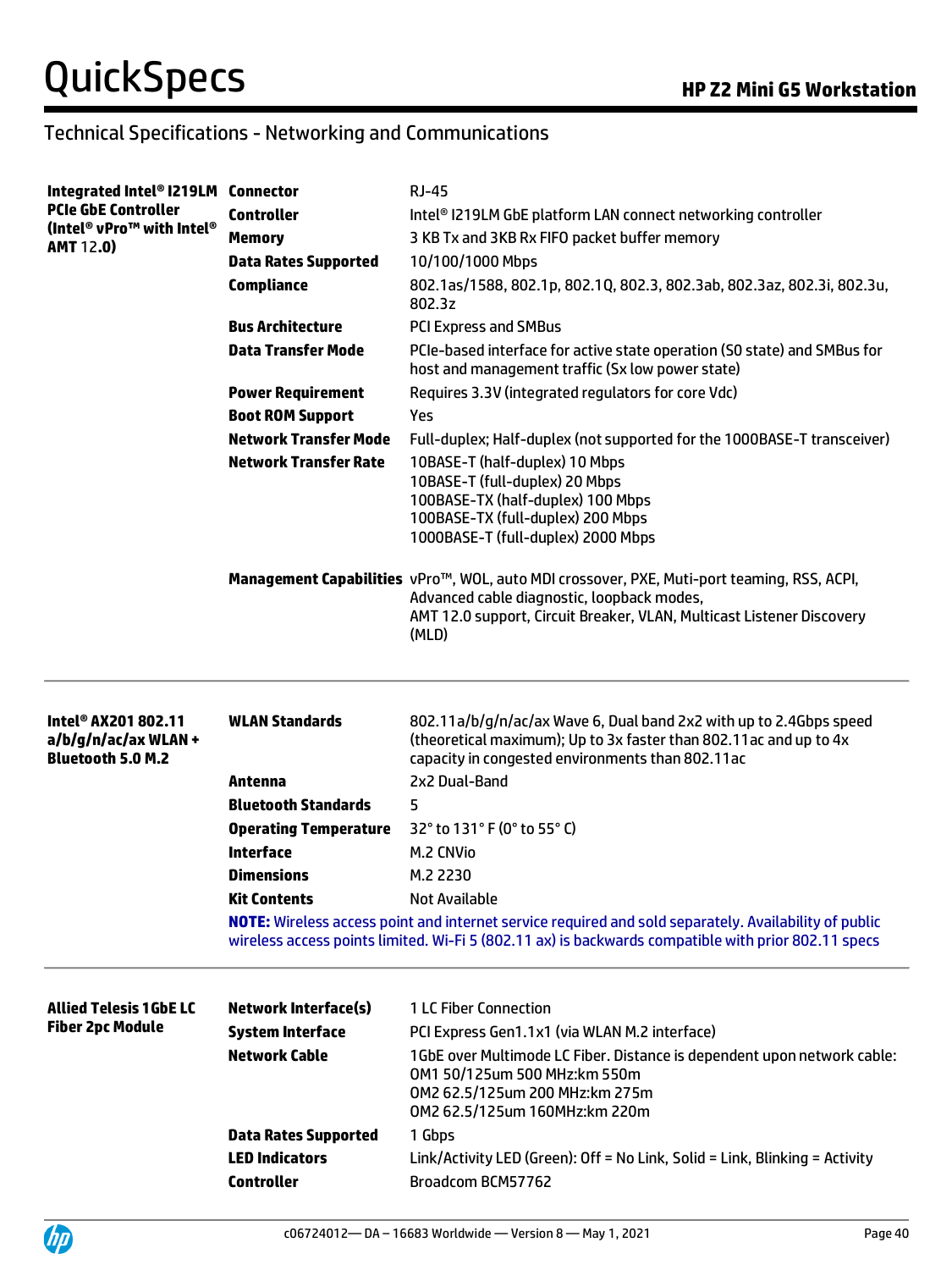# Technical Specifications - Networking and Communications

| <b>Compliance</b>                   | IEE 802.3z Base1000SX<br>802.3x (Ethernet Flow Control)<br>802.10 (VLANs)<br>802.1P (Quality of Service)                                                                   |
|-------------------------------------|----------------------------------------------------------------------------------------------------------------------------------------------------------------------------|
|                                     | FCC B (USA)<br><b>CE (European Union)</b><br>ICES-003 B (Canada)<br><b>BSMI (Taiwan)</b><br>VCCI (Japan)<br>KCC (Korea)<br><b>CTICK (Australia/New Zealand)</b>            |
|                                     | UL (Safety)<br>RoHS (Restricted or Hazardous Substances)                                                                                                                   |
| <b>Power Requirement</b>            | 2W (Typical)                                                                                                                                                               |
| <b>Operating Temperature</b>        | 32° to 122° F (0° to 50° C)                                                                                                                                                |
| <b>Physical Dimensions</b><br>(LxW) | LC Fiber Board: 37mm x 45mm x 13mm (WxLxH, including connector)<br>Cable: 200mm<br>M.2 Board: 22mm x 30mm x 1.75mm (WxLxH)                                                 |
| <b>Kit Contents</b>                 | LC fiber board, M.2 board, connecting cable, and 2 screws for attaching the<br>LC fiber board to the motherboard<br>Product Warranty statement and the Installation Guide. |

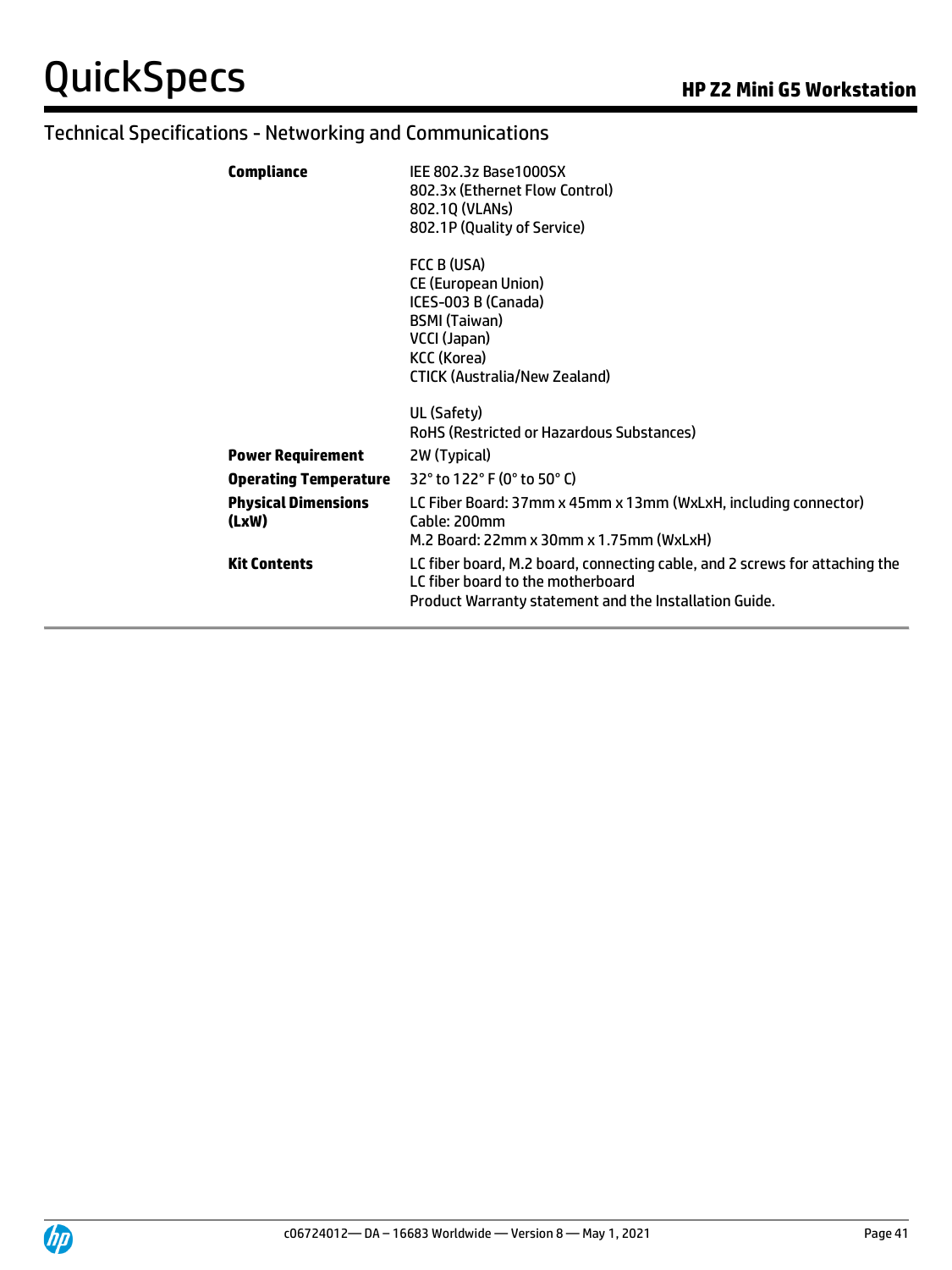### Technical Specifications – Miscellaneous Features

### **MISCELLANEOUS FEATURES**

#### **Management Features**

- Advanced Configuration and Power Management Interface (ACPI). Allows the system to wake from a low power mode. Controls system power consumption, making it possible to place individual cards and peripherals in a low-power or powered-off state without affecting other elements of the system.
- Intel® Wired for Management support; industry wide initiative to make Intel® architecture based PCs, servers and mobile computers more inherently manageable out-of-the-box and over the network PCs, servers and mobile computers more inherently manageable out-of-the-box and over the network PCs, servers and mobile computers more inherently manageable out-of-the-box and over the network
- Dual State Power Button; acts as both an on/off button and a suspend-to-sleep button

#### **Serviceability Features**

- Dual colored power LED on front of computer to indicate either normal or fault condition
- Diagnostic LED Explanation Table:
	- $\circ$  Power LED will blink red 2 to 5 times, then blink white 2 or more times, then repeat (with beep tones for each blink initially):
		- 2 red + 2 white User must provide file for BIOS recovery (USB storage typically) + 2 white User must provide file for BIOS recovery (USB storage typically) + 2 white User must provide file for BIOS recovery (USB storage typically)
		- 2 red + 3 white User must enter a key sequence to proceed with recovery by policy + 3 white User must enter a key sequence to proceed with recovery by policy + 3 white User must enter a key sequence to proceed with recovery by policy
		- 2 red + 4 white BIOS recovery is in progress + 4 white BIOS recovery is in progress + 4 white BIOS recovery is in progress
		- 3 red + 2 white Memory could not be initialized + 2 white Memory could not be initialized + 2 white Memory could not be initialized
		- 3 red + 3 white Graphics adaptor could not be found + 3 white Graphics adaptor could not be found + 3 white Graphics adaptor could not be found
		- 3 red + 4 white Power supply failure / not connected + 4 white Power supply failure / not connected + 4 white Power supply failure / not connected
		- 3 red + 5 white Processor not installed + 5 white Processor not installed + 5 white Processor not installed
		- 3 red + 6 white Current processor does not support an enabled feature + 6 white Current processor does not support an enabled feature + 6 white Current processor does not support an enabled feature
		- 4 red + 2 white Processor has exceeded its temperature threshold / system thermal shutdown + 2 white Processor has exceeded its temperature threshold / system thermal shutdown + 2 white Processor has exceeded its temperature threshold / system thermal shutdown
		- 4 red + 3 white System internal temperature has exceeded its threshold + 3 white System internal temperature has exceeded its threshold + 3 white System internal temperature has exceeded its threshold
		- 5 red + 2 white System controller firmware is not valid
		- 5 red + 3 white System controller detected BIOS is not executing
		- 5 red + 4 white BIOS could not complete initialization / PCA failure
		- 5 red + 5 white System controller rebooted the system after a health or recovery timer triggered rebooted the system after a health or recovery timer triggered rebooted the system after a health or recovery timer triggered
- HP PC Hardware Diagnostics UEFI:
	- $\circ$  This utility enables hardware level testing outside the operating system on many components. The diagnostics can be invoked by pressing F2 at POST, and is available as a download from HP Support
- System/Emergency ROM
- Flash ROM
- CMOS Battery Holder for easy replacement
- Flash Recovery with Video Configuration Record Software5 Aux Power LED on System PCA
- Processor ZIF Socket for easy Upgrade
- Over-Temp Warning on Screen (Requires IM Agents)

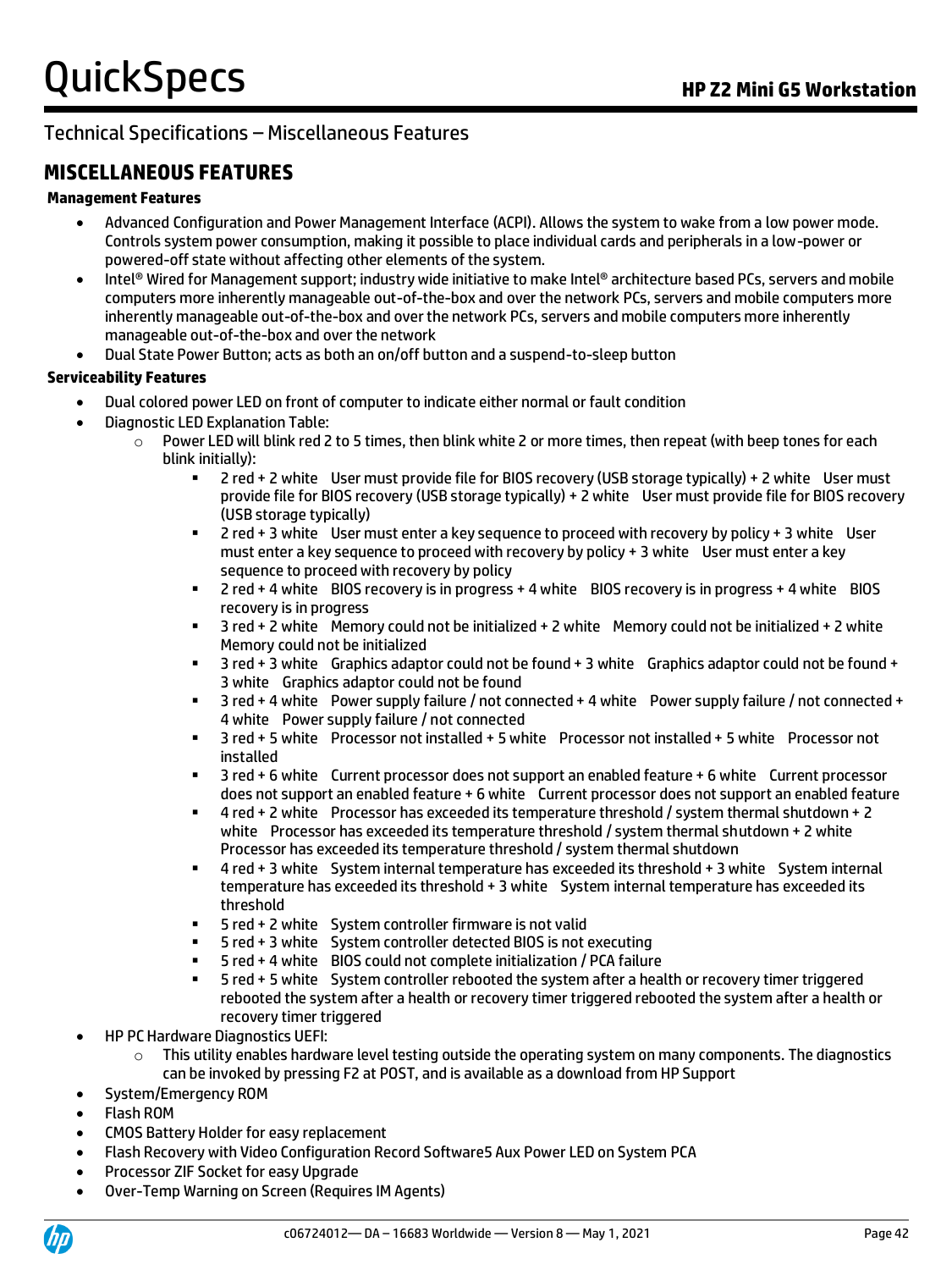#### Technical Specifications – Miscellaneous Features

- Clear Password Jumper
- DIMM Connectors for easy Upgrade
- Clear CMOS Button
- NIC LEDs (integrated) (Green & Amber)
- Color coordinated cables and connectors
- Tool-less Hood Removal
- Front power switch
- System memory can be upgraded without removing the system board or any internal components
- Tool-less Hard Drive, CD & Diskette Removal
- Green Pull Tabs, and Quick Release Latches for easy Identification

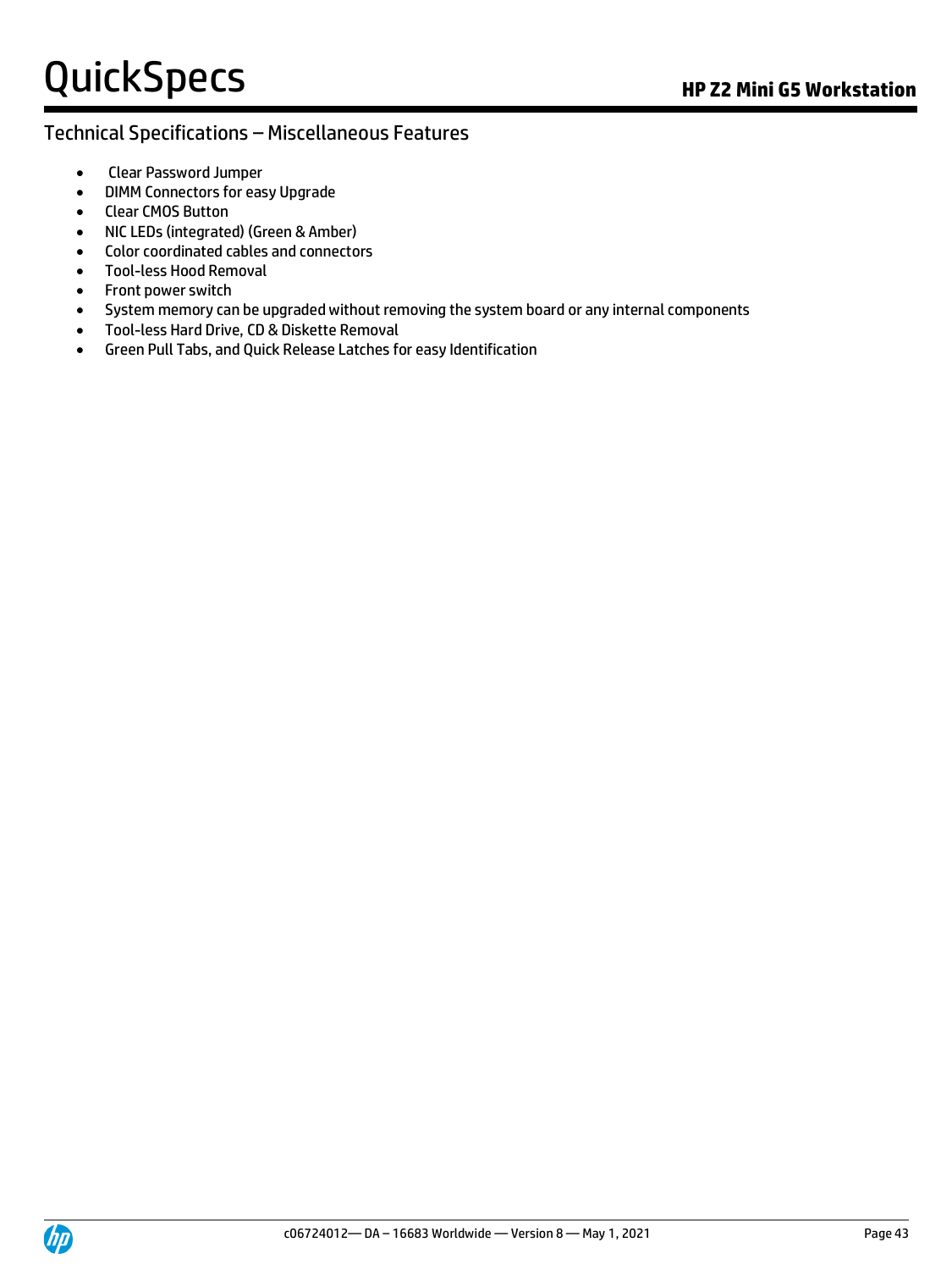### Summary of Changes

| <b>Date of change:</b> | <b>Version History:</b> |                | <b>Description of change:</b>                                                                                            |
|------------------------|-------------------------|----------------|--------------------------------------------------------------------------------------------------------------------------|
| September 9, 2020      | From v1 to v2           | <b>Changed</b> | <b>Format</b>                                                                                                            |
| December 18, 2020      | From y2 to y3           | <b>Changed</b> | Processors, Other Hardware, HP Bios, Storage / Hard Drives,<br>Networking and Communications, and Input Devices sections |
| February 1, 2021       | From v3 to y4           | <b>Changed</b> | Operating Systems, Storage / Hard Drives and NETWORKING AND<br><b>COMMUNICATIONS sections</b>                            |
| March 1, 2021          | From v4 to v5           | <b>Changed</b> | Social and Environmental Responsibility section                                                                          |
| April 13, 2021         | From v5 to v6           | <b>Changed</b> | Format page 2 and changed Graphics section                                                                               |
| April 19, 2021         | From v6 to v7           | Added          | DisplayPort matrix page 2                                                                                                |
| May 1, 2021            | From v7 to v8           | <b>Added</b>   | Service, Support, and Warranty section                                                                                   |